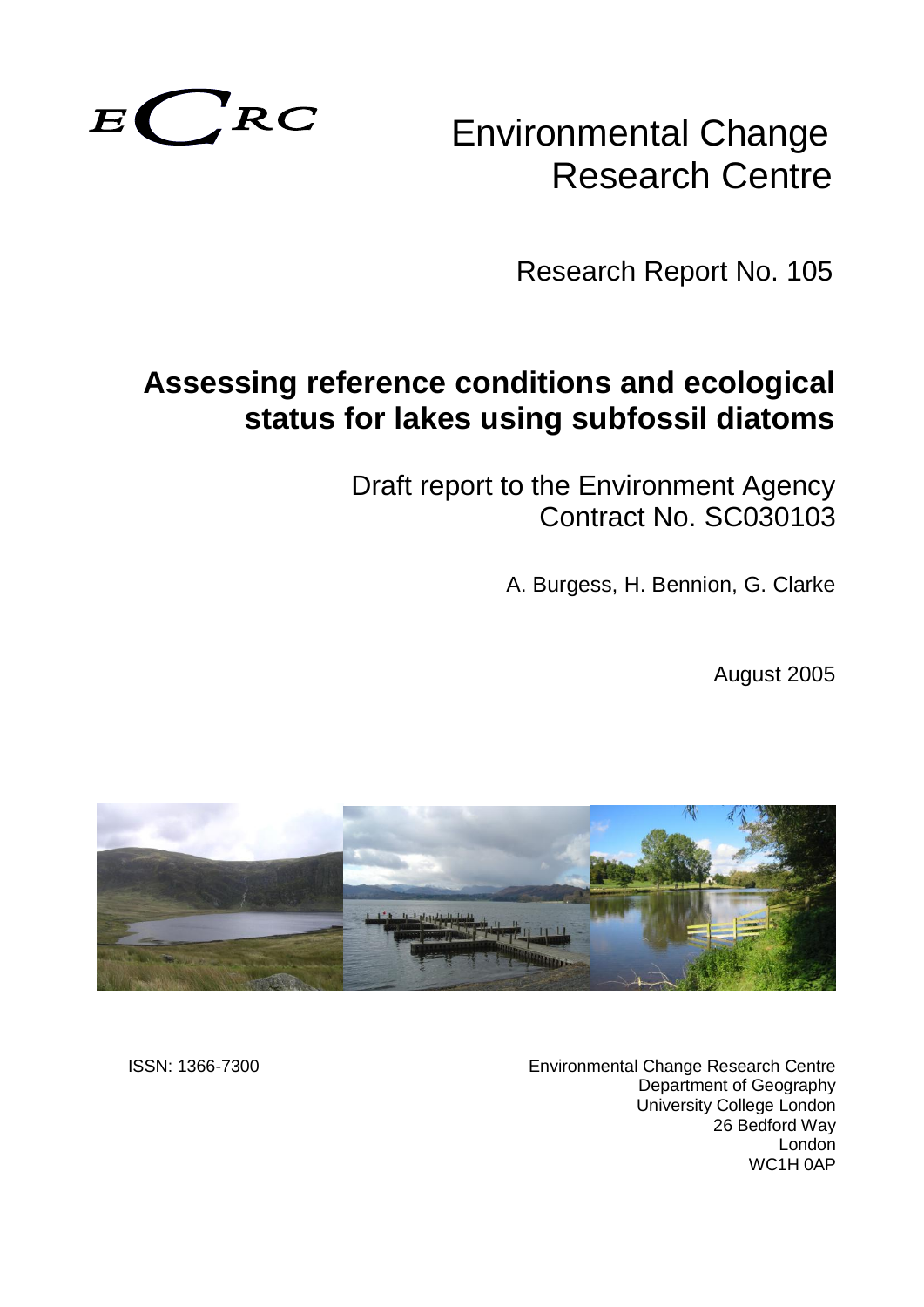$E$   $RC$ 

# **Assessing reference conditions and ecological status for lakes using subfossil diatoms**

**Draft report to the Environment Agency** *Contract No. SC030103*

**A. Burgess, H. Bennion, G. Clarke**

**ECRC Research Report No. 105**

**August 2005**

Environmental Change Research Centre Department of Geography University College London 26 Bedford Way London WC1H 0AP

**(Cover photos, from left to right: Llyn Bodlyn, Ben Goldsmith/ECRC © 2004; Lake Windermere, Ewan Shilland/ECRC © 2004; Fonthill Lake, Mike Hughes/ECRC © 2004**

**© Copyright Environment Agency 2005**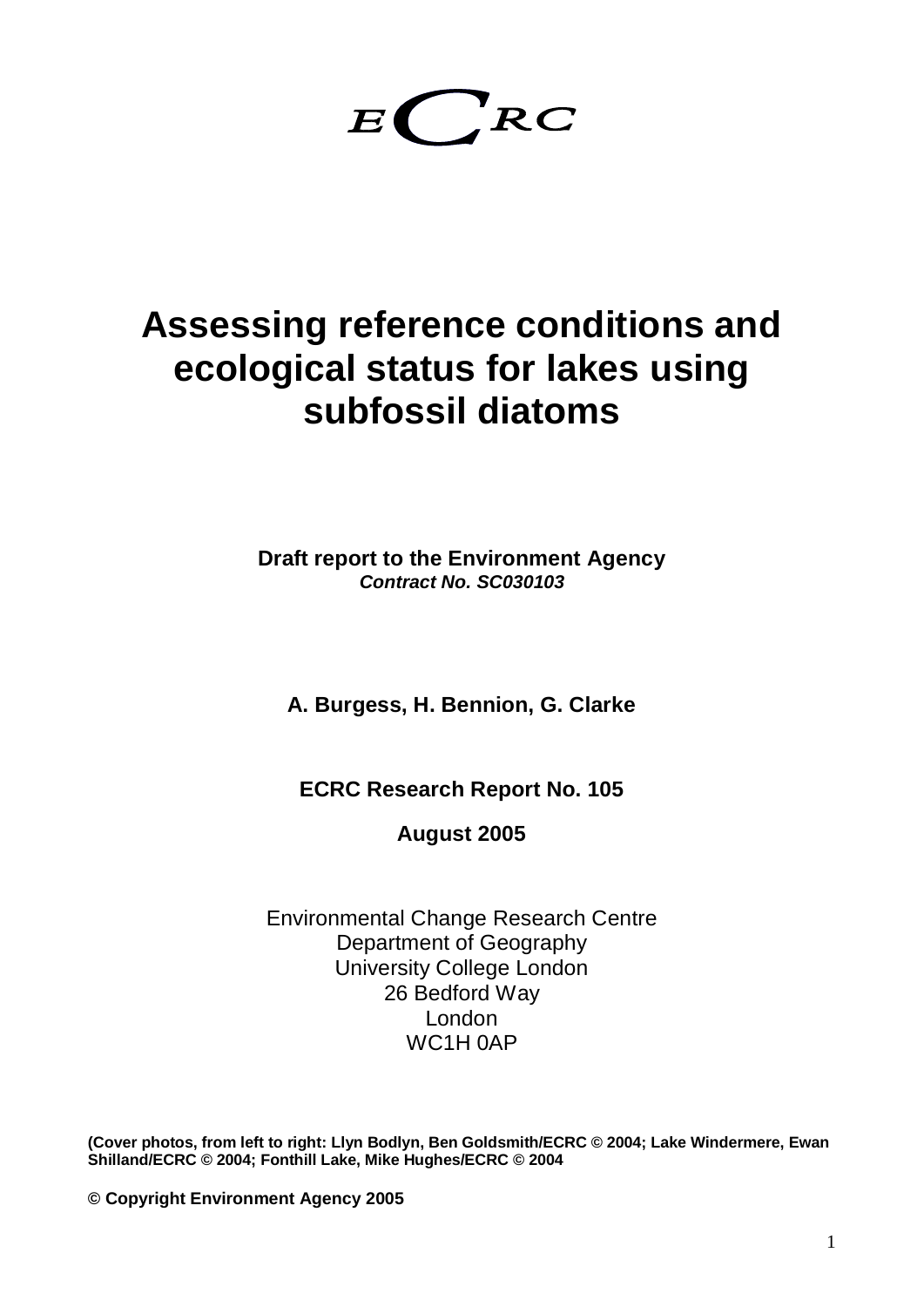### **Executive Summary**

This is the final report to the Environment Agency under an extension to the project, '*Development of a phytobenthos classification tool for lakes and lochs of UK (DALES– Diatom Assessment of lake and loch ecological status)*' (contract no. SC030103)*,* funded by the Environment Agency (EA).This project forms part of the strategy for the implementation of the European Council Water Framework Directive (WFD), which requires reference conditions to be determined for all water body types including lakes.

This is a palaeoecological study, focusing on the analysis of diatom remains in sediment core samples from a set of lakes across England, Wales and Scotland. Diatoms are sensitive to water quality changes and shifts in the diatom community often correspond closely to changes in water quality and other biological elements. In summer 2004, short sediment cores were collected by the Environmental Change Research Centre (ECRC) on behalf of the EA from ~100 lakes in England and Wales as part of the WFD Lake Monitoring Phase 2 programme, and by SEPA from 27 Scottish lochs. Surface sediment samples from many of these cores are already being analysed as part of DALES, however the current project extension provides the necessary funding to enable core bottom material from ~50 lakes to be analysed. In selecting a subset of sites, preference was given to natural lakes and those sites not having previously been the subject of downcore diatom analysis. In addition, selected lakes were required to span a range of GB Lake Types (Phillips, 2004). For each site, the core bottom diatom assemblages are compared with those of the surface sediment diatom assemblages, to provide an estimate of floristic change from the reference condition. Diatoms were not preserved in all core bottom samples from the selected lakes, therefore mid-core samples were analysed from those sites where screening revealed some degree of change in diatom floristic composition between core top and bottom. Following screening for diatom preservation and the subsequent elimination of sites displaying diatom dissolution, core bottoms were analysed from 30 lakes (10 England, 7 Wales and 13 Scotland). Mid-core samples were also analysed from a subset of 20 of these sites (7 England, 5 Wales and 8 Scotland), bringing the total number of mid and bottom samples analysed to 50.

This project builds on existing palaeoecological work in the UK, in particular the '*Identification of reference lakes and evaluation of palaeoecological approaches to define reference conditions for UK (England, Wales, Scotland and Northern Ireland) ecotypes, WFD08*' (Bennion, 2004). Furthermore, this study complements the additional palaeoecological work recently undertaken on thirteen English lakes of conservation interest (Bennion *et al*., 2005) funded by English Nature (contract no. 13063) and the ongoing Site Condition Assessments of nineteen lakes in Welsh Special Areas of Conservation funded by Countryside Council for Wales (Goldsmith *et al*., in prep.) The data provide information on reference conditions that can subsequently be added to the large database of diatom reference samples analysed as part of the recently completed SNIFFER funded WFD08 Project (Bennion, 2004). The output of this project provides valuable information regarding reference and impact sites and enables broad assessment of ecological change at impacted sites.

The results of this study indicate that 17 of the 30 sites appear to have experienced significant floristic change in diatom species assemblages and 13 sites show minimal floristic change. The majority of changes appear to relate to increases in trophic status, although at some sites, floristic changes suggest increasing acidity (e.g. Llyn Bodlyn, Llyn Egnant and Llyn Ogwen) or decreasing acidity (Lochs Tormasad and Shnathaid).

A total of 10 out of the 30 lakes are thought to be good examples of reference lakes, as highlighted by the minimal change in their diatom species assemblages and low squared chord distance dissimilarity distances between core bottom and top samples. Tal-y-llyn Lake (Low alkalinity, Deep) is the only non-Scottish example of a reference lake in the current study. All other potential reference sites are Scottish lochs and examples are present for each lake type with the exception of Marl lakes, for which there are no Scottish examples in the current study. Loch Lagain and Loch Ascaig are examples of Peat lake reference sites, Lochs Skerrols, Ailsh and nan Gabhar are examples of Low alkalinity, Shallow reference lakes, Lochs Craggie and Loch Hope are examples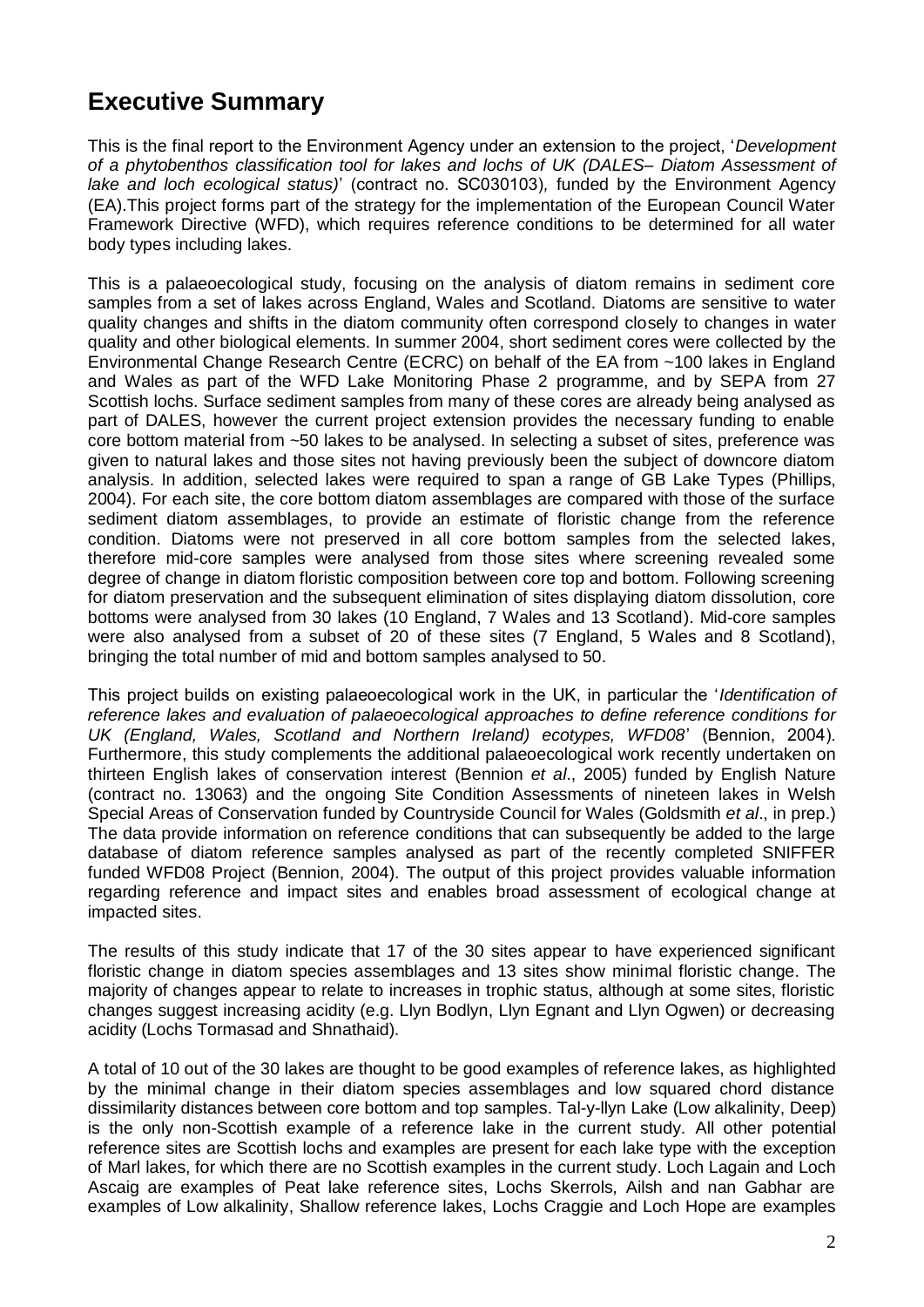of Medium alkalinity, Deep reference lakes, Lochan Lùnn Dà-Bhrà is an example of a Medium alkalinity, Shallow reference lake and Loch Kinnabus is the only High alkalinity, Deep lake reference site. At some reference lakes e.g. Loch Kinnabus, Loch Hope, Loch Craggie and Lochan Lùnn Dà-Bhrà, there may be early warning signs of slight increases in trophic status. It is suggested that the water chemistry and ecology of these sites is monitored closely over the coming years, to ascertain whether a shift from reference conditions is occurring.

A further eight lakes may be potential reference lakes based on the relatively low degree of floristic change observed in the cores- Loch na Moracha (Peat, Deep), Loch Shnathaid (Peat, Deep), Thirlmere Reservoir (Low alkalinity, Deep), Loch Borralan (Low alkalinity, Shallow), Loch Tormasad (High alkalinity, Deep), The Mere, Ellesmere (High alkalinity, Deep), Shear Water (High alkalinity, Shallow) and Llyn Coron (High alkalinity, Shallow), although further investigation is necessary to confirm their status. One limitation of the current study is that none of the cores are dated and for some lakes where sediment cores are short, core bottom samples may not represent true 'reference' samples. This is of particular concern at the High alkalinity sites which lie in productive catchments (e.g. The Mere, Ellesmere, Shear Water and Llyn Coron) where sediment accumulation rates are expected to be high. The lack of a chronology is of less concern where the diatom assemblages remain stable throughout the core but it becomes a greater limitation when interpreting the data from sites that exhibit floristic change, as we have no estimate of the time at which the changes occurred. Sediment accumulation rates are site specific and it is unlikely that all cores cover comparable time periods. Longer cores would need to be collected and radiometric or spheroidal carbonaceous particle (SCP) dating carried out to provide a more detailed assessment of the nature and timing of ecological changes at these sites over longer timescales. In addition, sites such as Loch Borralan, where no change between top and bottom samples was seen but where the assemblages were comprised of many nutrient-tolerant diatom taxa, may represent naturally meso-eutrophic reference sites and further analysis is advised. Analysis of remains of other biological elements preserved in lake sediment cores, such as plant macrofossils, cladocera and chironomids, would enable ecological reference conditions to be defined in a more holistic way than can be achieved using the diatom record alone, and would provide valuable information on changes in ecological structure and function (e.g. Sayer *et al*., 1999; Bennion, 2001).

In conclusion, this project illustrates that relatively low-resolution analysis of lake sediment cores and the application of simple techniques such as dissimilarity scores and ordination analyses to palaeoecological data can provide valuable information for defining ecological reference conditions and assessing deviation from the reference state at impacted sites. This information aids implementation of the Water Framework Directive at the national level.

**Key words:** diatoms, lakes, palaeolimnology, palaeoecology, ecological status, reference conditions, Water Framework Directive.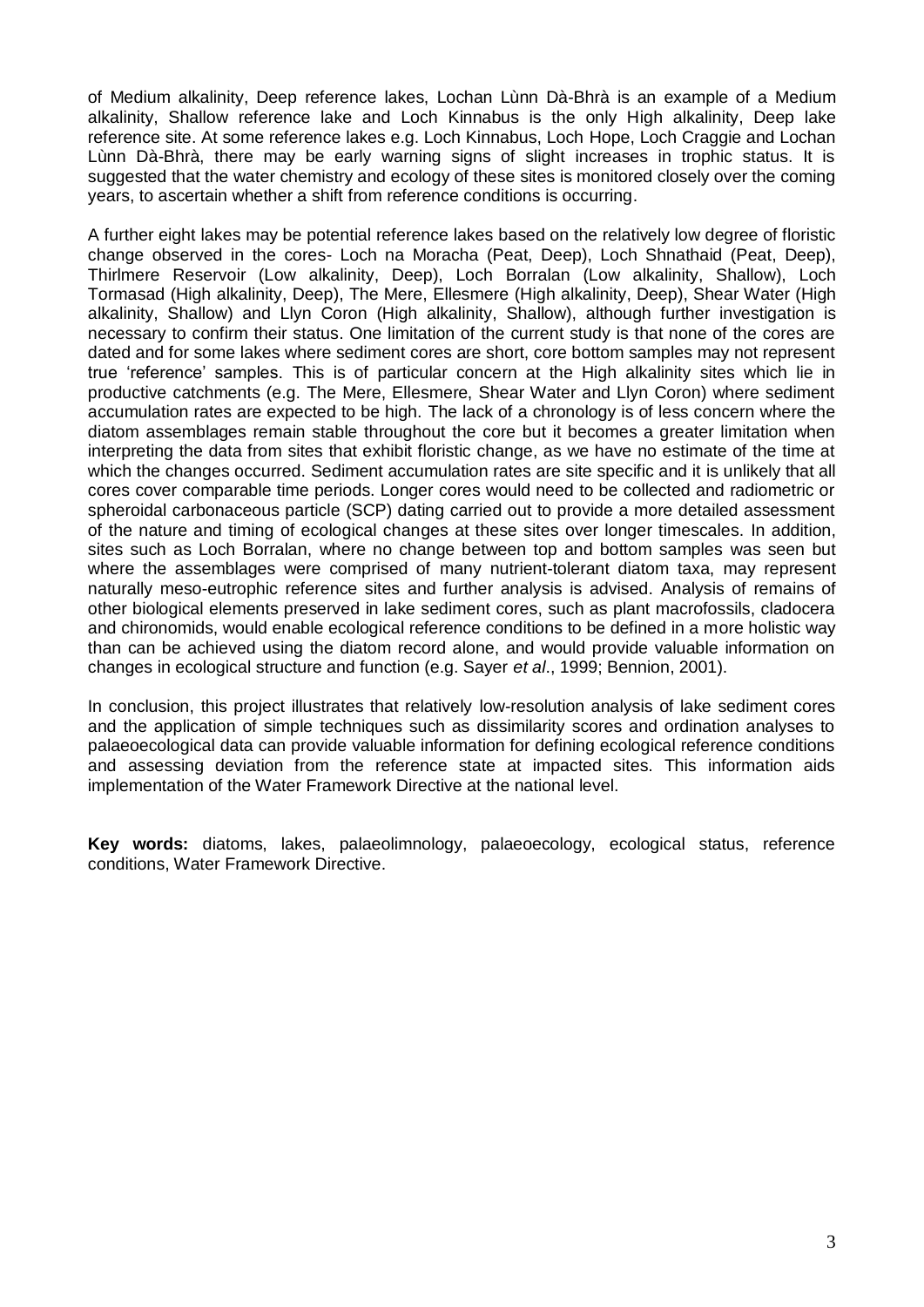# **List of Contributors**

### **Amy Burgess, Helen Bennion, Gina Clarke**

Environmental Change Research Centre Department of Geography University College London 26 Bedford Way London WC1H 0AP

Report written and edited by Amy Burgess and Helen Bennion

[aburgess@geog.ucl.ac.uk](mailto:aburgess@geog.ucl.ac.uk) [hbennion@geog.ucl.ac.uk](mailto:hbennion@geog.ucl.ac.uk)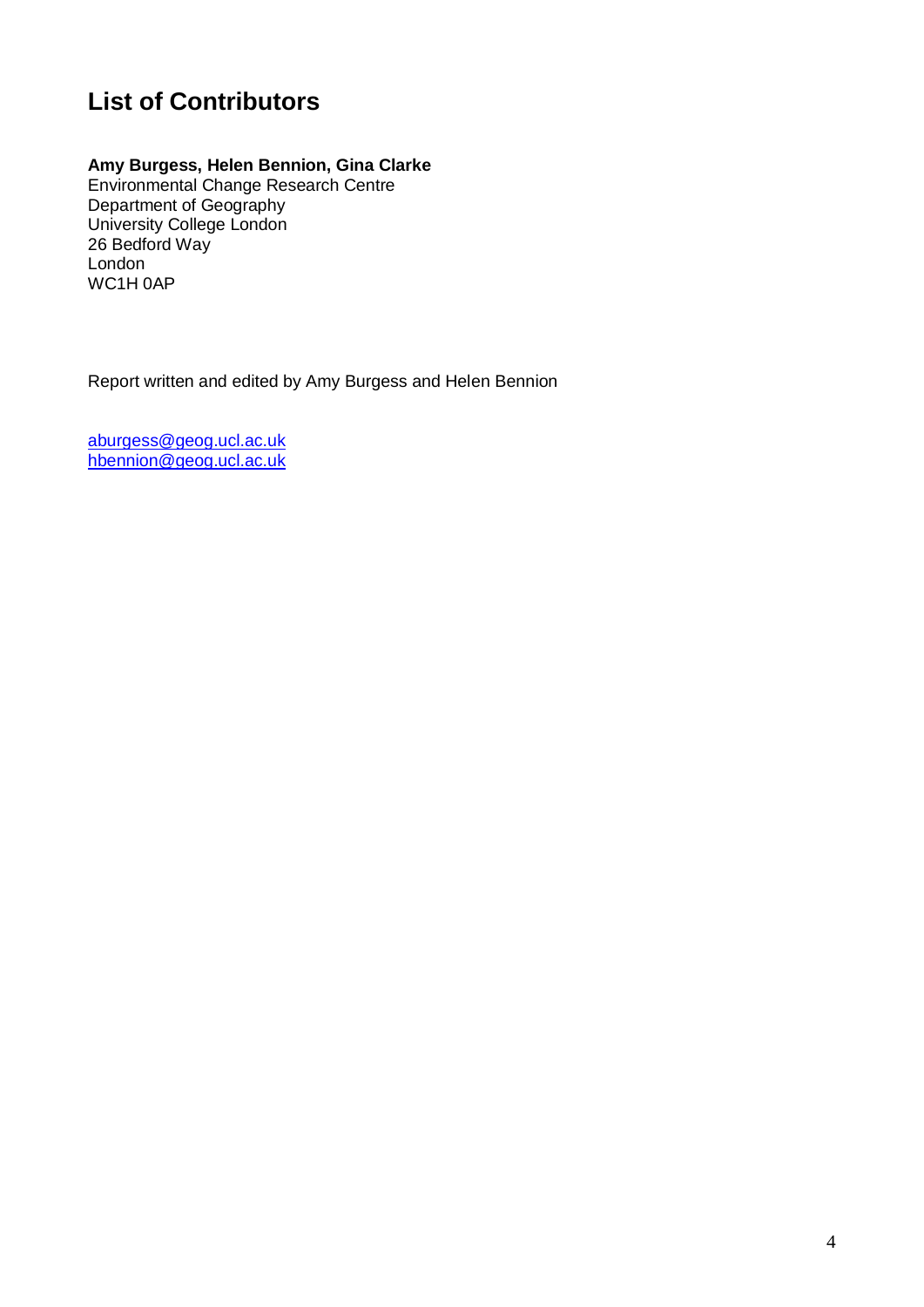## **Acknowledgements**

The authors would like to thank the following people for their contributions to this study:

Numerous colleagues in the Environment Agency and Countryside Council for Wales for assistance in arranging site access;

The Scottish Environment Protection Agency for collecting sediment cores from Scottish lochs;

All landowners, estate managers and local wardens for their co-operation and for granting permission to carry out the work;

Gavin Simpson at UCL for assistance with the squared chord distance dissimilarity data analysis;

Ewan Shilland, James Shilland and Ben Goldsmith at UCL for technical support in the field;

and Ellie Liptrot, Sophie Theophile, Simon Turner and Liam Macrae…. at UCL for laboratory work.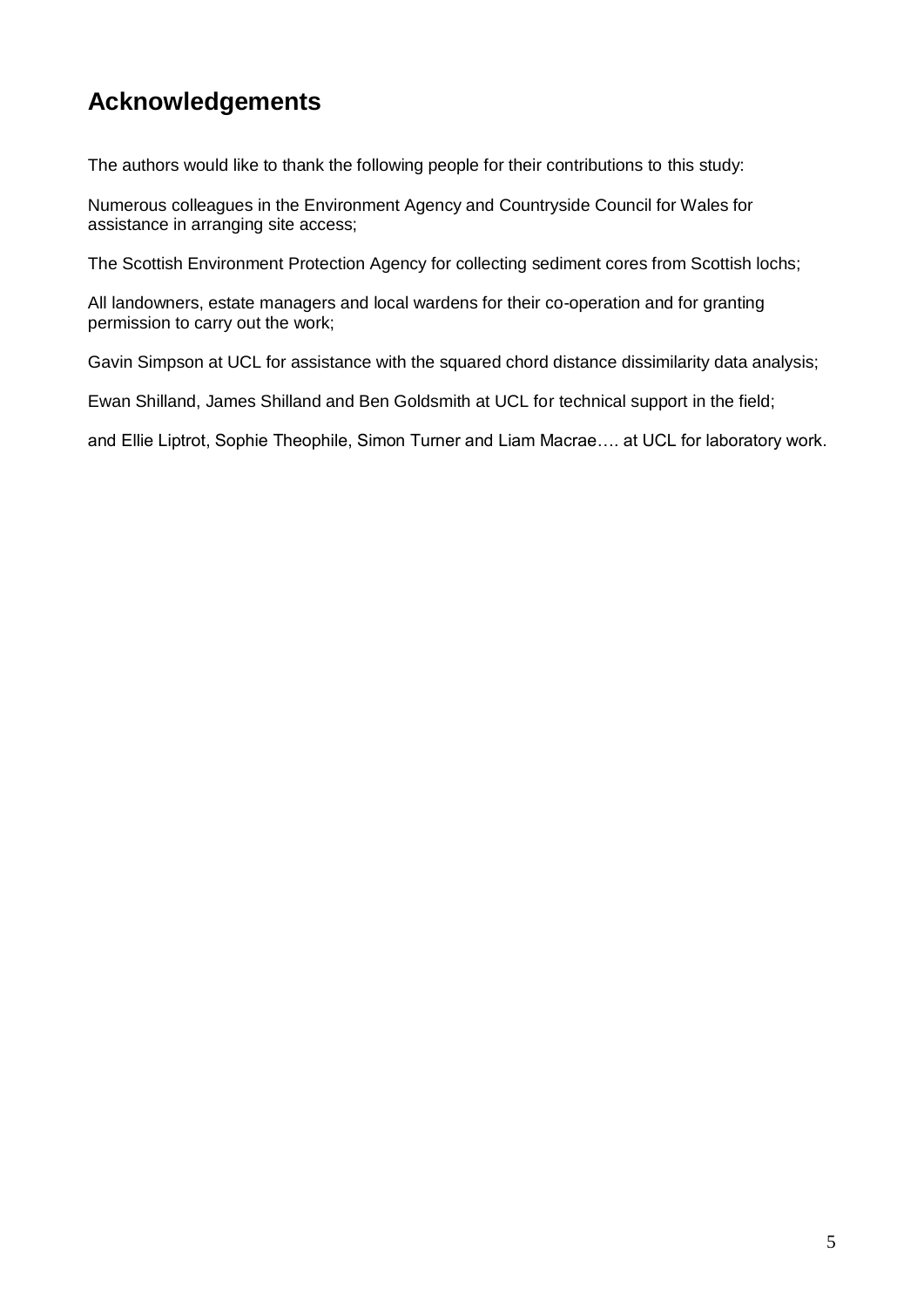# **Table of Contents**

| <b>Executive Summary</b><br><b>List of Contributors</b><br><b>Acknowledgements</b><br><b>Table of Contents</b><br><b>List of Figures</b><br><b>List of Tables</b>                                 | 2<br>$\overline{4}$<br>5<br>$\,6\,$<br>$\overline{7}$<br>$\overline{7}$ |
|---------------------------------------------------------------------------------------------------------------------------------------------------------------------------------------------------|-------------------------------------------------------------------------|
| <b>1. INTRODUCTION</b>                                                                                                                                                                            | 8                                                                       |
| 1.1 Study rationale and objectives<br>1.2 Background<br>1.3 Report structure                                                                                                                      | 8<br>$\boldsymbol{9}$<br>9                                              |
| 2. METHODS                                                                                                                                                                                        | 10                                                                      |
| 2.1 Site selection<br>2.2 Field and laboratory methods<br>2.3 Data analysis                                                                                                                       | 10<br>10<br>11                                                          |
| <b>3. RESULTS AND DISCUSSION</b>                                                                                                                                                                  |                                                                         |
| 3.1 Peat, deep lakes<br>3.2 Low alkalinity (LA), deep and shallow lakes<br>3.3 Medium alkalinity (MA), deep and shallow lakes<br>3.4 High alkalinity (HA), deep and shallow lakes, and Marl lakes | 16<br>16<br>18<br>19                                                    |
| <b>4. SUMMARY OF FINDINGS</b>                                                                                                                                                                     | 29                                                                      |
| <b>REFERENCES</b>                                                                                                                                                                                 | 32                                                                      |
| <b>APPENDICES</b>                                                                                                                                                                                 |                                                                         |
| Appendix 1 List of the 203 common diatom taxa $(>1\%$ in $>2$ samples) in the 30 cores with<br>diatcode and full name                                                                             | 35                                                                      |
| Appendix 2 Squared chord distance dissimilarity scores for the mid and surface samples<br>in the 30 cores                                                                                         | 37                                                                      |

**Page**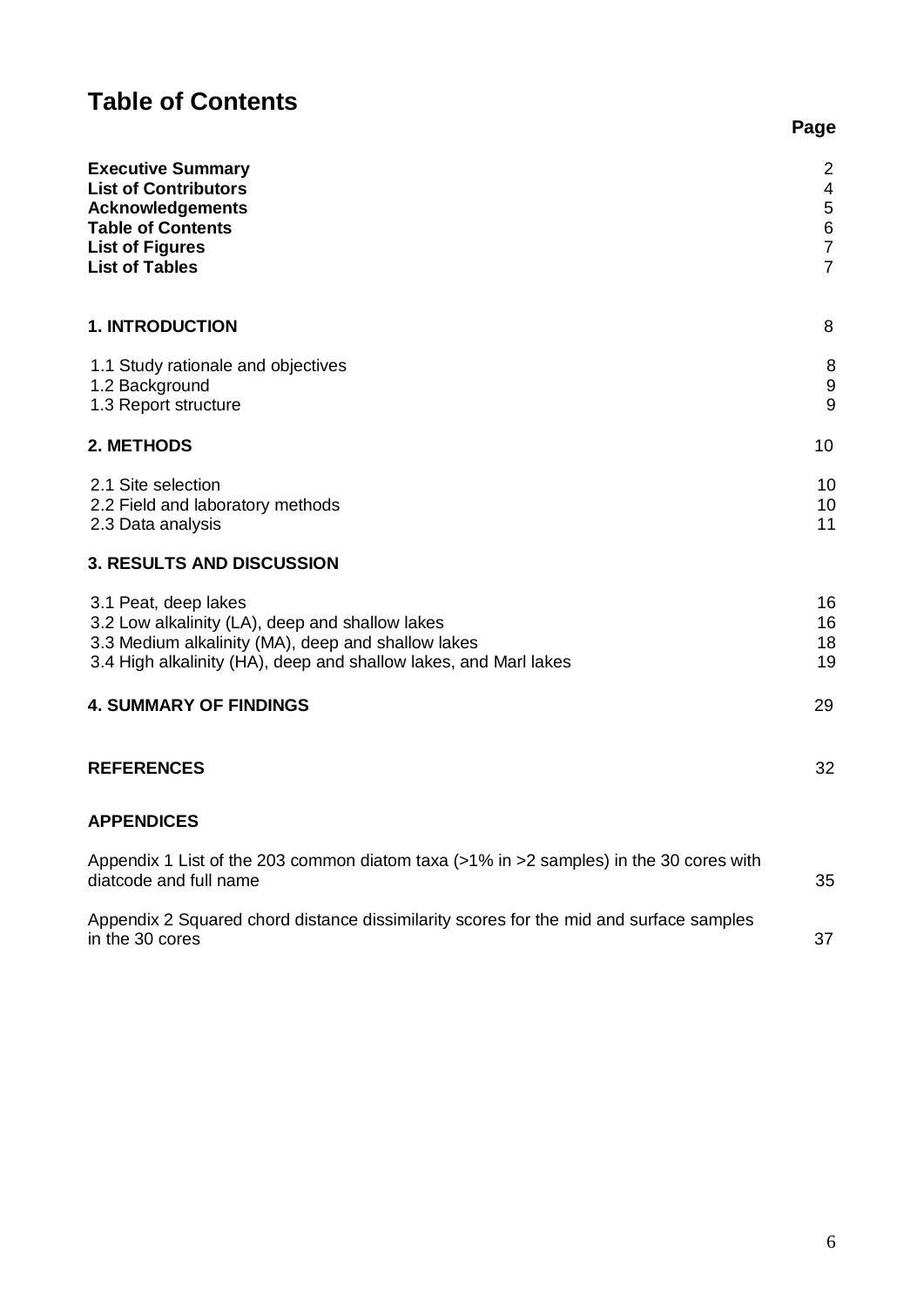# **List of Figures**

# **Page** Figure 1 Summary diagram of diatom changes (% relative abundance) in cores from the Peat (P), deep lake types. 21 Figure 2 Summary diagram of diatom changes (% relative abundance) in cores from the Low Alkalinity (LA), deep and shallow lake types. 22 Figure 3 Summary diagram of diatom changes (% relative abundance) in cores from the Medium Alkalinity (MA), deep and shallow lake types. 23 Figure 4 Summary diagram of diatom changes (% relative abundance) in cores from the High Alkalinity (HA) and Marl, deep and shallow lake types. 24 Figure 5 DCA biplots (axis 1 and 2) of the sample scores and species scores for Peat lakes 25 Figure 6 DCA biplots (axis 1 and 2) of the sample scores and species scores for LA lakes 26 Figure 7 DCA biplots (axis 1 and 2) of the sample scores and species scores for MA lakes 27 Figure 8 DCA biplots (axis 1 and 2) of the sample scores and species scores for HA and 28 Marl lakes

### **List of Tables**

|                                                                                   | $-29$             |
|-----------------------------------------------------------------------------------|-------------------|
| Table 1 Summary site characteristics of the 44 lakes short-listed for analysis    | $12 \overline{ }$ |
| Table 2 Details of the cores and analysis undertaken at the 44 short-listed lakes | 14                |
| Table 3 Summary results from the diatom analysis of the 30 cores                  | 29                |

**Page**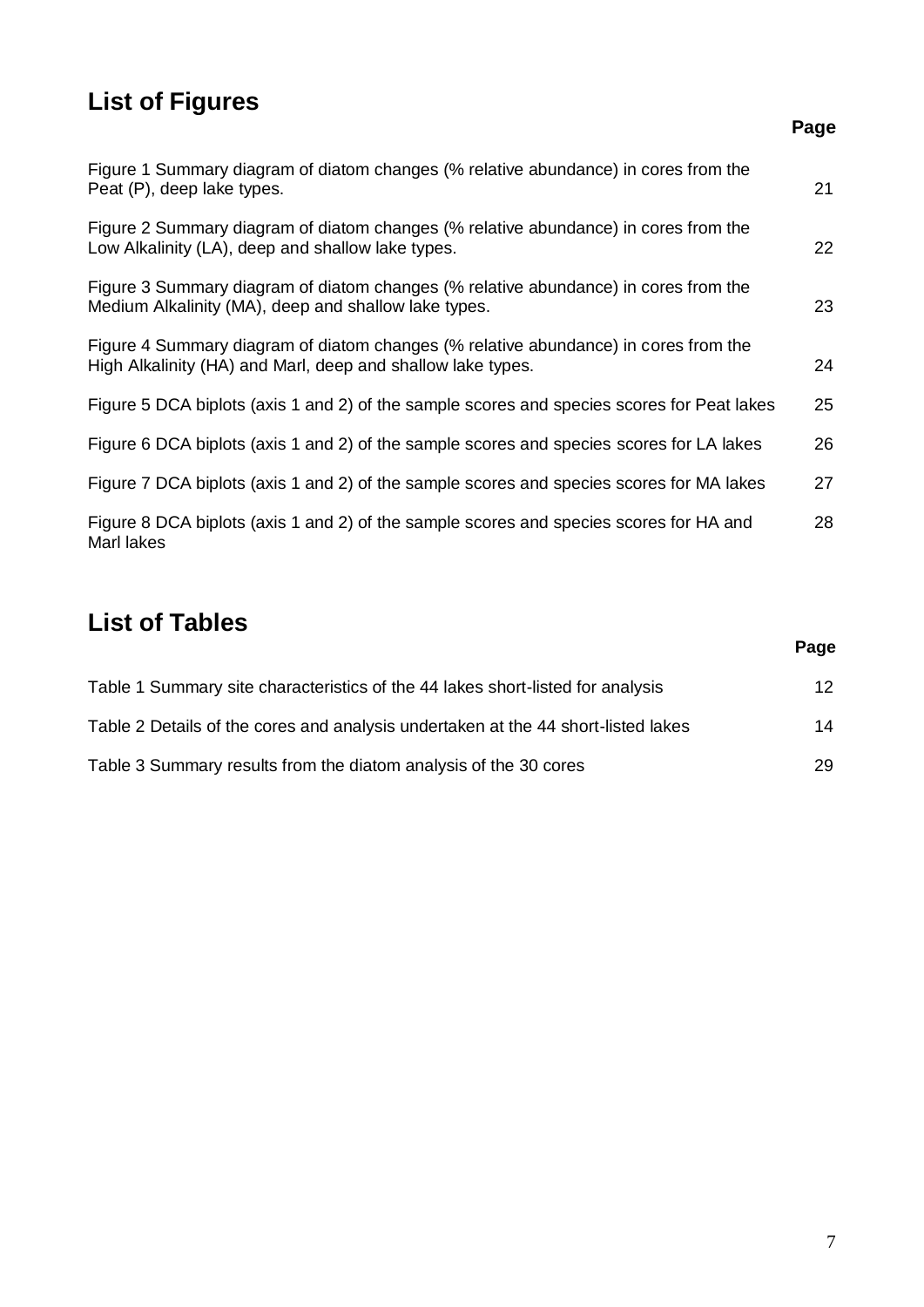### **1. INTRODUCTION**

#### **1.1 Study rationale and objectives**

There is a pressing need for simultaneous progress along several fronts in gaining understanding of lakes in the United Kingdom (UK). Specifically Annex II of the European Council Water Framework Directive (WFD) requires the identification of candidate reference lakes; and for Annex V, the development of tools for determining reference condition and classifying status (European Union, 2000). Furthermore, the European Council Habitats and Species Directive require the setting of conservation objectives, which may in turn lead to, the need for restoration targets for lakes. For lakes, the use of palaeolimnological techniques has the potential to contribute to the delivery of these requirements. Consequently, a number of recently completed and ongoing projects employ palaeolimnological methods to identify reference lakes, describe reference conditions and assess ecological status of UK lakes. For example, the project, '*Identification of reference lakes and evaluation of palaeoecological approaches to define reference conditions for UK (England, Wales, Scotland and Northern Ireland) ecotypes, WFD08*' (Bennion, 2004) involved the analysis of 219 core top and bottoms to identify reference lakes. The project, '*Lake Monitoring to support Environment Agency Water Framework Directive intercalibration exercise and classification tool development, and CCW Site Condition Assessment - Phase 2*' programme involves the analysis of the tops and bottoms of cores from 19 lakes in Wales.

Sediment cores were taken by the ECRC on behalf of the EA from ~100 lakes in England and Wales in 2004 as part of the '*Lake Monitoring to support Environment Agency Water Framework Directive intercalibration exercise and classification tool development, and CCW Site Condition Assessment - Phase 2*' programme. Approximately 50 of these lakes had not previously been the subject of down-core diatom analysis. Short cores were also collected by SEPA from 27 Scottish lochs in summer 2004, approximately 20 of which have never been subjected to palaeoecological analysis. The ongoing project '*Development of a phytobenthos classification tool for lakes and lochs of UK, DALES'* includes the analysis of only the surface sediment samples from a number of these sediment cores. The current project extension provides funding to enable analysis of core bottoms from a subset of ~50 sites across England, Wales and Scotland.

This project utilises the top and bottom approach (see Background). This is a low-resolution technique useful for broadly assessing the degree of change at large numbers of sites. Where floristic change was exhibited between the core top and bottom samples, an additional mid-core sample was analysed, thus enhancing the top and bottom approach. In the absence of core chronologies, the timing and rate of change cannot be established, although the additional midcore samples do provide further insight into the point of change.

#### **The objectives of the project were to:**

- **1.** Analyse subfossil diatoms in core bottoms from ~50 sites across England, Wales and **Scotland**
- **2.** Compare the bottom and mid-core diatom assemblages to those of the surface sediment diatom assemblages already being analysed as part of DALES, to provide an estimate of floristic change from reference conditions
- **3.** Perform detrended correspondence analysis (DCA) and a dissimilarity measure to assess the nature and degree of change in the diatom assemblages
- **4.** Provide information on reference conditions, verify choice of reference lakes and assess shifts in ecological status at impacted sites.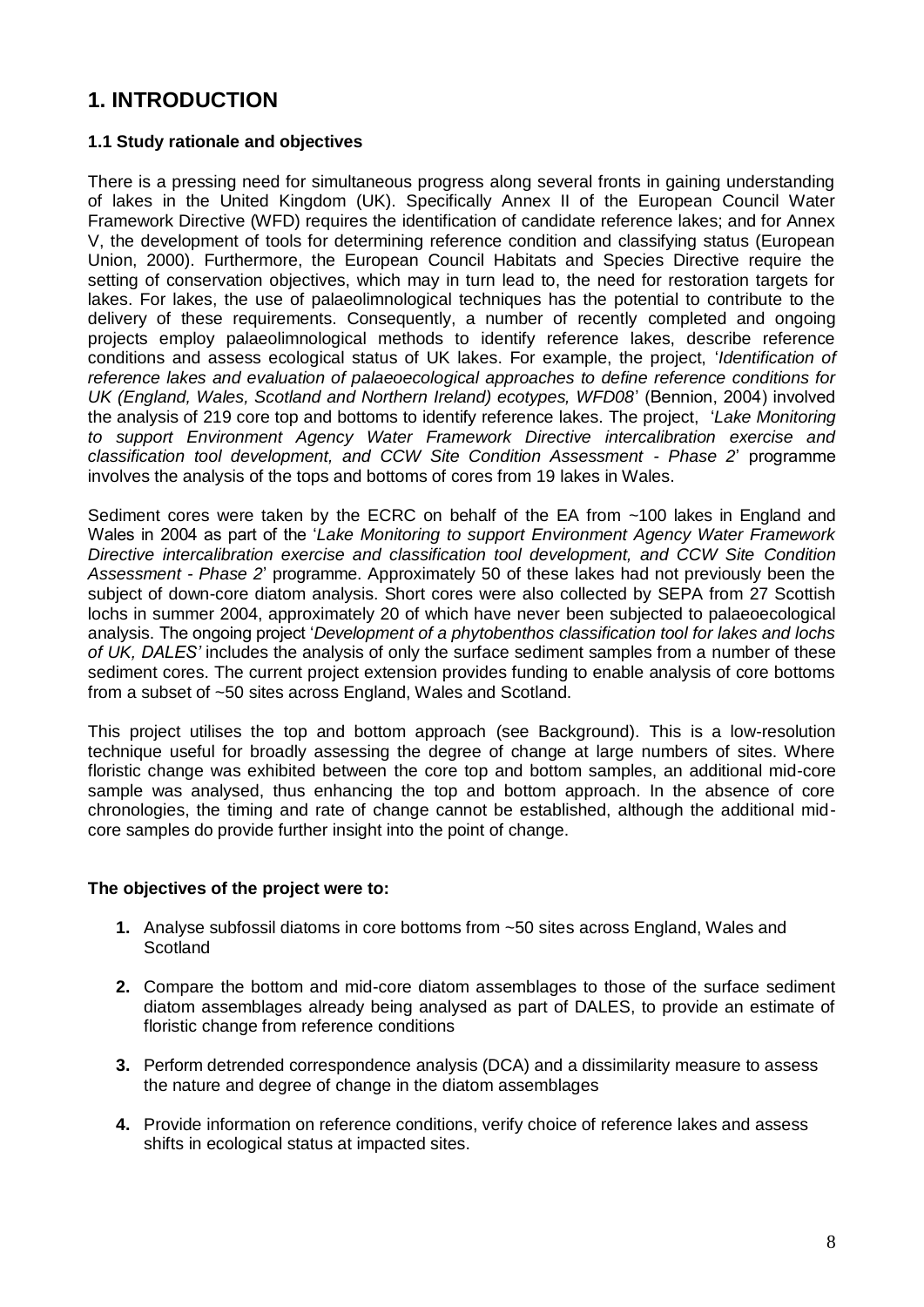#### **1.2 Background**

The European Council Water Framework Directive (WFD) 2000/60/EC came into force in 2000 (European Union, 2000) and aims to achieve good ecological quality in all relevant waters within 15 years. It requires that biological, hydromorphological and chemical elements of water quality should be assessed by the degree to which present day conditions deviate from those expected in the absence of significant anthropogenic influence, termed reference conditions. The WFD specifically requires the determination of reference conditions for different waterbody types in order to identify sites of High status, i.e. where the various elements correspond totally or almost totally to undisturbed conditions. The four categories of Good, Moderate, Poor and Bad status are defined according to the degree of deviation from the reference state. In the absence of long-term data, the WFD states that reference conditions based on modelling may be derived using hindcasting methods, and palaeolimnology is given as one such technique (Pollard & Huxham, 1998; European Union, 2000).

The study of the sediment accumulated in a waterbody can provide a record of its past biology and chemistry, a science known as palaeoecology. Diatoms (*Bacillariophyceae*: single-celled, siliceous algae) are commonly used in such studies because they are sensitive to water quality changes and are, therefore, good indicators of past lake conditions such as lake pH (Battarbee *et al.,* 1999; 2001) and total phosphorus (TP) concentrations (Hall & Smol, 1999). Of the biological elements relevant to the WFD, diatoms represent components of both the phytoplankton and phytobenthos, but importantly shifts in the diatom community often correspond closely to changes in other biological groups (e.g. Kingston *et al*., 1992). The diatom record is a potentially useful tool, therefore, for assessing water quality and defining lake reference conditions, both chemical and ecological (e.g. Kauppila *et al*., 2002; Bennion *et al*., 2004). The use of palaeoecological techniques for determining reference conditions and assessing ecological change in lakes is well established with many examples of their application to aquatic management and conservation (e.g. Battarbee, 1999; Stoermer & Smol, 1999; Bennion *et al*., 1996, 2004).

The top and bottom approach involves the analysis of only two samples per site from a sediment core (Cumming *et al*., 1992) and has been successfully applied by the US Environmental Protection Agency's (USEPA) Environmental Monitoring and Assessment Program for Surface Waters (EMAP-SW) (Dixit *et al*., 1999) and in Canada to infer changes in southeastern Ontario lakes (Reavie *et al*., 2002). The approach makes the assumption that the top and bottom samples represent the present day and reference conditions, respectively. The analysis of reference samples in this way removes the problem inherent in spatial-state schemes in which the lakes have been subject to different pressures and varying degrees of impact. For the UK, it is generally agreed that approximately 1850 AD is a suitable date against which to assess impacts for lakes as this represents a period prior to major industrialisation and agricultural intensification (Battarbee, 1999; Fozzard *et al*., 1999). However, it is accepted that aquatic systems have been subjected to anthropogenic impacts over much longer time-scales than simply the last 100-150 years and, therefore, our reference conditions are unlikely to equate to the natural or pristine state. The diatom data from the surface (uppermost 0.5 or 1 cm) sample of each core is used to provide information on the current diatom assemblages of the lakes since this represents the last few years' accumulation of diatoms deposited from a variety of habitats within the lake. The bottom sample of the core is taken to represent the reference conditions, although in the absence of core chronologies, there are uncertainties as to whether the bottom samples represent true reference samples.

#### **1.3 Report structure**

The report is comprised of four main sections  $-1$ ) introduction, study rationale and background; 2) methodology; 3) presentation and discussion of the results; and 4) a summary of the findings and suggestions for further work.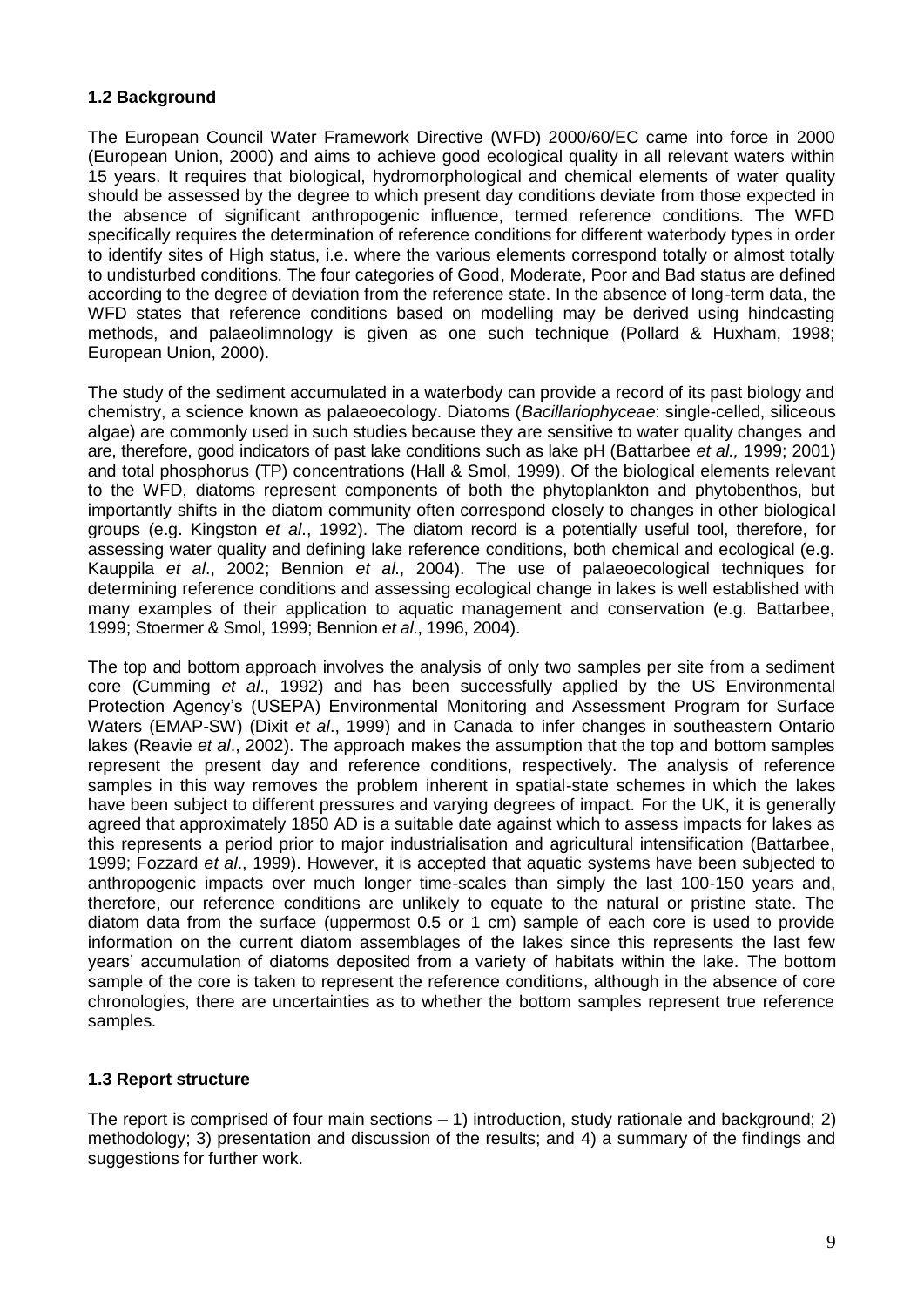#### **2 Methods**

#### **2.1 Site selection**

Short cores were collected by SEPA from 27 Scottish lochs in summer 2004, approximately 20 of which had never been subjected to palaeoecological analysis. Short cores were also collected by the ECRC on behalf of the Environment Agency from ~100 lakes in England and Wales in summer 2004, of which approximately 50 lakes had not previously been the subject of downcore diatom analysis. Following elimination of most artificial reservoir sites, a total of 44 lakes in England, Wales and Scotland were short-listed for inclusion in this project. Cores from five lakes were deemed too short and were excluded immediately, and following further screening, a subset of 30 sites (10 English, 7 Welsh and 13 Scottish) underwent analysis. The site characteristics are given in Table 1 and details of the cores and analysis undertaken on each site are given in Table 2. The sites represent a range of lake types in the GB Lake Typology (Phillips, 2004), including Peat (P) (4 sites), Low alkalinity (LA) (11 sites), Medium alkalinity (MA) (6 sites), High alkalinity (HA) (8 sites) and Marl (1 site) systems, and with examples of both shallow (Sh) and deep (D) waters (11 and 19 sites, respectively) (see Tables 1 and 2). Lakes of low alkalinity are best represented. Most of the lakes are circumneutral to alkaline and even the low alkalinity waters are only mildly acid. With the exception of Llyn Bodlyn, Llyn Egnant and Llyn Ogwen which are at altitudes >200 m, the study lakes lie in relatively productive, lowland catchments and hence eutrophication is likely to be the key pressure. Further details of the sites and their chemistry are given in Table 1.

#### **2.2 Field and laboratory methods**

A sediment core was taken in the summer of 2004 from the deepest part of each lake using a Glew gravity corer which collects short cores of typically 20-40 cm in length. It might be expected, therefore, that at very productive sites, the short cores would not extend back as far as 100 years. Based on previous palaeolimnological research of dated sediment cores (e.g. Bennion, 2004), it is estimated that for Low alkalinity lakes, where production is lower and in turn, sediment accumulation rates slower, a sediment depth of 20-30 cm dates back to ~1850. In higher alkalinity sites, where sediment accumulation rates are faster due to higher productivity, a sediment depth of ~50 cm dates back to 1850, and in the highly productive Cheshire-Shropshire Meres, the depth required to extend back to approximately 1850 is typically ~60-70 cm. All cores were extruded in the field at either 0.5 cm or 1.0 cm intervals (depending on expected sediment accumulation rate).

Cores from five of the 44 lakes were deemed too short to provide reasonable core bottom samples to approximate reference conditions. This resulted in a suite of 39 short-listed sites (see Table 2). Surface sediment samples had previously been prepared as part of '*Development of a phytobenthos classification tool for lakes and lochs, DALES*', hence slides for diatom analysis were prepared from the bottom of each of the 39 cores (see Table 2), using standard methods (Battarbee *et al*., 2001). Screening of the slides revealed that nine sites had extremely poor diatom preservation in the bottom samples, thus excluding these sites from analysis. Therefore, diatom analysis was carried out at only 30 lakes. Screening also revealed that some sites exhibited greater shifts in floristic composition than others. Therefore, for a subset of 20 of the 30 lakes, midcore samples were also prepared for diatom analysis to allow the general trend in water quality to be determined. This resulted in a total of 50 samples for diatom analysis as part of this project, comprising 20 mid-core samples and 30 core bottom samples. At least 300 valves (siliceous component of the cell wall bearing the taxonomic features) were counted from each sample using a Leitz research microscope with a 100x oil immersion objective and phase contrast. Principal floras used in identification were Krammer & Lange-Bertalot (1986-1991). All slides are archived at the ECRC and the data are stored in the Amphora database.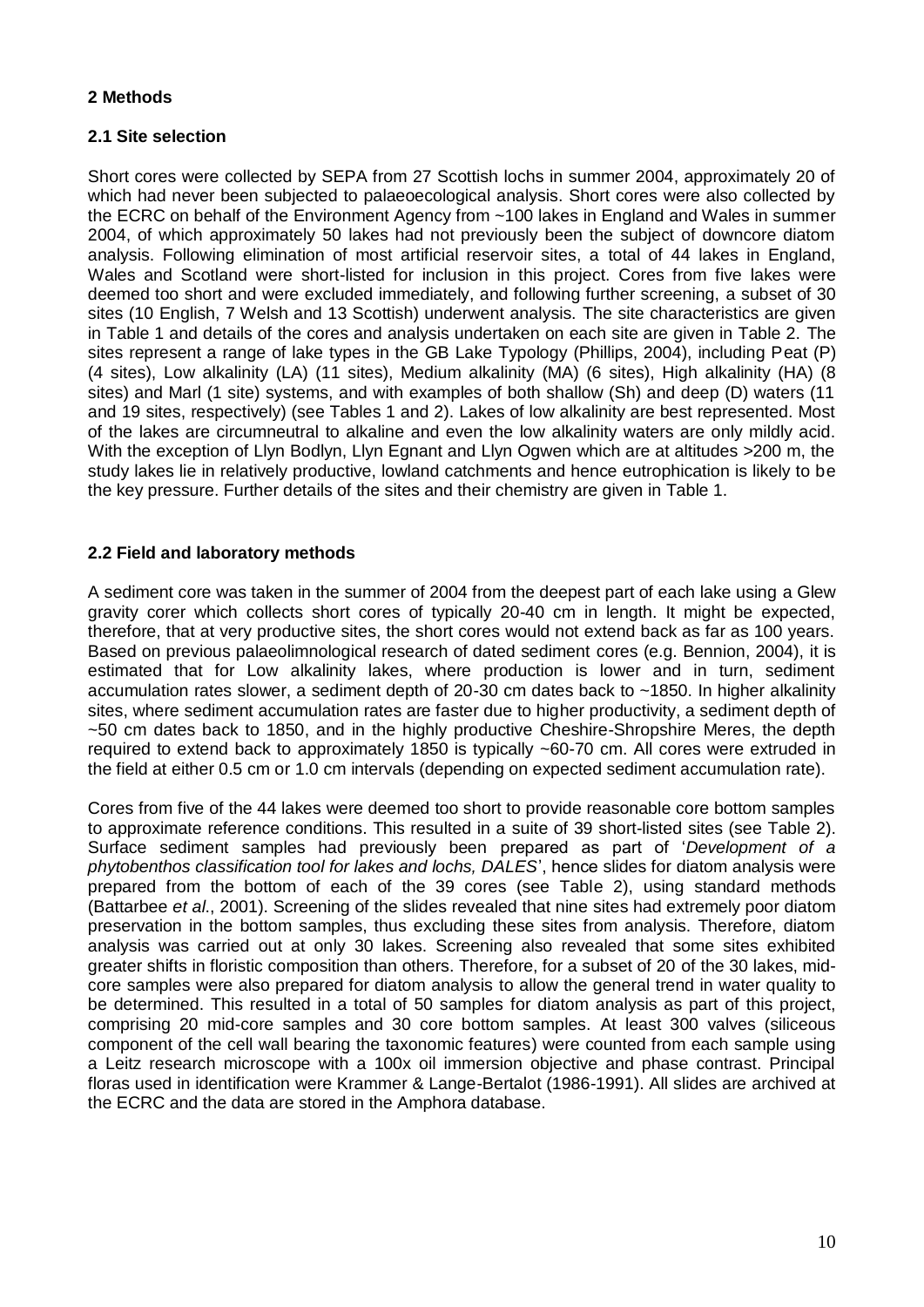#### **2.3 Data analysis**

All diatom data were expressed as percentage relative abundance, and were screened and harmonised prior to data analysis. The 50 samples analysed as part of the current project were harmonised with the surface samples of the 30 study lakes. The full dataset of 80 samples (30 cores; with 2 samples from 10 cores and 3 samples from 20 cores) comprised 398 diatom taxa. The most common 203 taxa (occurring at >1% in >2 samples) are listed in Appendix 1. Summary diagrams of the diatom assemblages in the cores from each site (showing only those taxa present with a relative abundance of >5% in at least one sample) were produced for each lake type (the one Marl site is included in the HA diagram) using  $C^2$  (Juggins, 2003) – see Figures 1 to 4.

The degree of floristic change between the bottom (reference) sample and the surface (and mid) sample analysed in each core was assessed using the squared chord distance dissimilarity coefficient (Overpeck *et al*., 1985) implemented in the statistical software R (R Development Core Team, 2004). This is preferred to other dissimilarity measures as it maximises the signal to noise ratio, it performs well with percentage data and has sound mathematical properties (Overpeck *et al*., 1985). The scores range from 0 to 2 whereby 0 indicates that two samples are exactly the same and 2 that they are completely different. Scores less than 0.29, 0.39, 0.48 and 0.58 indicate insignificant floristic change at the 1st, 2.5th, 5th and 10th percentile, respectively (Simpson, 2003). The 5th percentile (score  $\leq$ 0.475) is used here to define sites with low floristic change between the bottom (reference) sample and surface (and mid) sample. The scores are plotted for each lake in the form of bar graphs in Figures 1-4, to show how dissimilar the surface and mid samples are from the bottom (reference) sample. The actual values are shown in Appendix 2. The vertical line in Figures 1-4 is drawn at a squared chord distance dissimilarity score of 0.475 to illustrate which samples fall above and below this critical value.

For each lake type [P, LA, MA and HA (including 1 Marl site)], detrended correspondence analysis (DCA) (Hill & Gauch, 1980) was performed using CANOCO version 4.5 (ter Braak & Smilauer, 2002) to assess the direction and magnitude of floristic change at each site. Only those 77, 127, 90 and 97 diatom taxa present with a maximum relative abundance of > 1% in > 2 samples, for P, LA, MA and HA lake types respectively, were included in the ordination analyses. The results are presented as biplots of axis 1 and 2 sample scores and species scores in Figures 5-8. Samples with similar scores on the two axes lie in close proximity, reflecting similar diatom composition. For each core, lines connect the samples in a series from core bottom to core top (see Appendix 2 for sample codes). The direction of the line indicates the direction of floristic change and its length is a measure of species turnover in Hill's standards deviation units (Hill & Gauch, 1980). For species codes see Appendix 1.

The results are detailed below for each lake type. For each site, the major species shifts are described, the degree of floristic change is presented and an interpretation of the floristic changes is given.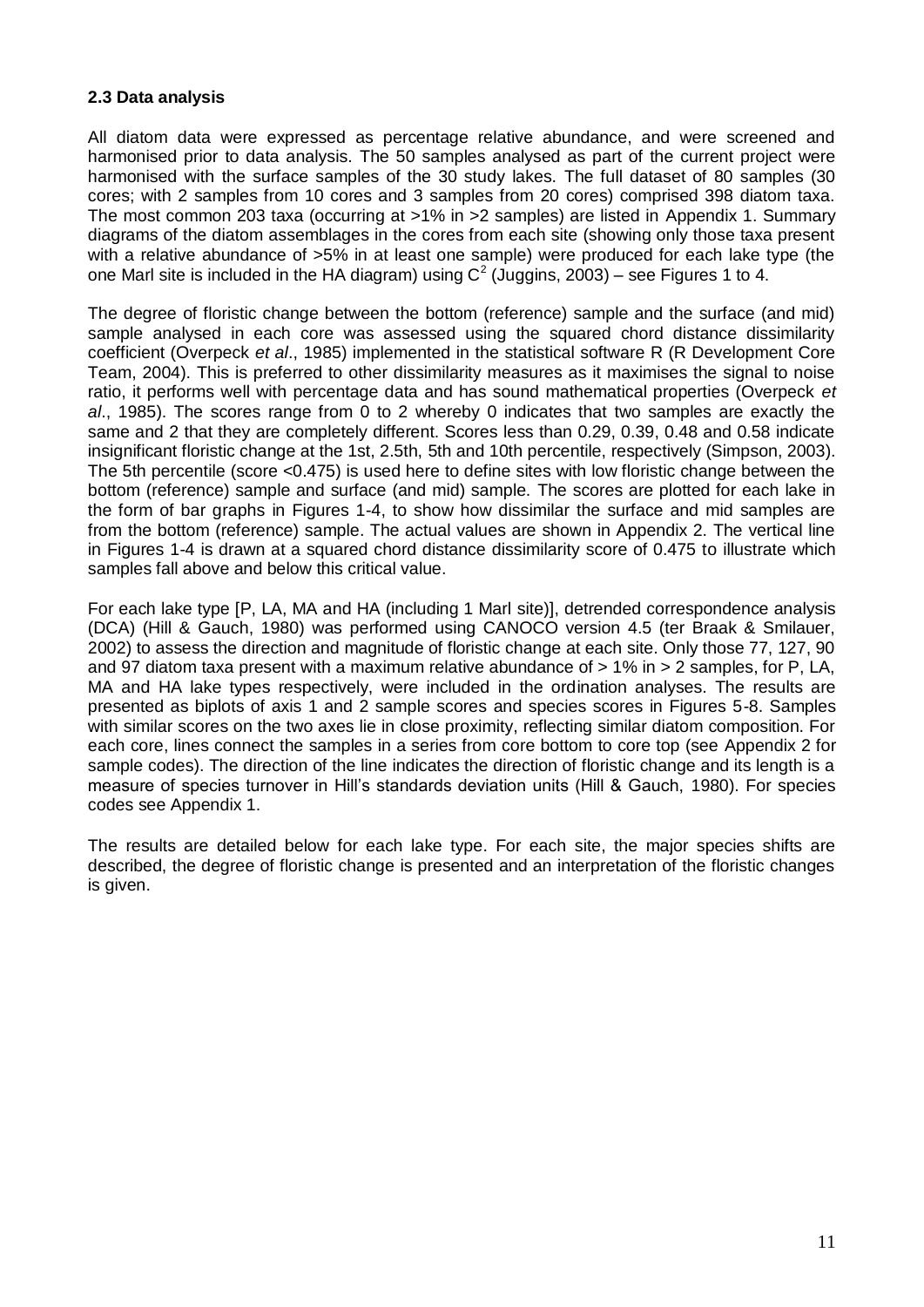| $\overline{GB}$ |                       |                 | <b>Surface</b> | 'Max  |              |                          |      |                 |            |             |                |           |                |        |
|-----------------|-----------------------|-----------------|----------------|-------|--------------|--------------------------|------|-----------------|------------|-------------|----------------|-----------|----------------|--------|
| <b>Lakes</b>    |                       | <b>Altitude</b> | area           | depth |              | <sup>2</sup> GB Lake     |      | Cond            | <b>Alk</b> | <b>TP</b>   | <b>SRP</b>     | <b>TN</b> | Chla           | Si     |
| <b>WBID</b>     | <b>Name</b>           | (m.a.s.l.)      | (ha)           | (m)   |              | type                     | pH   | $(\mu S/cm)$    | (mg/L)     | $(\mu g/L)$ | $(\mu g/L)$    | (mg/L)    | $(\mu g/L)$    | (mg/L) |
| 12578           | Loch an Lagain        | 136             | 27.7           |       | P            | D                        |      |                 |            |             |                |           |                |        |
| 15316           | Loch na Moracha       | 4               | 36.4           |       | P            | D                        |      |                 |            |             |                |           |                |        |
| 18113           | Loch Shnathaid        | 4               | 23.2           |       | P            | D                        |      |                 |            |             |                |           |                |        |
| 8945            | Loch Ascaig           | 135             | 27.1           |       | $\mathsf{P}$ | D                        |      |                 |            |             |                |           |                |        |
| 11611           | Loch Brora            | 25              | 66.5           |       | $\mathsf{P}$ | D                        |      |                 |            |             |                |           |                |        |
| 29184           | Grasmere              | 61              | 60.7           | 20.8  | LA           | D                        | 6.99 | 45              | 12.74      | 20          | 3              | 0.41      | 7              | 1.31   |
| 35561           | Llyn Bodlyn           | 385             | 16.5           | 20.0  | LA           | D                        | 6.40 | 30              | 2.25       | 14          | 8              | 0.55      | $\mathbf{1}$   | 0.55   |
| 38409           | Llyn Egnant           | 420             | 13.9           | 14.2  | LA           | D                        | 6.12 | 32              | 1.88       | 23          | 9              | 4.13      | 3              | 0.43   |
| 33803           | Llyn Ogwen            | 300             | 38.5           | 2.7   | LA           | D                        | 7.03 | $\overline{25}$ | 3.65       | 11          | 6              | 0.36      | $\overline{2}$ | 0.58   |
| 33730           | Llyn Padarn           | 105             | 97.6           | 27.0  | LA           | D                        | 7.46 | 45              | 8.70       | 19          | 8              | 0.38      | 6              | 1.28   |
| 36405           | Tal-y-llyn Lake       | 85              | 50.7           | 3.5   | LA           | D                        | 7.34 | 42              | 8.44       | 29          | 9              | 0.55      | 6              | 1.20   |
| 29021           | Thirlmere Reservoir   | 178             | 313.3          | 24.0  | LA           | D                        | 7.15 | 32              | 5.00       | 19          | $\mathbf 1$    | 37.01     | 3              | 1.46   |
| 11355           | Loch Borralan         | 142             | 47.0           |       | LA           | $\overline{\mathsf{Sh}}$ |      |                 |            |             |                |           |                |        |
| 26257           | <b>Loch Skerrols</b>  | 25              | 26.1           |       | LA           | Sh                       |      |                 |            |             |                |           |                |        |
| 1138            | Loch Ailsh            | 154             | 105.2          |       | LA           | $\overline{\mathsf{Sh}}$ |      |                 |            |             |                |           |                |        |
| 2257            | Loch nan Gabhar       |                 | 16.6           |       | LA           | Sh                       |      |                 |            |             |                |           |                |        |
| 5714            | Loch Rangag           | 117             | 31.6           |       | LA           | $\overline{\mathsf{Sh}}$ |      |                 |            |             |                |           |                |        |
| 16530           | Loch Gowan            | 156             | 18.2           |       | LA           | $\overline{\mathsf{Sh}}$ |      |                 |            |             |                |           |                |        |
| 29321           | <b>Coniston Water</b> | 46              | 470.5          | 36.0  | <b>MA</b>    | D                        | 7.19 | 61              | 13.54      | 22          | $\mathbf{1}$   | 0.49      | 5              | 0.69   |
| 29233           | Windermere            | 37              | 1435.9         | 32.8  | MA           | D                        | 7.96 | 66              | 16.76      | 23          | 6              | 0.47      | 9              | 0.76   |
| 11642           | Loch Craggie          | 166             | 54.2           |       | <b>MA</b>    | D                        |      |                 |            |             |                |           |                |        |
| 2490            | Loch Hope             | 4               | 638.3          |       | <b>MA</b>    | D                        |      |                 |            |             |                |           |                |        |
| 18682           | Loch Druidbeag        | $\overline{7}$  | 256.5          |       | <b>MA</b>    | D                        |      |                 |            |             |                |           |                |        |
| 29222           | <b>Elter Water</b>    | 53              | 18.2           | 7.7   | <b>MA</b>    | Sh                       | 6.98 | 48              | 12.46      | 18          | $\overline{2}$ | 0.43      |                | 1.85   |
| 22395           | Lochan Lùnn Dà-Bhrà   | 156             | 26.0           |       | MA           | Sh                       |      |                 |            |             |                |           |                |        |
| 4974            | Loch Syre             | 122             | 44.0           |       | <b>MA</b>    | Sh                       |      |                 |            |             |                |           |                |        |
| 32538           | Llyn Alaw             | 42              | 308.4          | 3.8   | <b>MA</b>    | Sh                       | 7.72 | 186             | 41.77      | 37          | 14             | 1.52      | 11             | 1.43   |

### **Table 1: Summary site characteristics of the 44 lakes short-listed for analysis (N.B. SEPA data missing)**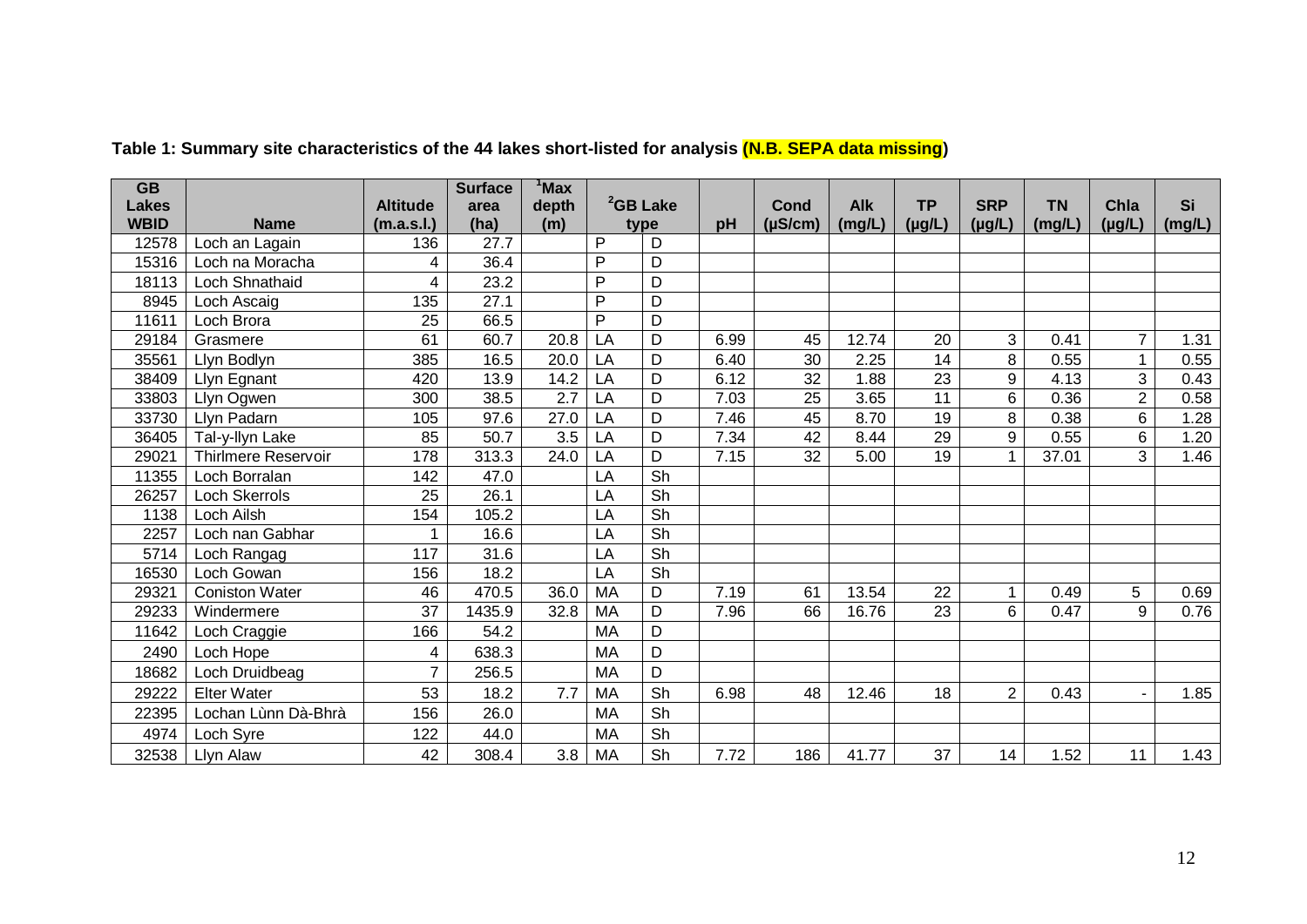| <b>GB</b><br><b>Lakes</b> |                      | <b>Altitude</b> | <b>Surface</b><br>area | <sup>1</sup> Max<br>depth |           | <sup>2</sup> GB Lake |      | Cond         | Alk    | <b>TP</b>   | <b>SRP</b>               | <b>TN</b> | Chla            | Si     |
|---------------------------|----------------------|-----------------|------------------------|---------------------------|-----------|----------------------|------|--------------|--------|-------------|--------------------------|-----------|-----------------|--------|
| <b>WBID</b>               | <b>Name</b>          | (m.a.s.l.)      | (ha)                   | (m)                       |           | type                 | рH   | $(\mu S/cm)$ | (mg/L) | $(\mu g/L)$ | $(\mu g/L)$              | (mg/L)    | $(\mu g/L)$     | (mg/L) |
| 28386                     | <b>Talkin Tarn</b>   | 128             | 25.5                   | 12.5                      | Marl      | D                    | 8.12 | 122          | 43.97  | 51          | 9                        | 1.71      | 25              | 1.51   |
| 15551                     | Loch Tormasad        | 8               | 21.1                   |                           | HA        | D                    |      |              |        |             |                          |           |                 |        |
| 26944                     | Loch Kinnabus        | 77              | 43.7                   |                           | <b>HA</b> | D                    |      |              |        |             |                          |           |                 |        |
| 34990                     | The Mere, Ellesmere  | 98              | 43.4                   | 18.0                      | HA        | D                    | 7.86 | 282          | 113.80 | 954         | 766                      | 1.48      | 16              | 1.93   |
| 25899                     | Ardnave Loch         | 18              | 11.1                   |                           | <b>HA</b> | D                    |      |              |        |             |                          |           |                 |        |
| 26178                     | Loch Ballygrant      | 77              | 26.6                   |                           | <b>HA</b> | D                    |      |              |        |             |                          |           |                 |        |
| 43135                     | <b>Blagdon Lake</b>  | 45              | 164.6                  | 9.0                       | HA        | D                    | 8.30 | 406          | 167.25 | 236         | 34                       | 2.95      | 62              | 5.90   |
| 6405                      | Loch Meadie          | 116             | 39                     |                           | <b>HA</b> | D                    |      |              |        |             |                          |           |                 |        |
| 2499                      | Loch Scarmclate      | 25              | 75.9                   |                           | HA        | D                    |      |              |        |             |                          |           |                 |        |
| 44518                     | <b>Fonthill Lake</b> | 94              | 2.5                    | 5.1                       | HA        | Sh                   | 8.06 | 453          | 200.67 | 31          | 16                       | 5.20      | 30              | 6.44   |
| 43909                     | <b>Shear Water</b>   | 139             | 13.7                   | 7.2                       | HA        | Sh                   | 8.75 | 235          | 70.63  | 31          | 8                        | 2.42      | 78              | 10.56  |
| 32948                     | Llyn Dinam           | 8               | 9.7                    | 1.5                       | HA        | Sh                   | 7.76 | 355          | 76.81  | 73          | 35                       | 1.68      | 12 <sup>2</sup> | 2.91   |
| 30244                     | Hornsea Mere         | 8               | 133.3                  | 2.0                       | HA        | Sh                   | 8.22 | 509          | 170.42 | 500         | $\overline{\phantom{a}}$ | 2.01      | 26              | 4.26   |
| 33337                     | Llyn Coron           | 9               | 28.0                   | 3.8                       | HA        | Sh                   | 8.05 | 311          | 97.00  | 106         | 56                       | 3.45      | 9               | 6.75   |
| 32968                     | Llyn Penrhyn         | 8               | 22.3                   | 2.6                       | HA        | Sh                   | 7.41 | 403          | 93.00  | 426         | 332                      | 1.11      | 19              | 3.74   |
| 33627                     | Llyn Rhos-ddu        | 8               | 2.4                    | 1.0                       | HA        | Sh                   | 7.43 | 348          | 134.37 | 54          | 28                       | 1.22      | 22              | 8.93   |
| 2088                      | Loch of Mey          | 15              | 23                     |                           | <b>HA</b> | Sh                   |      |              |        |             |                          |           |                 |        |

 $1$  Maximum depths given are those measured at the coring location. Note that these may not always be the absolute deepest point. <sup>2</sup> GB Lake type follows the scheme of Phillips (2004); LA, MA, HA = low, medium & high alkalinity, respectively; Sh = shallow, D = deep. Chemical data are given as annual means calculated from the Environment Agency WFD 2003-2004 dataset.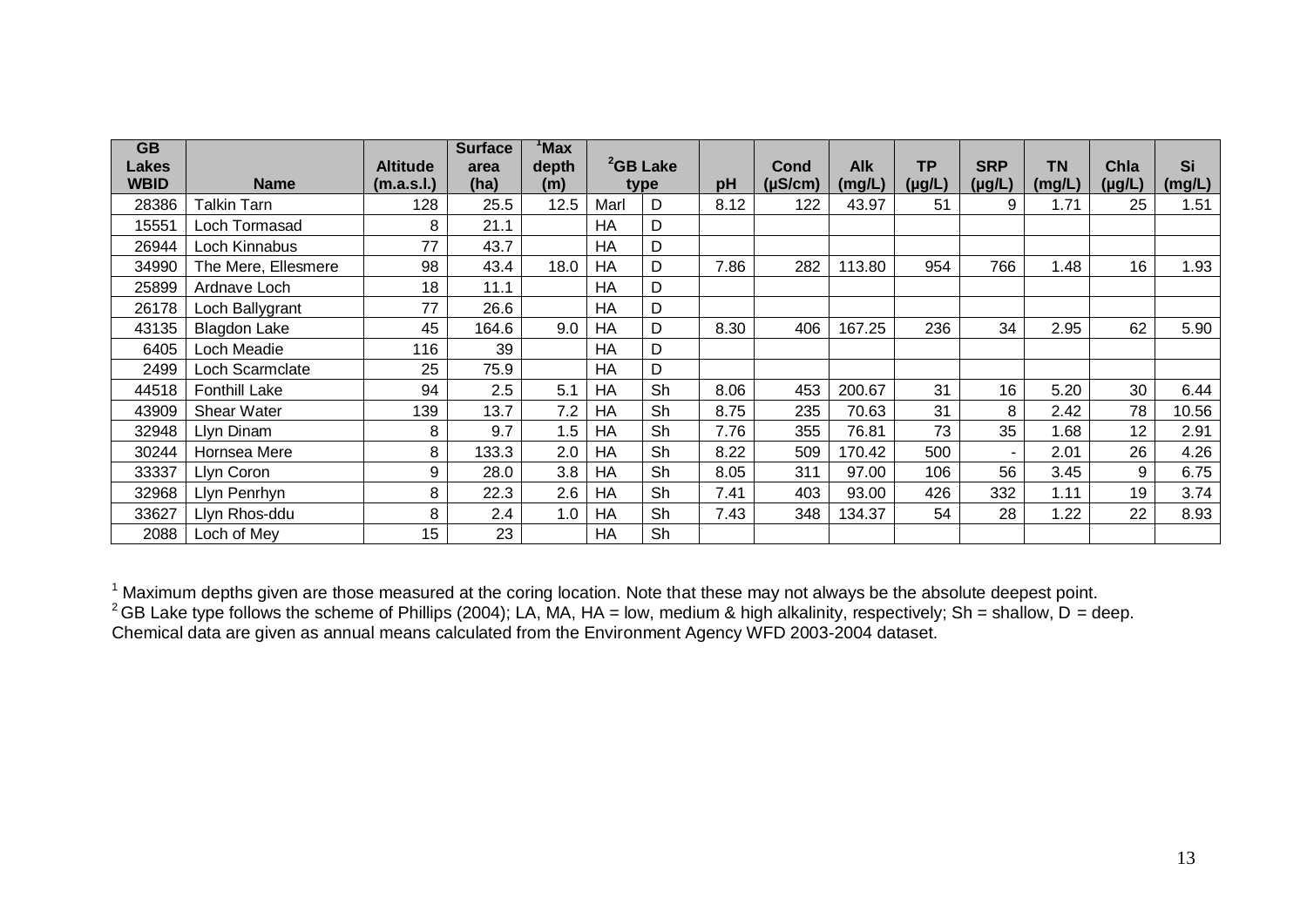| <b>GB Lakes</b><br><b>WBID</b> | <b>Name</b>                | Grid<br><b>Reference</b> |           | <sup>1</sup> GB Lake<br>type | <sup>2</sup> Core<br>Code | Coring<br><b>Date</b> | <b>Core length</b><br>(c <sub>m</sub> ) | Sample intervals analysed<br>for diatoms (cm) |
|--------------------------------|----------------------------|--------------------------|-----------|------------------------------|---------------------------|-----------------------|-----------------------------------------|-----------------------------------------------|
| 12578                          | Loch an Lagain             | NH658955                 | P         | D                            | LAGN1                     | 07.09.04              | 20                                      | 0, 10, 20                                     |
| 15316                          | Loch na Moracha            | NF846663                 | P         | D                            | MORA1                     | 27.09.04              | 20                                      | 0, 10, 20                                     |
| 18113                          | Loch Shnathaid             | NF826426                 | P         | D                            | SHNA1                     | 29.09.04              | 20                                      | 0, 10, 20                                     |
| 8945                           | Loch Ascaig                | NC849255                 | P         | D                            | ASCA1                     | 24.08.04              | 20                                      | 0, 20                                         |
| 11611                          | Loch Brora                 | NC852078                 | P         | D                            | BROR1                     | 24.08.04              | 1                                       | None**                                        |
| 29184                          | Grasmere                   | NY338065                 | LA        | D                            | GRAS1                     | 25.07.04              | 28                                      | 0, 10, 27                                     |
| 35561                          | Llyn Bodlyn                | SH648239                 | LA        | D                            | BODL1                     | 14.09.04              | $\overline{23}$                         | 0, 10, 22                                     |
| 38409                          | Llyn Egnant                | SN792671                 | LA        | D                            | EGNA1                     | 24.09.04              | 31                                      | 0, 15, 30                                     |
| 33803                          | Llyn Ogwen                 | SH659604                 | LA        | D                            | OGWE1                     | 20.08.04              | 25                                      | 0, 10, 25                                     |
| 33730                          | Llyn Padarn                | SH569614                 | LA        | D                            | PADA1                     | 21.08.04              | 25                                      | 0, 10, 25                                     |
| 36405                          | Tal-y-llyn Lake            | ST850421                 | LA        | D                            | TALY1                     | 18.09.04              | 21                                      | 0, 20                                         |
| 29021                          | <b>Thirlmere Reservoir</b> | NY313162                 | LA        | D                            | THIR1                     | 22.07.04              | 31                                      | 0, 30                                         |
| 11355                          | Loch Borralan              | NC262108                 | LA        | Sh                           | <b>BORL1</b>              | 29.06.04              | 15                                      | 0, 10, 15                                     |
| 26257                          | <b>Loch Skerrols</b>       | NR341638                 | LA        | Sh                           | SKEL1                     | 14.07.04              | 20                                      | 0, 10, 20                                     |
| 1138                           | Loch Ailsh                 | NC315109                 | LA        | Sh                           | AILS1                     | 30.06.04              | 40                                      | 0, 40                                         |
| 2257                           | Loch nan Gabhar            | NM968632                 | LA        | Sh                           | GABH1                     | 18.08.04              | 15                                      | 0, 15                                         |
| 5714                           | Loch Rangag                | ND177415                 | LA        | Sh                           | RANG1                     | 25.08.04              | 25                                      | None*                                         |
| 16530                          | Loch Gowan                 | NH152564                 | LA        | Sh                           | GOWA1                     | 10.08.04              | 30                                      | None*                                         |
| 29321                          | <b>Coniston Water</b>      | SD301940                 | <b>MA</b> | D                            | CONI1                     | 25.07.04              | 36                                      | 0, 20, 35                                     |
| 29233                          | Windermere                 | SD392958                 | <b>MA</b> | D                            | WIND1                     | 26.07.04              | 31                                      | 0, 20, 30                                     |
| 11642                          | Loch Craggie               | NC624074                 | MA        | D                            | CRA4                      | 11.07.04              | 30                                      | 0, 10, 30                                     |
| 2490                           | Loch Hope                  | NC463548                 | <b>MA</b> | D                            | HOPL1                     | 07.07.04              | 20                                      | 0, 20                                         |
| 18682                          | Loch Druidbeag             | NF789376                 | MA        | D                            | DRUI1                     | 28.09.04              | 10                                      | None**                                        |
| 29222                          | <b>Elter Water</b>         | NY333041                 | MA        | Sh                           | ELTW1                     | 26.07.04              | 21                                      | 0, 10, 20                                     |
| 22395                          | Lochan Lùnn Dà-Bhrà        | NN087659                 | MA        | Sh                           | LUNN1                     | 17.08.04              | 20                                      | 0, 10, 20                                     |
| 4974                           | Loch Syre                  | NC661448                 | <b>MA</b> | Sh                           | SYRE1                     | 08.07.04              | 25                                      | None*                                         |
| 32538                          | Llyn Alaw                  | SH392866                 | <b>MA</b> | Sh                           | ALAW1                     | 16.08.04              | 20                                      | None*                                         |

**Table 2: Details of the cores and analysis undertaken at the 44 short-listed lakes – only 30 sites are included in the final analysis**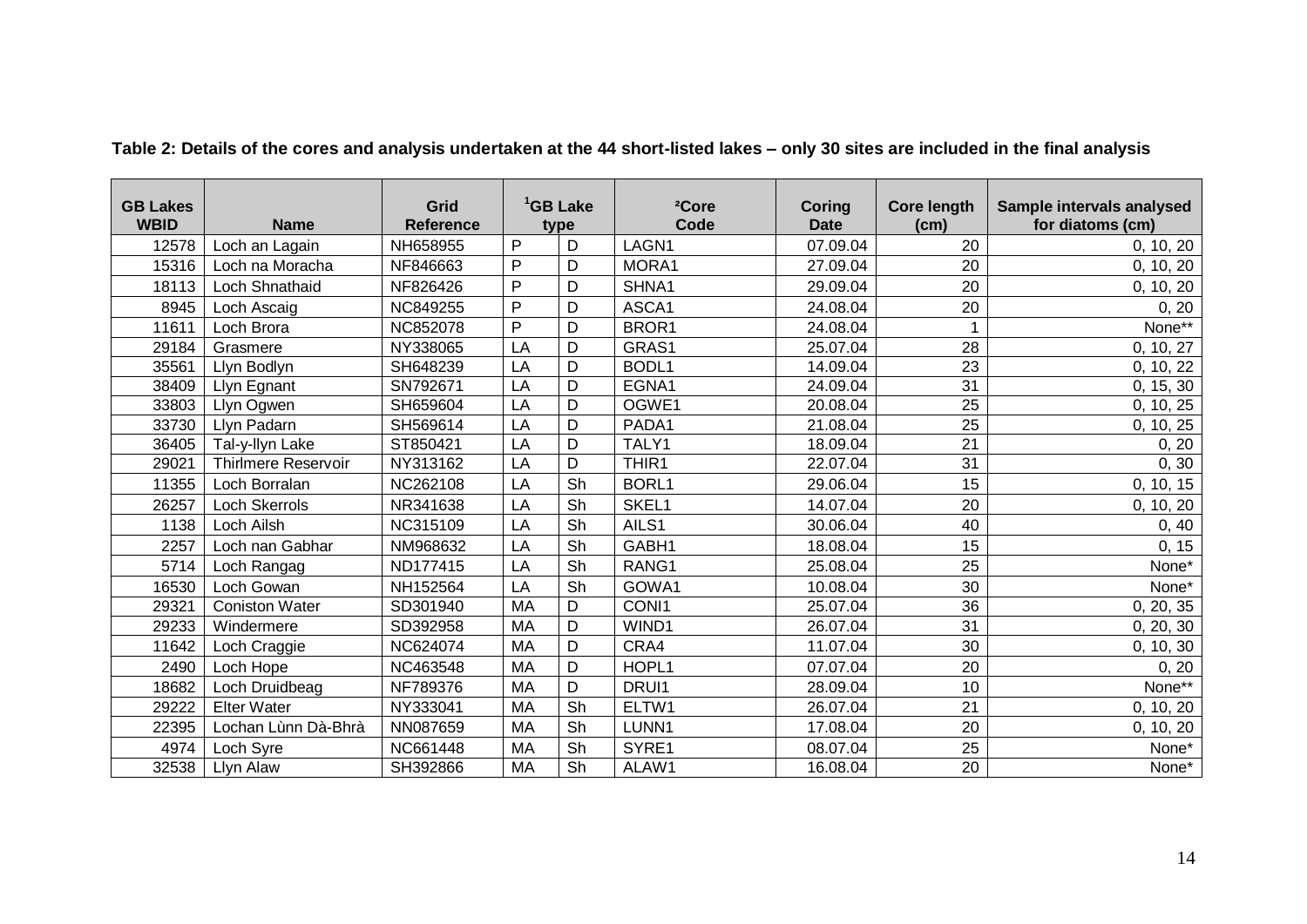| <b>GB Lakes</b><br><b>WBID</b> | <b>Name</b>          | Grid<br><b>Reference</b> |           | <sup>1</sup> GB Lake<br>type | <sup>2</sup> Core<br>Code | <b>Coring</b><br>Date | <b>Core length</b><br>(cm) | Sample intervals analysed<br>for diatoms (cm) |
|--------------------------------|----------------------|--------------------------|-----------|------------------------------|---------------------------|-----------------------|----------------------------|-----------------------------------------------|
| 28386                          | <b>Talkin Tarn</b>   | NY545587                 | Marl      | D                            | CZNYSSB1 (TALK)           | 22.07.04              | 31                         | 0, 20, 30                                     |
| 15551                          | Loch Tormasad        | NF820651                 | HA        | D                            | TORM1                     | 26.09.04              | 20                         | 0, 10, 20                                     |
| 26944                          | Loch Kinnabus        | NR301422                 | HA        | D                            | KINB1                     | 21.07.04              | 20                         | 0, 20                                         |
| 34990                          | The Mere, Ellesmere  | SJ406349                 | HA        | D                            | SCM04B (ELLE)             | 11.08.04              | 35                         | 0, 35                                         |
| 25899                          | Ardnave Loch         | NR284727                 | HA        | D                            | ARDN <sub>2</sub>         | 13.07.04              | 20                         | None*                                         |
| 26178                          | Loch Ballygrant      | NR405662                 | <b>HA</b> | D                            | BALG3                     | 22.07.04              | 20                         | None*                                         |
| 43135                          | <b>Blagdon Lake</b>  | ST515596                 | HA        | D                            | BLAG1                     | 17.09.04              | 23                         | None*                                         |
| 6405                           | Loch Meadie          | NC502410                 | HA        | D                            | MEAD1                     | 15.09.04              | 10                         | None**                                        |
| 2499                           | Loch Scarmclate      | ND189596                 | HA        | D                            | SCAM1                     | 26.08.04              | 10                         | None**                                        |
| 44518                          | <b>Fonthill Lake</b> | ST937311                 | HA        | Sh                           | FONT <sub>1</sub>         | 30.09.04              | 21                         | 0, 10, 20                                     |
| 43909                          | <b>Shear Water</b>   | ST850421                 | HA        | Sh                           | SST84_1<br>(SHEA)         | 14.09.04              | 26                         | 0, 15, 25                                     |
| 32948                          | Llyn Dinam           | SH310775                 | HA        | Sh                           | DINA <sub>2</sub>         | 16.08.04              | 20                         | 0, 10, 20                                     |
| 30244                          | Hornsea Mere         | TA190469                 | HA        | Sh                           | HORN <sub>2</sub>         | 15.07.04              | 27                         | 0, 26                                         |
| 33337                          | Llyn Coron           | SH378700                 | HA        | Sh                           | CORO <sub>2</sub>         | 16.08.04              | 20                         | 0, 20                                         |
| 32968                          | Llyn Penrhyn         | SH313768                 | HA        | Sh                           | PERH <sub>2</sub>         | 16.08.04              | 30                         | None*                                         |
| 33627                          | Llyn Rhos-ddu        | SH424648                 | HA        | Sh                           | RHSD1                     | 17.08.04              | 25                         | None*                                         |
| 2088                           | Loch of Mey          | ND271736                 | HA        | Sh                           | MEY1                      | 14.09.04              | 10                         | None**                                        |

\* Diatom preservation too poor for analysis of core bottom sample (core tops analysed within DALES)

\*\* Cores too short for top and bottom analysis

<sup>1</sup> GB Lake type follows the scheme of Phillips (2004); LA, MA, HA = low, medium & high alkalinity, respectively; Sh = shallow, D = deep.

<sup>2</sup> Core code is the AMPHORA core code. For some sites, simpler, alternative codes (noted in parentheses) have been used in all figures.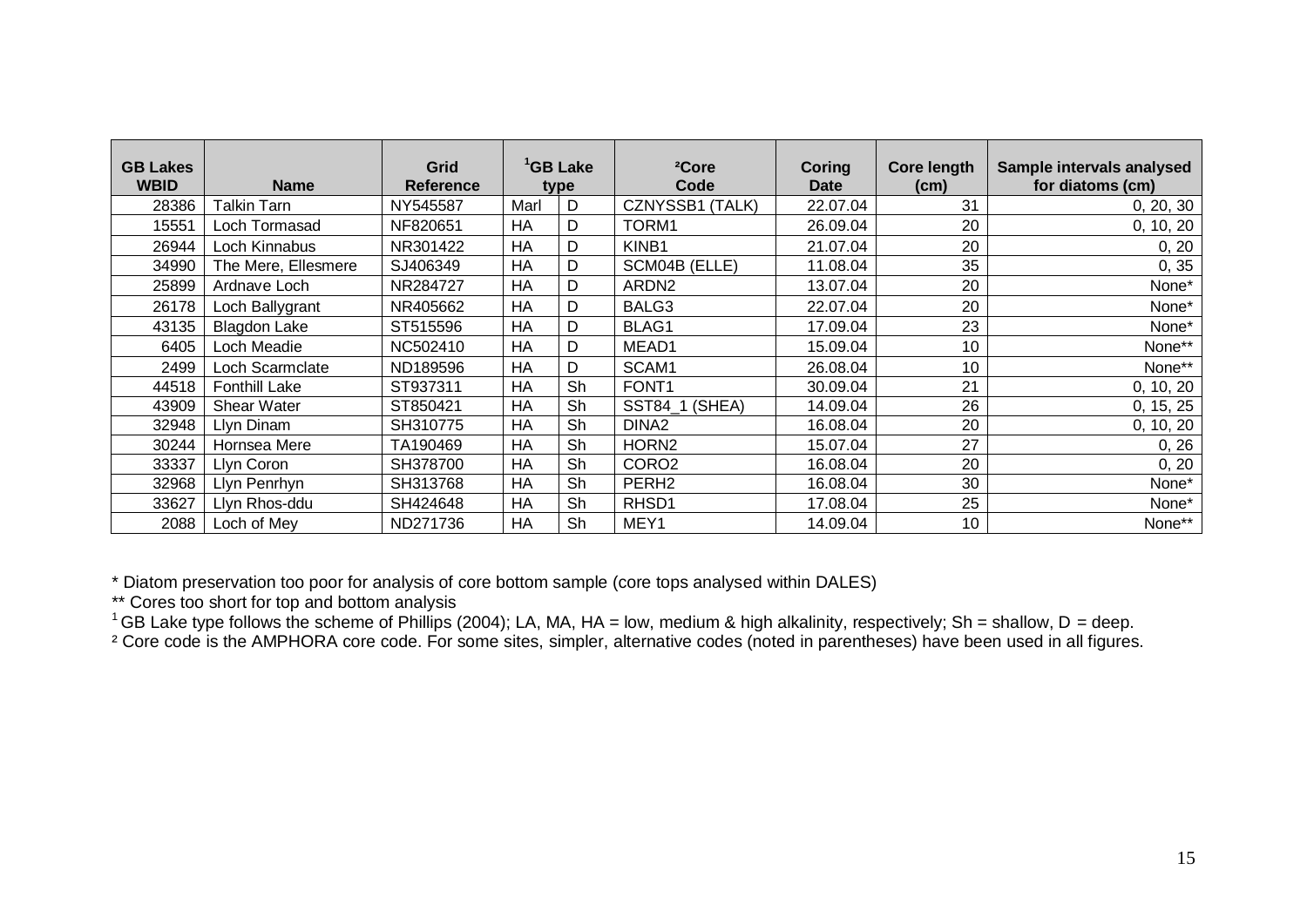#### **3 Results and discussion**

#### **3.1 Peat (P) lakes**

A summary diagram of the common diatom taxa found in the samples from the Peat lake type (occurring at >5% relative abundance in >1 sample) is illustrated in Figure 1. DCA biplots (axis 1 and 2) of the sample scores and species scores for the Peat lakes are displayed in Figure 5.

The four Peat lakes are all in Scotland and are deep. The sites all have fairly similar circumneutral to acidophilous diatom assemblages, dominated by *Fragilaria exigua*. Other diatom taxa common in the P lakes include *Achnanthes minutissima*, *Brachysira vi*trea, *Cymbella graciis*, *Tabellaria flocculosa*, *Eunotia incisa*, *Frustulia rhomboides*, small *Fragilaria* spp. and small *Navicula spp*. (*vitiosa* and *arvensis*). Overall, the diatom assemblages of the four Peat lakes do not show much change from core bottoms to core tops. Loch Ascaig has the lowest squared chord distance dissimilarity score at 0.318, with the distances of the other sites all being relatively low, lying close to the critical value of 0.475 and supporting the observed floristic stability.

Loch na Moracha shows the greatest change from core bottom to top, with the planktonic diatom, *Cyclotella comensis* decreasing from ~20% relative abundance in the bottom and mid-core samples, to <1% in the top. In Loch an Lagain's surface sediment sample, there is an increase in relative abundance of small benthic (sediment-dwelling) *Fragilaria* spp. at the expense of the epiphytic diatoms, *A. minutissima* and *B. vitrea*. This could indicate a decrease in aquatic macrophyte abundance. Loch Shnathaid may have experienced a slight reduction in acidity from core bottom to top. *F. exig*ua and *E. incisa* (acidophilous taxa) decrease in relative abundance, whilst *A. minutissima*, *B. vitrea* and *T. flocculosa* (circumneutral-acidophilous taxa) increase in relative abundance. Caution should be taken in over-interpreting the data from the Peat lakes because all four cores were only 20 cm long and therefore may be too short to represent reference conditions at the core base.

#### **3.2 Low alkalinity (LA) lakes, deep and shallow**

A summary diagram of the common diatom taxa found in the samples from the Low alkalinity lake types (occurring at >5% relative abundance in >1 sample) is illustrated in Figure 2. DCA biplots (axis 1 and 2) of the sample scores and species scores for the Low alkalinity lakes are displayed in Figure 6. The majority of lakes of the LA type are dominated by circumneutral, non-planktonic diatom taxa, although planktonic taxa are also common.

Grasmere and Llyn Padarn would appear to have experienced significant change from core bottom to top. In Grasmere, the dominant taxon in the core bottom is *A. minutissima*, whereas in the mid and surface samples, *A. formosa* constitutes a higher relative abundance. *C. comensis* only occurs in the bottom sample. An increasing abundance of *A. formosa* at the expense of *C. comensis* and *A. minutissima* is usually interpreted as indicating increased nutrient status, since *A. formosa* frequently appears in formerly oligotrophic lakes as a sign of enrichment. The changes also indicate a shift from a largely periphytic diatom community to a plankton-dominated community. The relatively high squared chord dissimilarity distance (0.65) (Figure 2) and the shift in sample scores (Figure 6) between the top and bottom samples of Grasmere support the inference of significant change in diatom species assemblages. In Llyn Padarn, the diatom assemblage appears to have shifted from dominance of *C. comensis*, towards co-dominance of other planktonic diatom taxa such as *T. flocculosa*, *Aulacoseira subarctica*, *A. formosa* and *Cyclotella pseudostelligera*. Thirlmere Reservoir may tentatively be considered a reference site, since the diatom assemblage of *A. minutissima* and *C. comensis / rossii* has remained relatively constant from core bottom to top. In common with Grasmere, the appearance of *A. formosa* in the surface sediment sample may indicate a slight shift towards more mesotrophic conditions.

Three of the LA deep Welsh lakes, Llyn Bodlyn, Llyn Egnant and Llyn Ogwen have experienced significant changes in species composition from core bottom to top. These changes would appear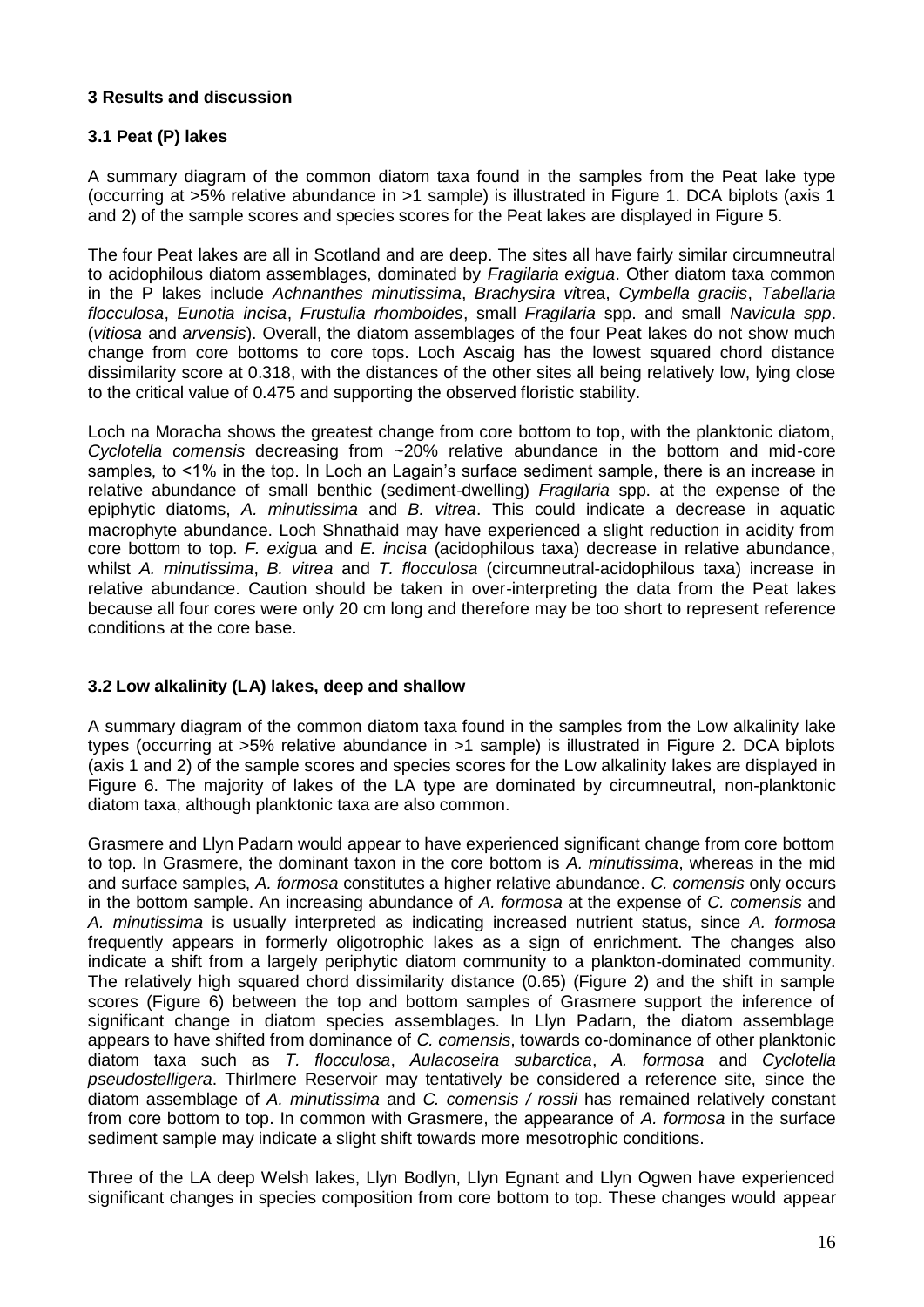to be indicative of increasing acidity (i.e. a decrease in pH). For Llyn Bodlyn and Llyn Egnant, Figure 6 clearly illustrates the shift in sample scores from the right to the left of the diagram, as one moves from core bottom to top. This corresponds to a shift from predominantly circumneutral, nonplanktonic taxa to an increase in relative abundance of circumneutral acidophilous, non-planktonic and planktonic taxa. In terms of diatom species, the community has changed from an *A. minutissima*-dominated community, to one dominated by *E. incisa* and *T. flocculosa* (Llyn Egnant), with *Cymbella perpusilla* (Llyn Egnant) and *Peronia fibula* (Llyn Bodlyn) also increasing in relative abundance. At Llyn Bodlyn and Llyn Egnant there has also been a loss of *C. comensis* and *Cyclotella rossii,* respectively. It is noted that care should be taken in the interpretation of the shift towards *T. flocculosa* in the surface sediments of both Llyn Bodlyn and Llyn Egnant, because *T. flocculosa* is a bloom-forming planktonic taxon and is a frequent component of autumn diatom blooms. Since cores from these sites were taken in September, it is likely that *T. flocculosa* is overrepresented in the surface sediments of the cores from these sites. It may be worth examining a sample from a depth of 1-2 cm to determine whether the increase in *T. flocculosa* in the core tops is merely a seasonal artefact.

Lochs Ailsh (LA, Sh), nan Gabhar (LA, Sh) and Tal-y-llyn Lake (LA, D) do not appear to have experienced significant diatom assemblage changes from core bottom to top and it is therefore suggested that these sites are good examples of LA reference sites. These sites are dominated by predominantly non-planktonic, circumneutral to acidic diatom taxa. Species diversity is high, with a broad range of periphytic taxa (e.g. *A. minutissima* usually dominating, with *F. exigua*, *B. vitrea*, *Synedra rumpens*, *Cymbella minuta* and *E. incisa* co-occurring in differing proportions in the different sites) and the presence of the planktonic diatom taxon, *T. flocculosa*. The high diversity of the diatom assemblages, likely brought about by the availability of a wide range of habitats, may explain the relative stability of these sites, in much the same way as high macrophyte species diversity plays a key structuring role in lakes (Carpenter & Lodge, 1986; Jeppesen *et al*., 1997). The squared chord dissimilarity distances between the top and bottom samples of these sites all lie below 0.475, supporting the inference of little change in diatom species assemblages. Furthermore, the top and bottom sample scores (displayed in Figure 6) lie in close proximity, indicating similar species assemblages.

Visual interpretation of the diatom profile from Loch Skerrols indicates that the core is dominated throughout by a high diversity of periphytic taxa (Figure 2). The record appears to be relatively stable, with *A. minutissima* occurring at a consistent relative abundance throughout the core. The squared chord dissimilarity distance is highest (0.647) in the mid-core sample, probably due to a slight shift towards increased relative abundances of small *Fragilaria* spp. and *Gomphonema pumilum*. In the surface sediment sample, the epiphytic diatom, *Cocconeis placentula* is dominant. These shifts may merely indicate subtle changes in the availability of different periphytic diatom habitats within a clear-water lake, as opposed to a significant ecological shift towards a different ecological state. The ongoing work of DALES may elucidate this observation through the analysis of seasonal periphytic diatom samples. The data suggest that Loch Skerrols is an example of a LA, Sh reference site.

Although Loch Borralan displays relatively little change in its diatom species assemblage and has low squared chord dissimilarity distances between its top and bottom samples, *A. formosa*, *Fragilaria crotonensis*, *Aulacoseira granulata* var. *angustissima* and *Stephanodiscus parvus* are consistent components of the diatom community in all core samples. These planktonic taxa are considered to be indicators of mesotrophic to eutrophic conditions and it is therefore unlikely that this site can be considered an example of a LA, Sh reference site. Furthermore, the apparent stability in the diatom assemblage of this site may arise because the core is only 15 cm long, and is probably insufficient to extend back to baseline conditions unless the sedimentation rate is extremely low. Alternatively, Loch Borralan may be a naturally meso-eutrophic LA, Sh lake.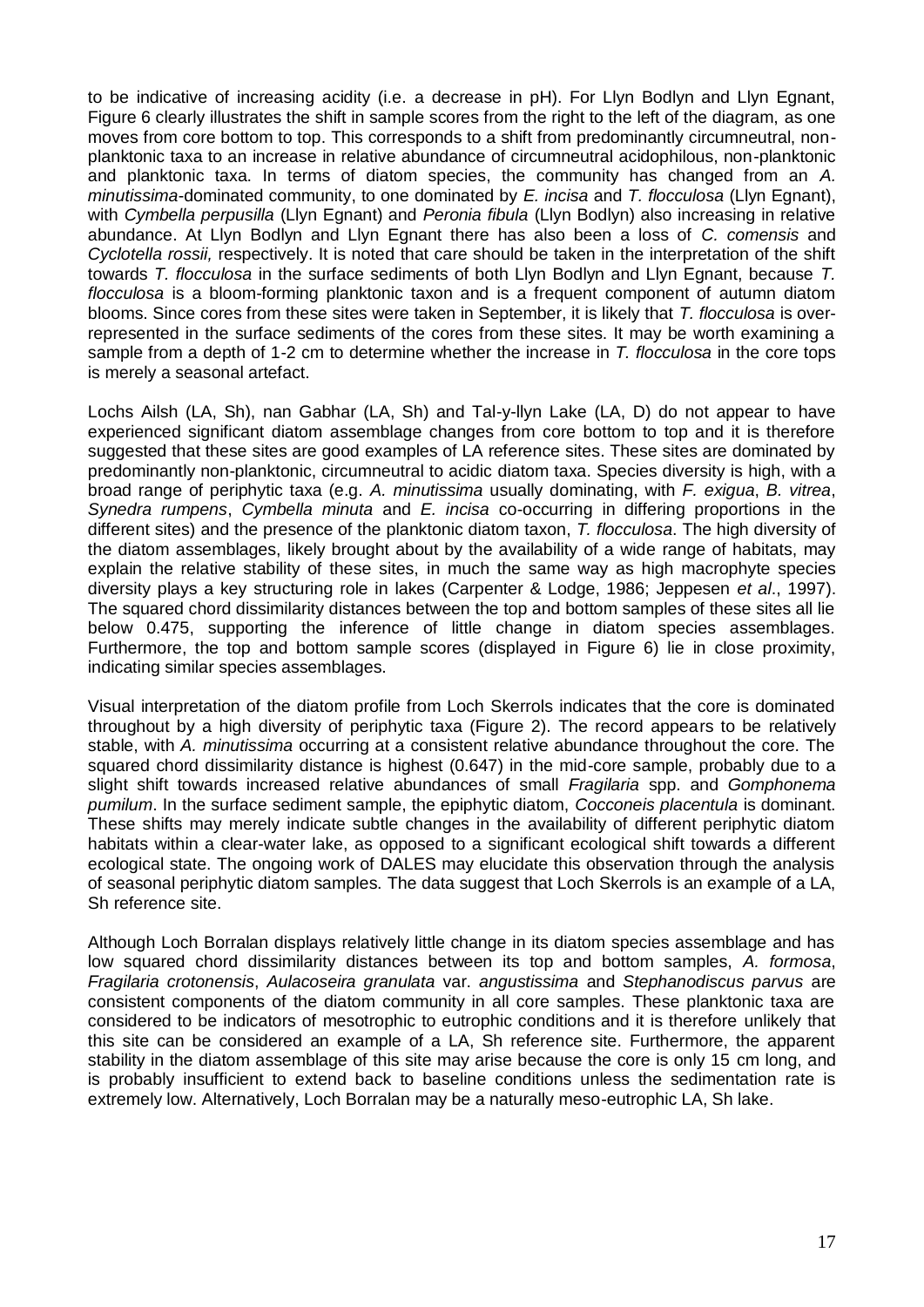#### **3.3 Medium alkalinity (MA) lakes, deep and shallow**

A summary diagram of the common diatom taxa found in the samples from the Medium alkalinity lake types (occurring at >5% relative abundance in >1 sample) is illustrated in Figure 3. DCA biplots (axis 1 and 2) of the sample scores and species scores for the Medium alkalinity lakes are displayed in Figure 7.

Lake Windermere (MA, D) has experienced the greatest change of all MA sites in this study. The diatom assemblage of this lake has shifted from dominance of the oligotrophic, planktonic taxon, *C. comensis* (and *C. krammeri*) in the bottom and mid-core samples, to the co-occurrence of the mesotrophic indicators, *A. formosa*, *A. subarctica*, *F. crotonensis*, *Aulacoseira islandica* and *S. parvus* in the surface sediment sample. In addition, the relative abundance of *A. minutissima* has decreased and *Cyclotella radiosa* has been eliminated. These species shifts are indicative of nutrient enrichment; a phenomenon that is well documented for Windermere based on both longterm monitoring data (Reynolds & Irish, 2000) and detailed palaeolimnological studies (Sabater & Haworth, 1995). The dissimilarity score between the bottom (30 cm) and mid-core (20 cm) sample is <0.475 and the DCA biplot sample scores are similar, indicating little change in the lower part of the profile. In contrast, the high squared chord distance dissimilarity score (1.17) between the bottom and top samples and the position of the top sample at a distance from the mid and bottom core samples in the DCA biplot (Figure 7) both indicate significant floristic change in recent times. Coniston Water (MA, D) has experienced similar floristic changes indicative of an increase in productivity but to a lesser extent than Windermere, with dissimilarity scores between the bottom sample and upper samples of  $\sim 0.7$ .

Elter Water (MA, Sh), appears to have experienced a shift from periphyton dominance to plankton dominance. *A. minutissima* has decreased in relative abundance and *A. formosa*, *C. stelligera* / *pseudostelligera* and *Cyclostephanos invisitatus* have increased in relative abundance (Figure 3). Since Elter Water is shallow, the change from periphyton to plankton may be indicative of a shift from the clear-water to turbid water state (cf. the alternative stable states theory of Scheffer *et al*., 1993). The species shifts are reflected in the squared chord distance dissimilarity scores. The dissimilarity scores between the bottom sample and the 20 cm and 10 cm samples are both in excess of the critical value. The sample scores in the DCA biplot (Figure 7) move from right to left, reflecting the compositional change in the sediment record and the large distances between data points reflect the large degree of change. Lochan Lùnn Dà-Bhrà is the other MA, Sh site included in this project and it would appear to be a good example of a MA, Sh reference site. *A. minutissima* is dominant from core bottom to top, with a stable community of small *Fragilaria* spp., *B. vitrea*, *F. exigua* and *Synedra tenera / nana* occurring at low relative abundances (Figure 3). Although *A. formosa* does not appear in the surface sample, *C. comensis* is absent. The loch should be monitored in future years to determine whether the loss of *C. comensis* continues and whether this change represents an ecological shift.

Upon visual inspection of Figure 3, Loch Hope (MA, D) appears to be a potential reference site. This site's diatom assemblage has changed little between core bottom and top, displaying codominance of *A. minutissima* and *C. comensis* / *rossii* in both samples and co-occurrence of *T. flocculosa*, *B. vitrea* and *S. tenera* / *nana*. Loch Hope also displays a squared chord distance dissimilarity score of <0.475 and its sample scores are very similar, with the top and bottom samples lying in close proximity on the DCA biplot (Figure 7). However, the appearance of *A. formosa* in the surface sediment sample may provide evidence of a slight increase in nutrients. Loch Craggie (MA, D) also shows minimal change between core top and bottom (30 cm) samples, with *Fragilaria* spp. dominating throughout, alongside the small *Navicula* species, *Navicula vitiosa*. Any shifts in species abundances occur between different small *Fragilaria* spp. As in the case of Loch Hope, planktonic diatom taxa (including *A. formosa*, *C. pseudostelligera* and *A. subarctica*) are found at very low relative abundances in the upper core samples (10 cm and surface sediment), perhaps providing a subtle warning of the potential for nutrient enrichment at this site. Overall, however, both Loch Hope and Loch Craggie provide the best examples of MA, D reference lakes in this study.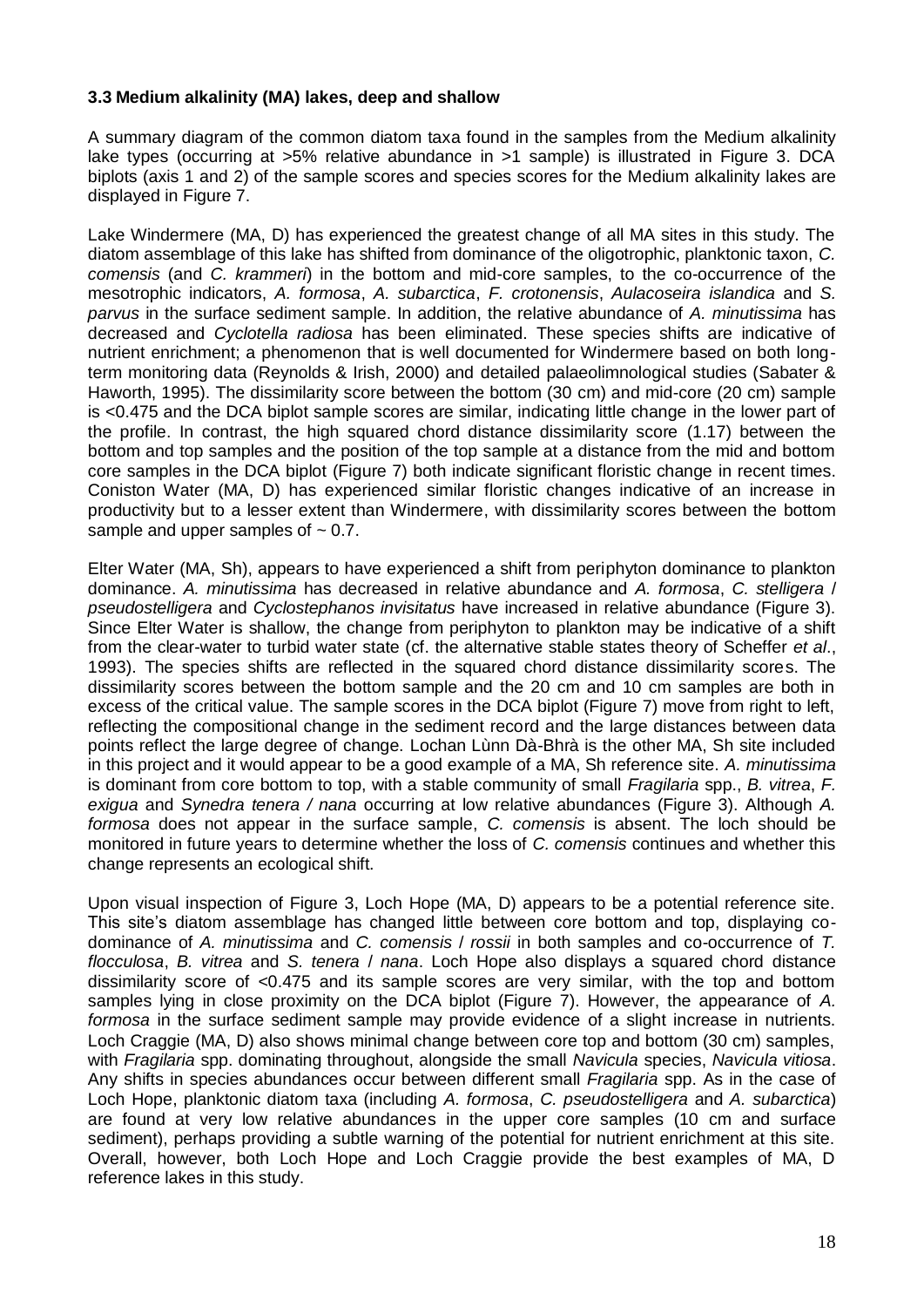#### **3.4 High alkalinity (HA), deep and shallow lakes, and Marl lakes**

A summary diagram of the common diatom taxa found in the samples from the High alkalinity and Marl lake types (occurring at >5% relative abundance in >1 sample) are illustrated in Figure 4. DCA biplots (axis 1 and 2) of the sample scores and species scores for the High alkalinity and Marl lakes are displayed in Figure 8.

The one Marl lake included in the current study, Talkin Tarn, appears to have experienced moderate change from core bottom to top, with nutrient enrichment being the likely cause. The shift in the diatom species assemblage is from *C. radiosa*, a mesotrophic planktonic taxon dominant in the core bottom (30 cm) and mid (20 cm) samples, to the more nutrient-tolerant *S. parvus*, *Fragilaria capucina* var. *mesolepta*, *Cyclostephanos dubius*, *Stephanodiscus hantzschii* and *A. granulata* var. *angustissima* in the surface sediment sample (Figure 4 and Figure 8). The species shifts are reflected in the squared chord distance dissimilarity scores. Although there is little change between the bottom and mid-core samples (0.330), the dissimilarity between the bottom and top samples is considerably higher (0.784). Furthermore, there is little difference in the sample scores in the DCA biplot (Figure 8) between 30 and 20 cm, but between 30 and 0 cm, the sample scores move from lower left to upper right reflecting the compositional change in the diatom species assemblage. These results indicate that the lake's diatom community was stable until recent times.

Of the eight high alkalinity lakes, three are deep (Loch Tormasad, Loch Kinnabus and The Mere, Ellesmere) and five are shallow (Fonthill Lake, Shear Water, Llyn Dinam, Hornsea Mere and Llyn Coron). The majority of the HA sites appear to have experienced significant change from core bottom to top. Fonthill Lake has seen a shift from a small *Fragilaria* spp. community to one in which the planktonic diatoms *Aulacoseira granulata* (and var. *angustissima*) and *F. crotonensis* all occur at increasing relative abundance. This species shift indicates nutrient enrichment and a switch from clear-water to turbid water conditions (cf. the alternative stable states theory of Scheffer *et al*., 1993). Planktonic diatoms have dominated Shear Water throughout the core with *C. dubius* being dominant and *S. hantzschii* being sub-dominant. The squared chord distance score of 0.848 between core bottom and top samples, reflects changes in the planktonic diatom taxa with a shift from *F. crotonensis* and *A. formosa* to *C. radiosa* and *A. subarctica* (Figure 4 and Figure 8). These taxa are all considered mesotrophic indicators and therefore the shifts may simply reflect interannual variation. It is recommended that a longer core is taken from Shear Water for a higher resolution investigation to determine ecological state, and in particular to determine whether the lake is a potential reference site. Llyn Dinam appears to have experienced an increase in the relative abundance of epiphytic (plant-dwelling) diatom taxa (e.g. *C. placentula* and *Rhoicosphenia abbreviata*) alongside a decreasing relative abundance of small benthic (sediment-dwelling) *Fragilaria* spp. and a corresponding increase in the relative abundance of small planktonic centric diatom taxa (e.g. *S. parvus*, *Cyclostephanos invisitatus / tholiformis*). Llyn Dinam may therefore have experienced a slight shift away from the clear-water state, increasing the available habitat for planktonic diatoms. In addition this site may have seen an increase in the available habitat for the growth of *C. placentula* and *R. abbreviata*, namely an increase in the infestation of aquatic macrophytes or filamentous algae. Work being undertaken as part of DALES may shed light on the habitat preferences of *C. placentula* and *R. abbreviata*, thus enabling better interpretation of the observed shifts in Llyn Dinam's diatom species composition.

Loch Tormasad's diatom profile is difficult to interpret, since there are no major shifts in floristic composition, despite significant squared chord distance dissimilarity scores of 0.891 (core bottom to top) and 0.686 (core bottom to middle). There is a possibility that this site has seen a slight decrease in acidity from core bottom to top, since the relative abundance of *F. exigua* decreases as that of small *Fragilaria* spp. typically associated with more circumneutral to alkaline waters, and *A. minutissima* increase (Figure 4). To investigate the possibility of pH shifts at this site, it may be worth applying a pH transfer function to the diatom samples of Loch Tormasad. In terms of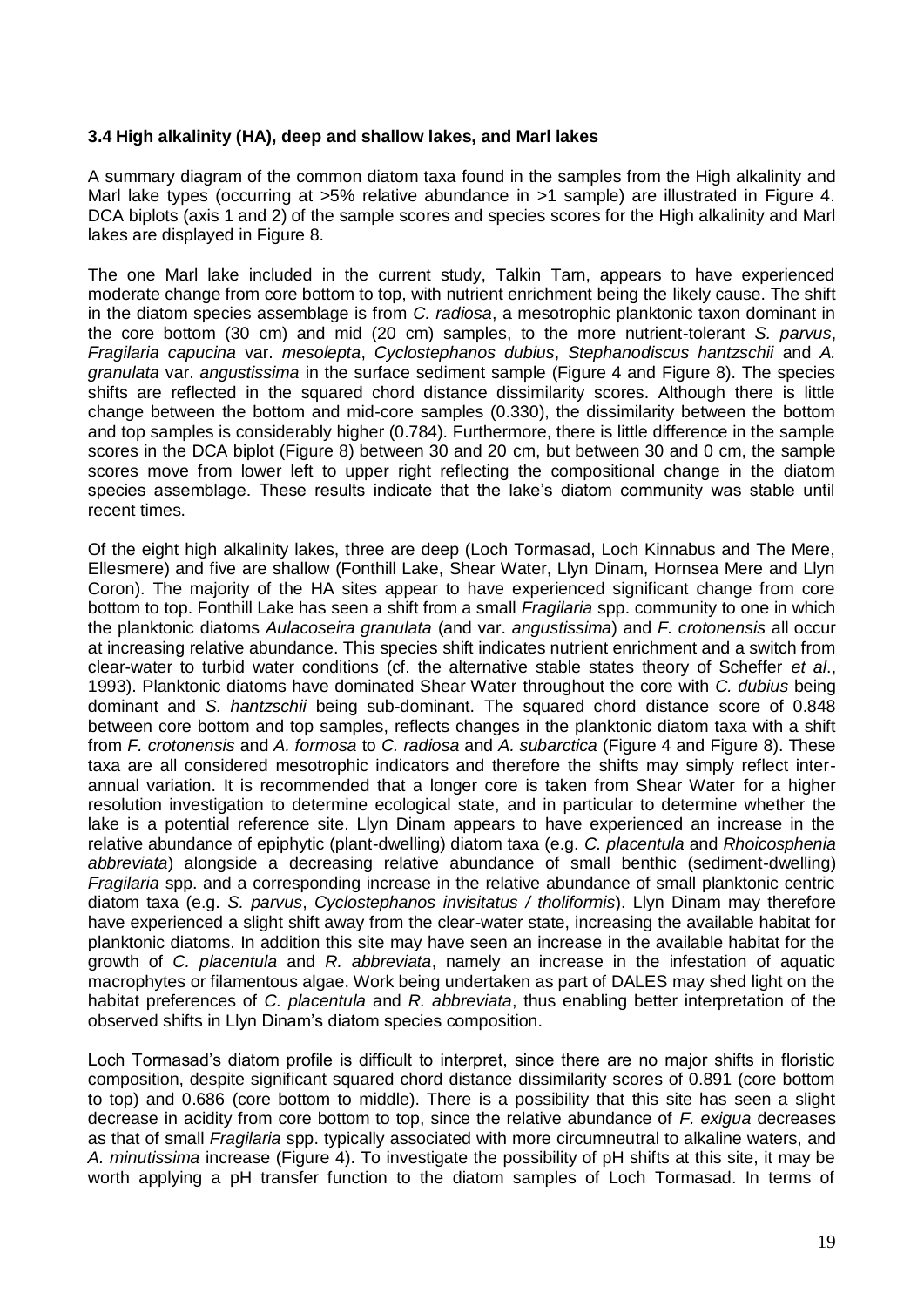nutrients, this site could potentially be an example of a reference site, although further investigation is recommended using a longer sediment core to provide a deeper bottom sample.

The short distances between core bottom and top samples in the DCA biplot (Figures 8) illustrate that the diatom communities of four of the HA lakes - Loch Kinnabus, Hornsea Mere, Ellesmere and Llyn Coron - remain relatively stable from core bottom to top, perhaps indicating that these lakes can be classified as 'reference' sites. However, the data must be interpreted with caution because all cores were short (20 to 35 cm). For productive, HA lowland systems, where sediment accumulation rates are relatively rapid, it is unlikely that cores of only 20 to 35 cm in length are sufficient to extend back to 1850. Although Ellesmere has similar top and bottom diatom assemblages (Figure 4), it is recommended that bottom samples from longer sediment cores are investigated prior to making a decision as to the status of this lake. Hornsea Mere has been the subject of a previous palaeoecological study of a longer core. Nutrient-related shifts in diatom species assemblages were observed and the squared chord distance between core top and bottom (40 cm) was 0.893 (Bennion, 2004). Therefore, Hornsea Mere cannot be considered a reference site. Poor diatom preservation in Llyn Coron hindered data analysis and the results must be interpreted with caution. It is suggested that at this site, separate studies are conducted using indicators other than diatoms (e.g. cladocera, plant macrofossils), to further assess ecological status.

Given the concerns raised above, there appears to be only one potential reference lake within the HA group – Loch Kinnabus, where the diatom assemblage shows no significant change between top and bottom samples (squared chord distance  $= 0.418$ ). The diatom assemblage of this site is diverse, dominated by *A. minutissima* throughout, with small *Fragilaria* spp. occurring alongside (Figure 4). These non-planktonic taxa are typical of moderate nutrient status and clear-water conditions. It is worth noting that the planktonic diatoms *C. radiosa*, *A. formosa*, *C. dubius* and *Stephanodiscus medius* occur at low relative abundance in the core top sample. This species shift is indicative of mild eutrophication and may well provide an early warning that an ecologically important threshold has been crossed at Loch Kinnabus and that it is experiencing the early stages of nutrient enrichment. Nevertheless, this site provides the best example of a HA, D reference lake within this study, but monitoring and nutrient reduction measures should be put in place to ensure that this site remains in good condition.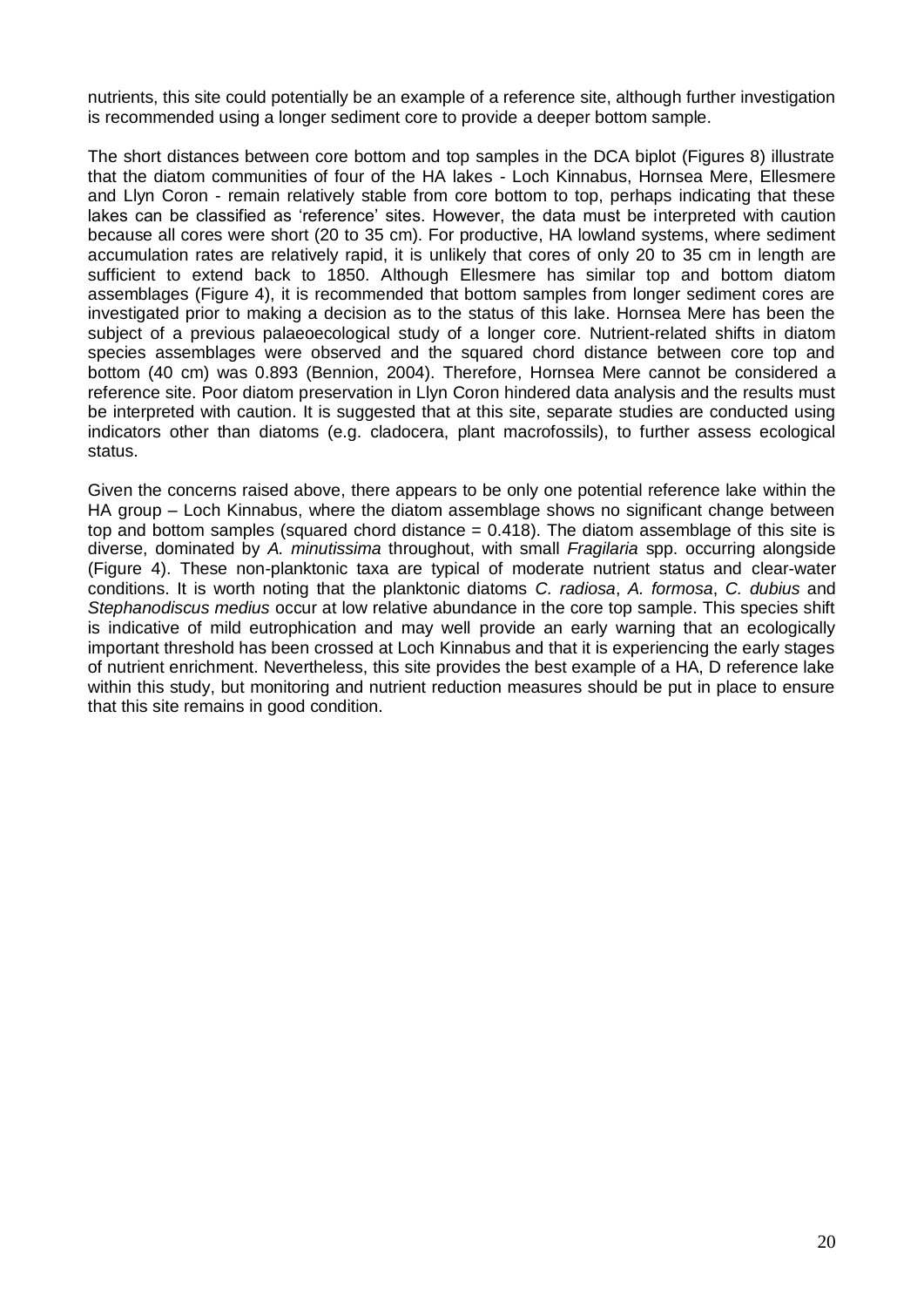**Figure 1: Summary diagram of diatom changes (% relative abundance) in cores from the Peat (P), Deep lake types. 'Distance' is the squared chord distance dissimilarity score between the core bottom and top (and mid) samples.**



% relative abundance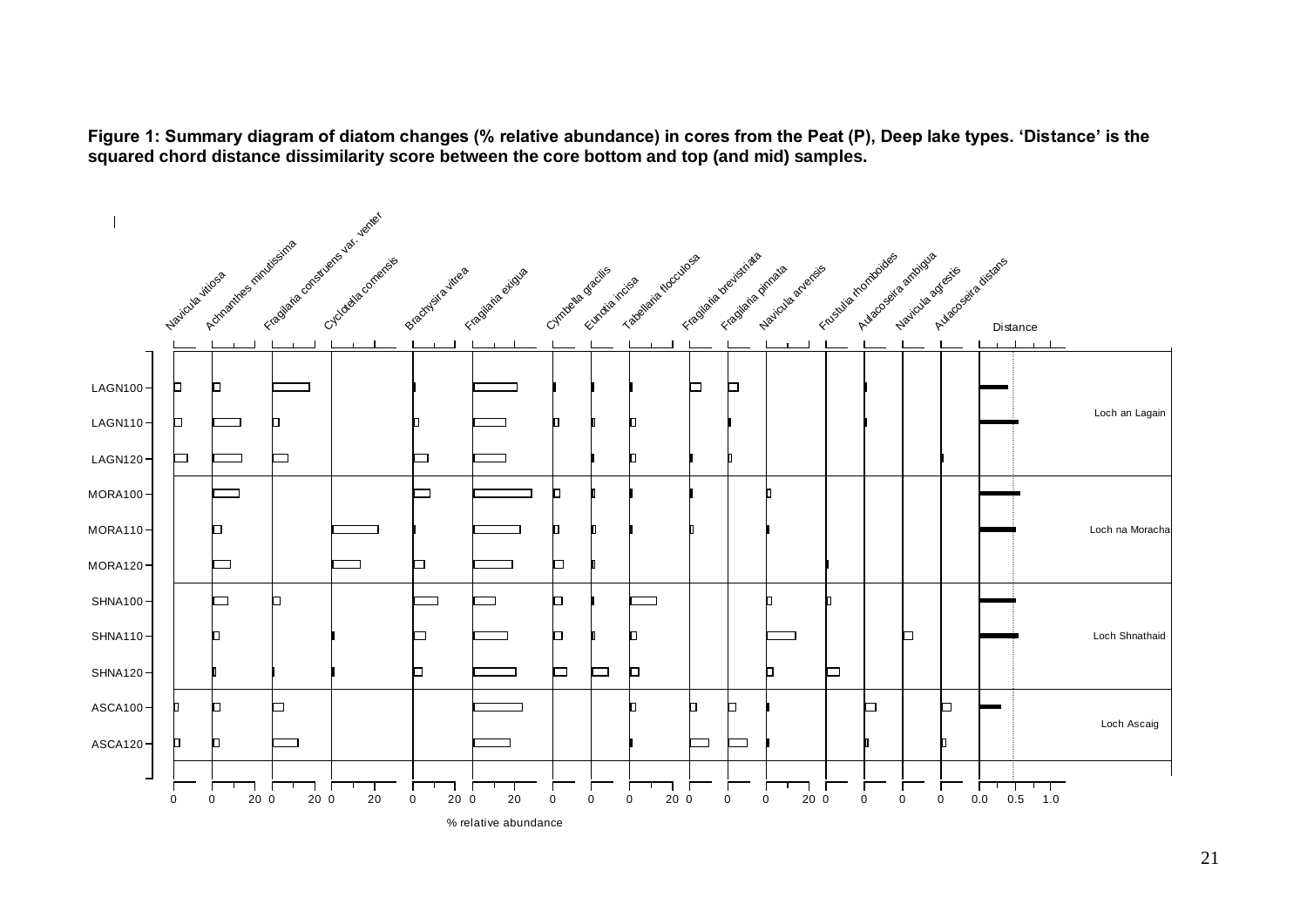**Figure 2: Summary diagram of diatom changes (% relative abundance) in cores from the Low Alkalinity (LA), Deep and Shallow lake types. 'Distance' is the squared chord distance dissimilarity score between the core bottom and top (and mid) samples.**

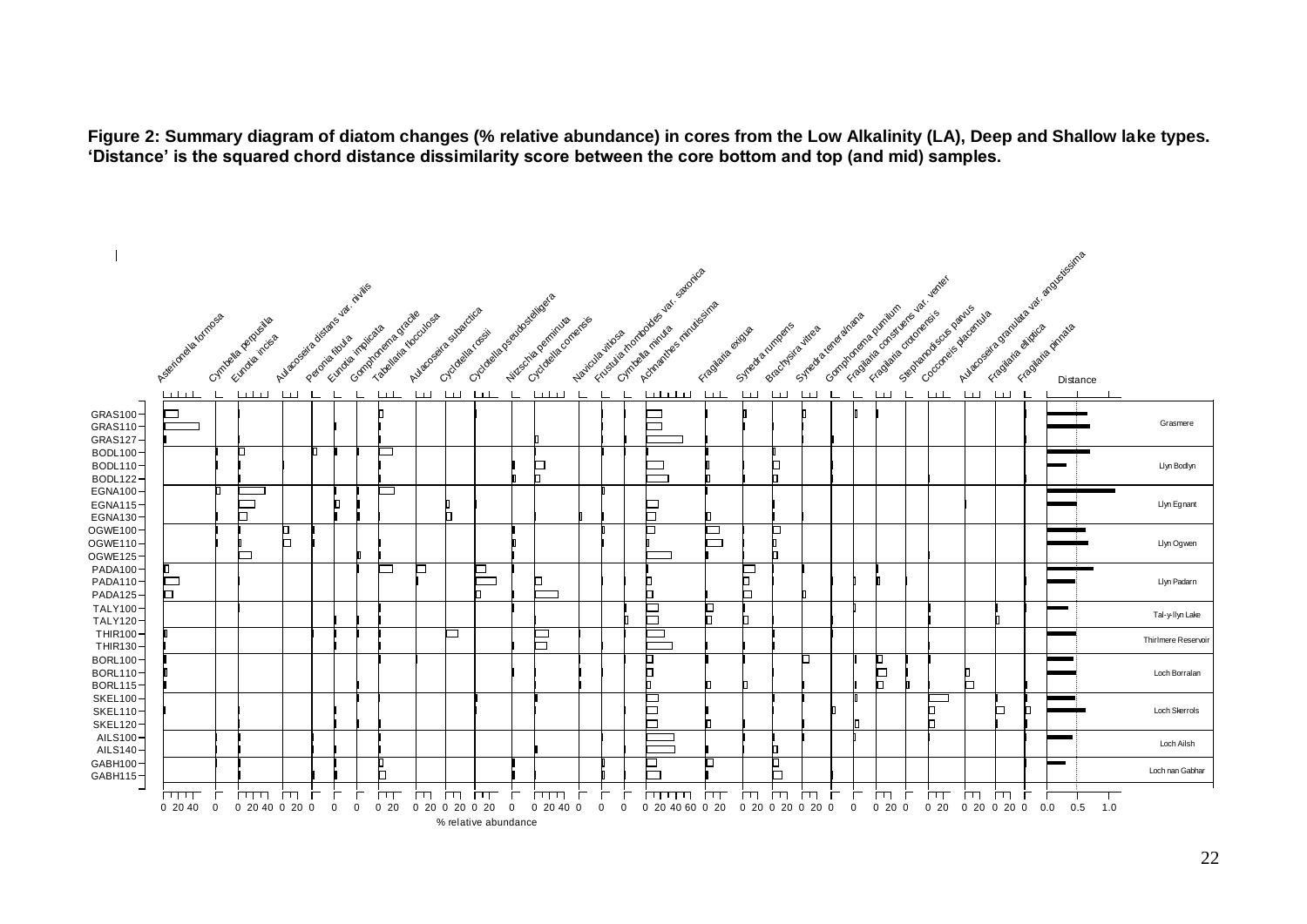**Figure 3: Summary diagram of diatom changes (% relative abundance) in cores from the Medium Alkalinity (MA), Deep and Shallow lake types. 'Distance' is the squared chord distance dissimilarity score between the core bottom and top (and mid) samples.**

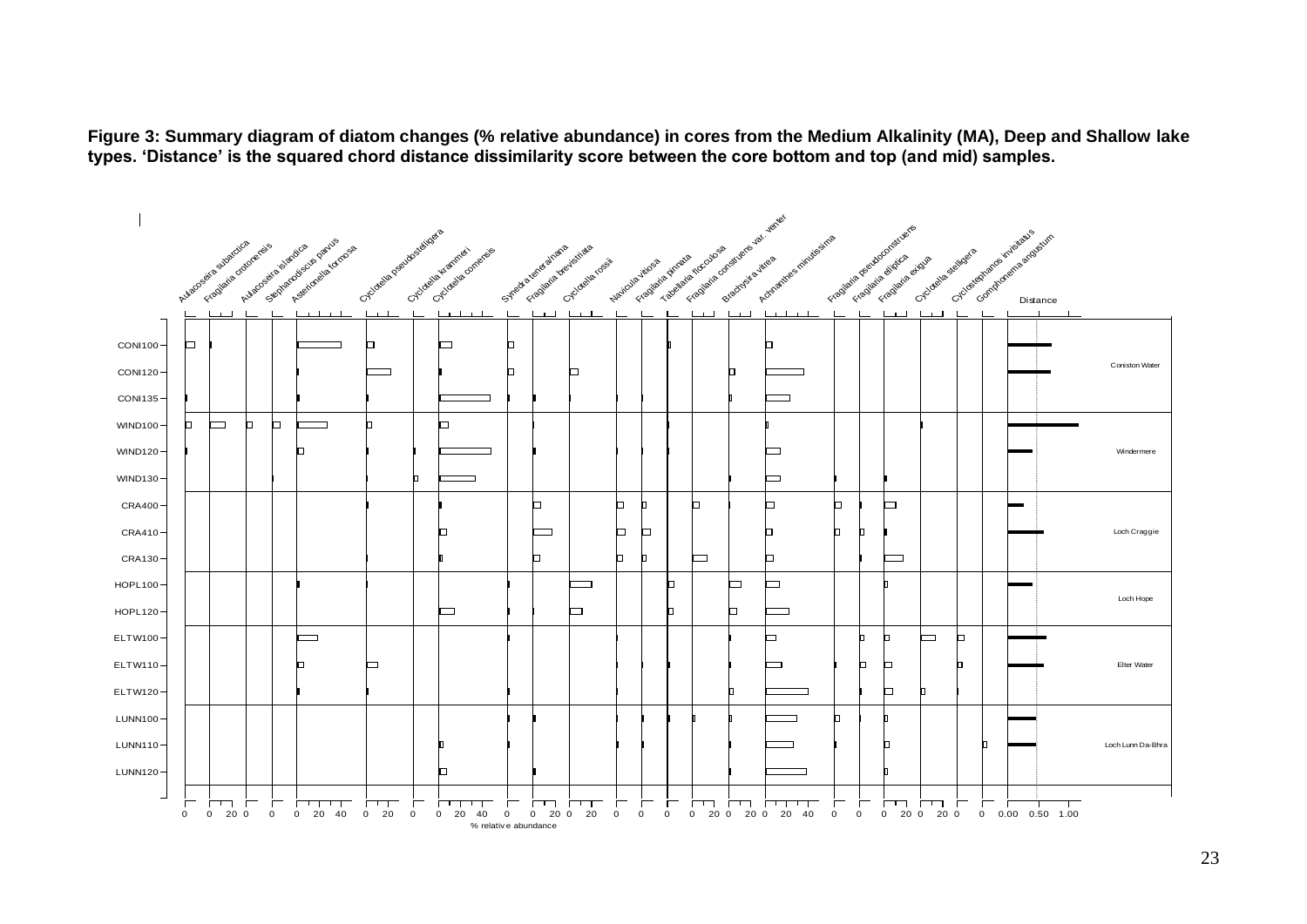**Figure 4: Summary diagram of diatom changes (% relative abundance) in cores from the High Alkalinity (HA), Deep and Shallow and Marl (Marl) lake types. 'Distance' is the squared chord distance dissimilarity score between the core bottom and top (and mid) samples.**

|                 |                    |                           |      | Francisco des decharges des lignes |                         |                |        | Friends Manufacture and residents |              |                                              |        |                                                                  |                        |                            |          | Frankling of other deck of the land |                        |                       |                               |   | Free distributions are the relations |                          | A Judecke to concrete and with a digital state |                          |             |                           | Cyclopedia rate transforms   |                     |
|-----------------|--------------------|---------------------------|------|------------------------------------|-------------------------|----------------|--------|-----------------------------------|--------------|----------------------------------------------|--------|------------------------------------------------------------------|------------------------|----------------------------|----------|-------------------------------------|------------------------|-----------------------|-------------------------------|---|--------------------------------------|--------------------------|------------------------------------------------|--------------------------|-------------|---------------------------|------------------------------|---------------------|
|                 |                    |                           |      |                                    |                         |                |        |                                   |              |                                              |        |                                                                  |                        |                            |          |                                     |                        |                       |                               |   |                                      |                          |                                                |                          |             |                           |                              |                     |
|                 | Cyclodella ratiosa | Frequenia etique          |      | Actmantage randigesing             |                         | Waytouaratiosa |        | Fragadia divotica                 |              | Aviacosaira granulais<br>Fragavia caretylane |        | Septated Book Dams<br>Hairlouse scyceladoses                     | Automobile Storestocke |                            |          |                                     | Fraggiaida craoreresis | Clocked Marie dignite | Septimated Science Assistance |   |                                      |                          | Cocopracie decarulas                           | Septrace descriptions of |             | Cricketer Handercritiques | Riverside Reinige Ashee idea |                     |
|                 |                    | المتلبط المتلبط           | لىبا | الطبا                              |                         | المسا          | المسا  | المسلسليا                         | المساء المسا |                                              | ட      | كالطابطاط                                                        | طبيعا                  | $\mathsf{L}\mathsf{L}$     | $\vdash$ | طعيلتينيا                           | طبعا                   | المسلسا               | $\Box$<br>ட                   |   | $L + L$                              | $\overline{\phantom{0}}$ | طالعا                                          | $\overline{\phantom{0}}$ |             |                           | المستحقق المستحقق            |                     |
| TALK00-         |                    |                           |      |                                    |                         | □              |        | □                                 |              |                                              |        |                                                                  |                        |                            |          |                                     |                        |                       |                               |   |                                      |                          |                                                |                          |             |                           |                              |                     |
| TALK20-         |                    |                           |      | D.                                 |                         |                |        | □                                 |              |                                              |        |                                                                  |                        |                            |          |                                     |                        |                       |                               |   |                                      |                          |                                                |                          |             |                           |                              | Talkin Tarn         |
| TALK30-         |                    |                           |      | n                                  |                         |                |        |                                   |              |                                              |        |                                                                  |                        |                            |          |                                     |                        |                       |                               |   |                                      |                          |                                                |                          |             |                           |                              |                     |
| TORM100-        |                    | ⊐                         |      | n                                  |                         |                |        | h                                 |              |                                              |        |                                                                  |                        |                            |          |                                     |                        |                       |                               |   |                                      |                          |                                                |                          |             |                           |                              |                     |
| TORM110-        |                    |                           |      |                                    |                         |                |        |                                   |              |                                              |        |                                                                  |                        |                            |          |                                     |                        |                       |                               |   |                                      |                          |                                                |                          |             |                           |                              | Loch Tormasad       |
| TORM120-        |                    |                           |      |                                    | n                       |                |        |                                   |              |                                              |        |                                                                  |                        |                            |          |                                     |                        |                       |                               |   |                                      |                          |                                                |                          |             |                           |                              |                     |
| KINB100-        |                    |                           |      |                                    |                         |                |        |                                   |              |                                              |        |                                                                  |                        |                            |          | n                                   |                        |                       |                               |   |                                      |                          |                                                |                          |             |                           |                              |                     |
| KINB120-        |                    |                           | O.   | □                                  |                         |                |        | o                                 |              |                                              |        |                                                                  |                        |                            |          | n                                   |                        |                       |                               |   |                                      |                          |                                                |                          |             |                           |                              | Loch Kinnabus       |
| ELLE00-         |                    |                           |      |                                    |                         |                | b      |                                   |              |                                              |        |                                                                  |                        |                            |          |                                     | b.                     |                       |                               |   |                                      |                          |                                                |                          |             |                           |                              |                     |
| ELLE35-         |                    |                           |      |                                    |                         |                |        |                                   |              |                                              |        |                                                                  |                        |                            |          |                                     |                        |                       |                               |   |                                      |                          |                                                |                          |             |                           |                              | The Mere, Ellesmere |
| FONT100-        |                    |                           |      |                                    |                         |                |        |                                   | $\Box$       |                                              |        |                                                                  |                        |                            |          | n                                   |                        |                       |                               | o |                                      |                          |                                                | □                        |             |                           |                              |                     |
| FONT110-        |                    |                           |      |                                    |                         |                |        | п                                 |              | □                                            |        |                                                                  |                        |                            |          | o                                   |                        |                       |                               |   | ▭                                    | o.                       |                                                | n                        |             |                           |                              | Fonthill Lake       |
| FONT120-        |                    |                           |      |                                    |                         |                |        |                                   |              | ▭                                            |        |                                                                  |                        |                            |          | ▭                                   |                        |                       |                               |   |                                      | L                        |                                                | □                        |             |                           |                              |                     |
| SHEA00-         | ▭                  |                           |      |                                    |                         |                |        |                                   |              |                                              |        |                                                                  | Ξ                      |                            |          |                                     |                        |                       |                               |   |                                      |                          |                                                | h                        |             |                           |                              |                     |
| SHEA15-         |                    |                           |      |                                    |                         |                |        |                                   |              |                                              |        |                                                                  |                        |                            |          |                                     |                        |                       |                               |   |                                      |                          |                                                | L                        |             |                           |                              | Shear Water         |
| SHEA25-         |                    |                           |      |                                    |                         |                | o      |                                   |              |                                              |        |                                                                  |                        |                            |          |                                     | $\equiv$               | $\Box$                |                               |   |                                      |                          |                                                | n                        |             |                           |                              |                     |
| DINA200-        |                    |                           |      |                                    |                         |                |        |                                   |              |                                              | ▭      |                                                                  |                        |                            |          | ⊏                                   |                        |                       |                               |   |                                      |                          | $\sim$                                         |                          |             |                           |                              |                     |
| DINA210-        |                    |                           |      |                                    |                         |                |        | □                                 |              | □                                            |        |                                                                  |                        |                            |          | $\overline{\phantom{a}}$            |                        |                       | n                             |   |                                      | o                        |                                                |                          |             |                           |                              | Llyn Dinam          |
| DINA220-        |                    |                           |      |                                    |                         |                |        | $\overline{\phantom{a}}$          |              |                                              |        |                                                                  |                        |                            |          |                                     |                        |                       |                               |   |                                      |                          |                                                |                          |             |                           |                              |                     |
| HORN200-        |                    |                           |      |                                    |                         |                |        |                                   |              |                                              | b      |                                                                  |                        |                            |          |                                     |                        |                       |                               |   |                                      | b.                       | ⊐                                              | $\Box$                   |             |                           |                              |                     |
| <b>HORN226-</b> |                    |                           |      |                                    |                         |                |        |                                   |              |                                              | □      |                                                                  |                        |                            |          |                                     |                        |                       |                               |   |                                      | 0                        | □                                              |                          |             |                           |                              | Hornsea Mere        |
| CORO200-        |                    |                           |      |                                    |                         |                |        |                                   |              |                                              | b      |                                                                  |                        |                            |          |                                     |                        |                       |                               | ▭ |                                      |                          |                                                | □                        | n.          |                           |                              |                     |
| CORO220-        |                    |                           |      |                                    |                         |                |        |                                   |              |                                              | $\Box$ |                                                                  |                        |                            |          |                                     |                        |                       |                               |   |                                      |                          |                                                | $\overline{\phantom{0}}$ |             | o                         |                              | Llyn Coron          |
|                 |                    | <u>nn ma ma</u>           |      |                                    | ा —                     | m              | $\Box$ | ाममा                              | <u>гт</u>    | ान                                           |        | तमामान                                                           | ПTТ.                   | ┌                          | ┍        | ागमा                                | तम                     | ागम                   | $\Gamma$<br>$\Gamma$          |   | ाग                                   | $\Box$                   | ाग                                             | ГU                       | Г           | ┍<br>┍                    | 1 1 1 1 1 1                  |                     |
|                 |                    | 0 20 40 0 20 40 0 20 0 20 |      |                                    | $\overline{\mathbf{0}}$ |                |        |                                   |              |                                              |        | 0 20 0 20 0 20 40 0 20 0 20 0 0 20 40 60<br>% relative abundance | $0\quad20$             | $\mathbf 0$<br>$\mathbf 0$ |          | $0\quad 20\quad 40$                 | $0\quad20$             | $0$ 20 40 0           | $\overline{0}$                |   | $0\quad20$                           | $0$ 20 0 20              |                                                | $0\quad20$               | $\mathbf 0$ | $\mathbf{0}$              | $0$ 0.00.20.40.60.81.0       |                     |
|                 |                    |                           |      |                                    |                         |                |        |                                   |              |                                              |        |                                                                  |                        |                            |          |                                     |                        |                       |                               |   |                                      |                          |                                                |                          |             |                           |                              |                     |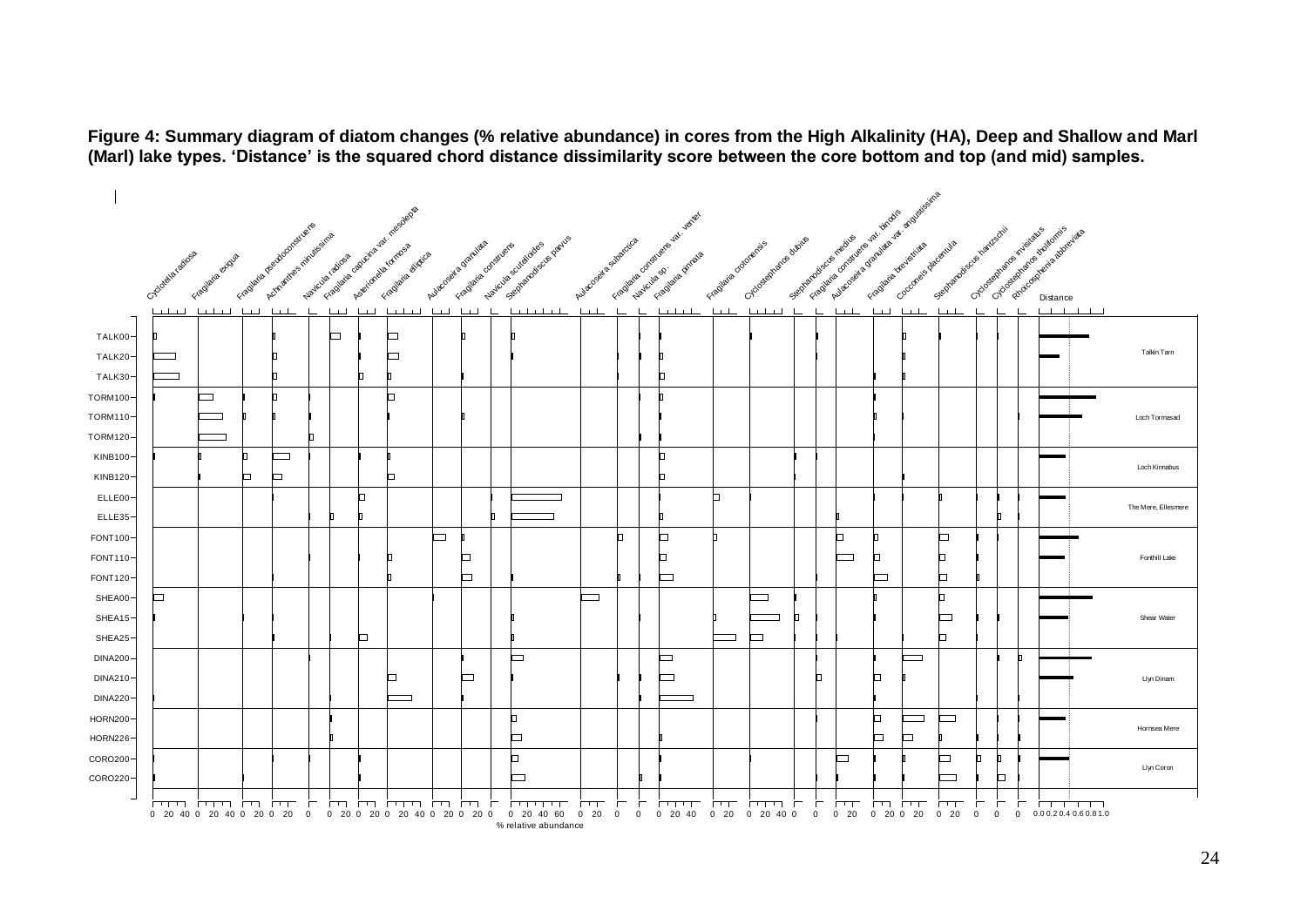

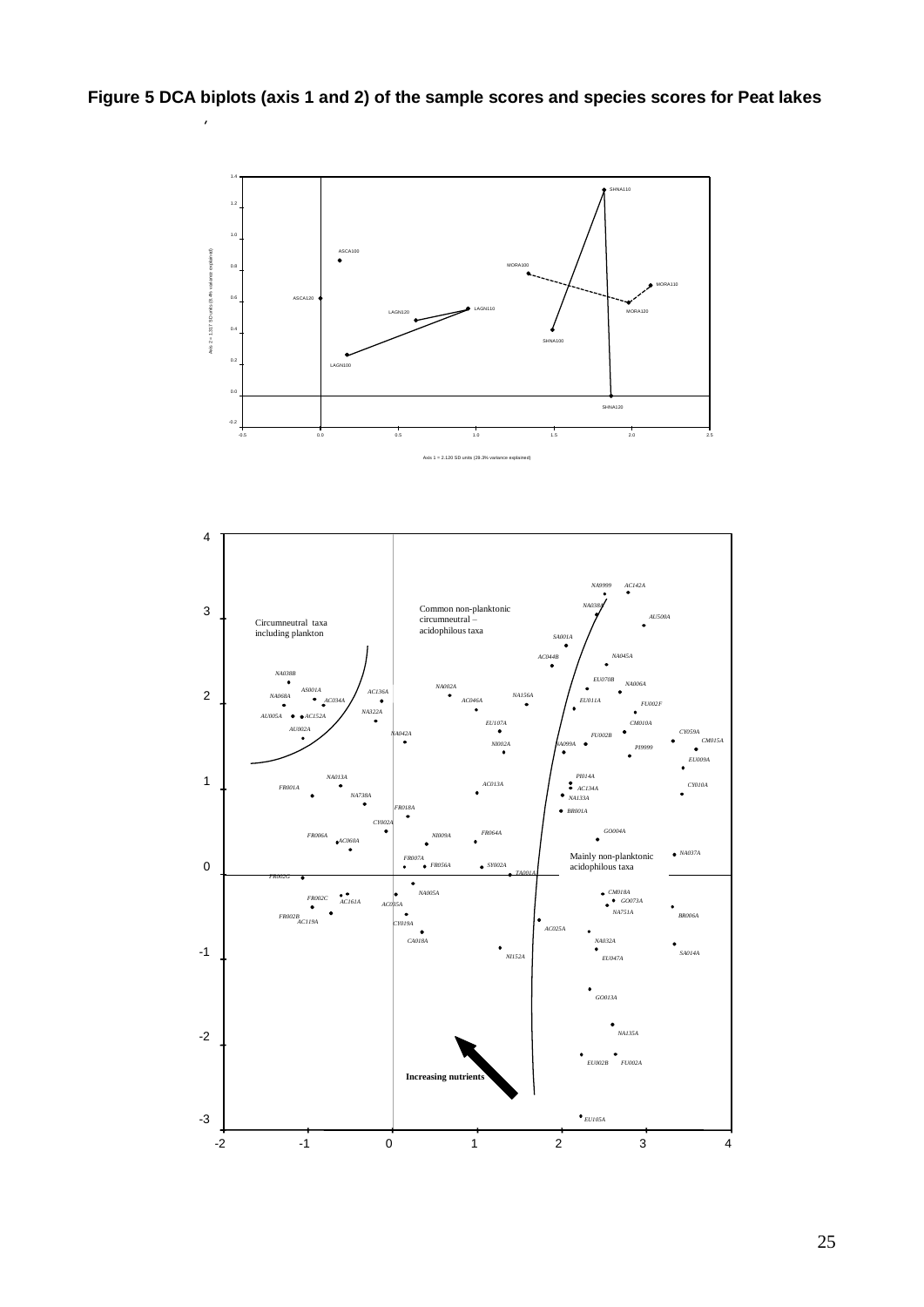

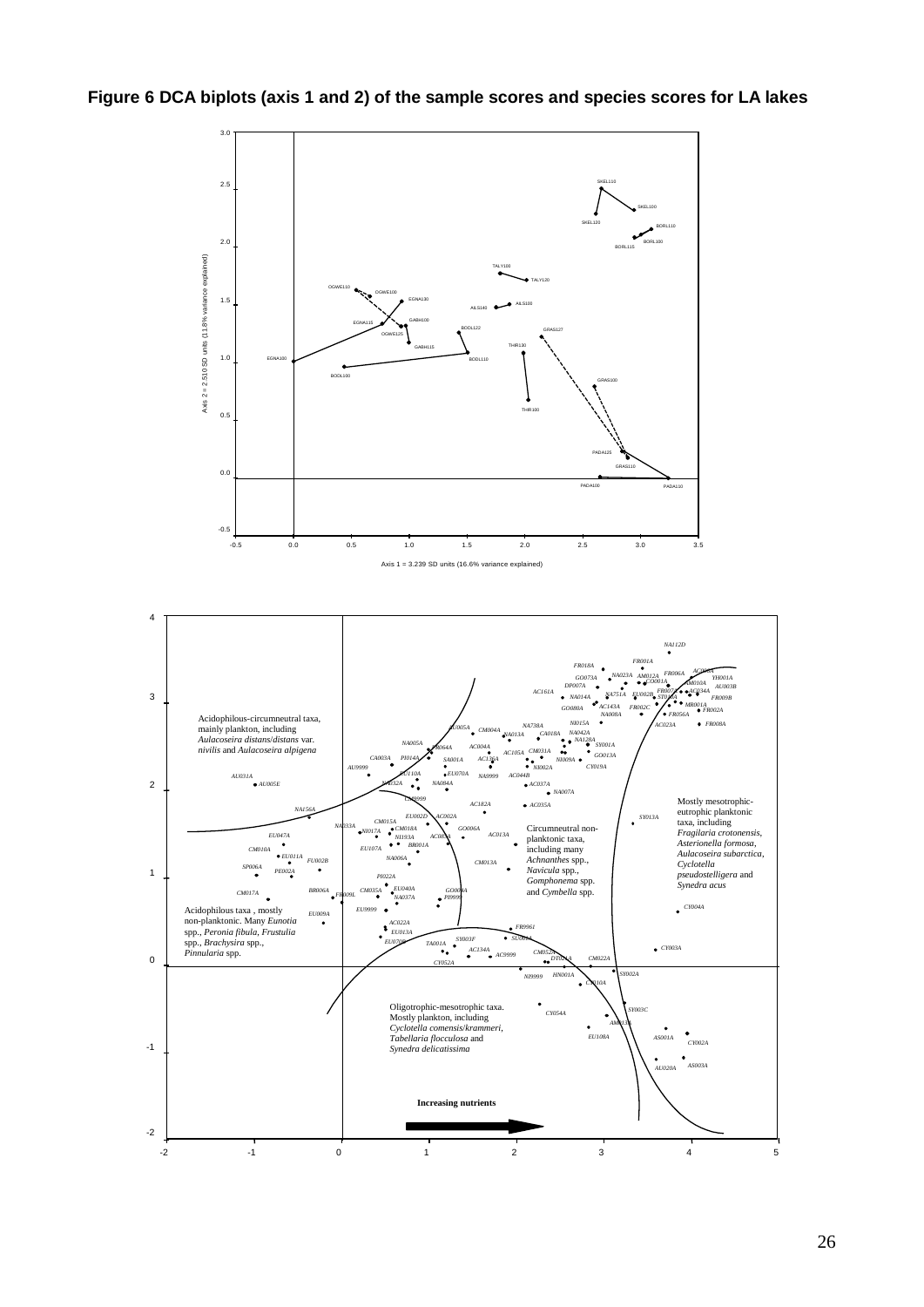

27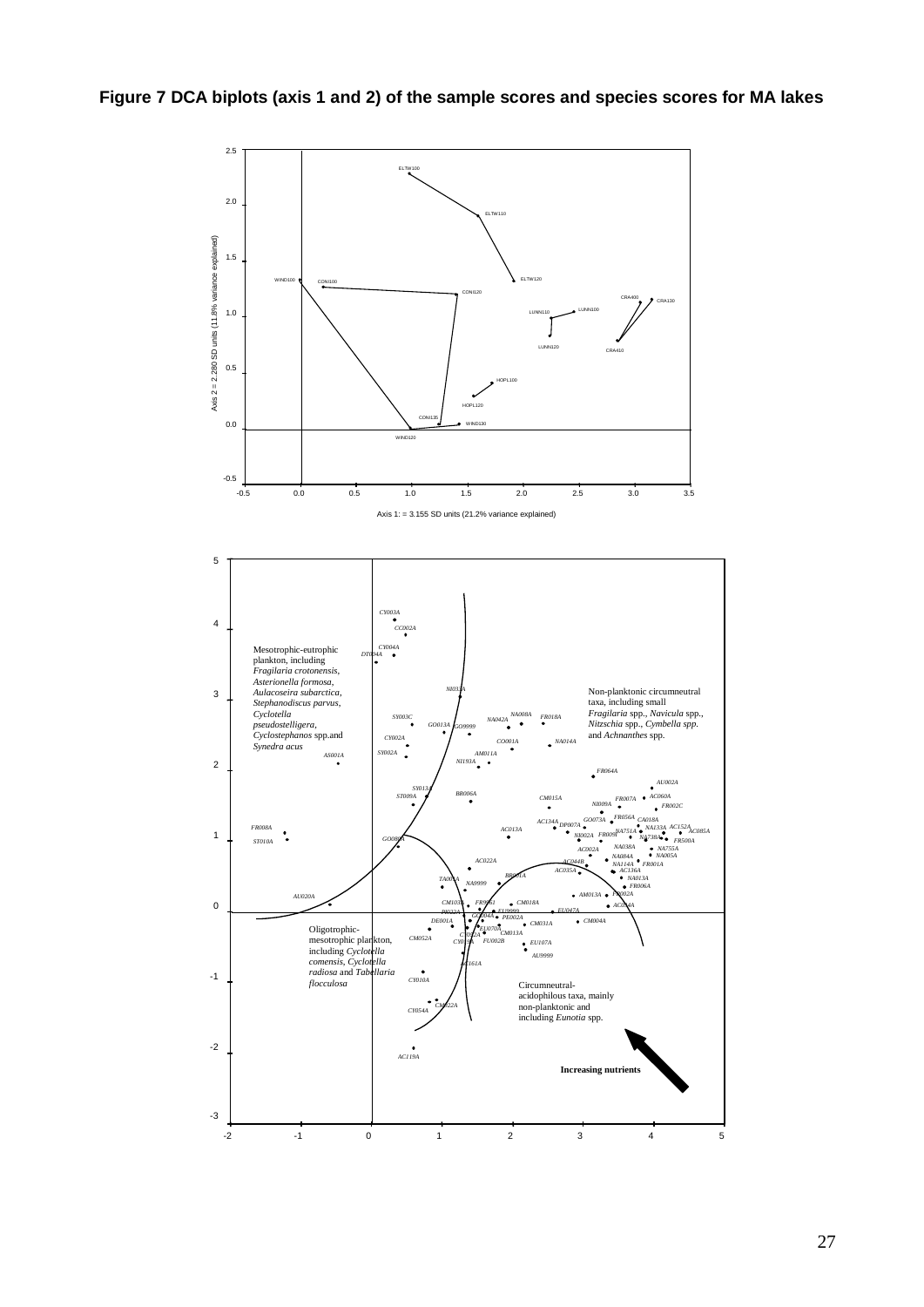#### **Figure 8 DCA biplots (axis 1 and 2) of the sample scores and species scores for HA and Marl lakes**

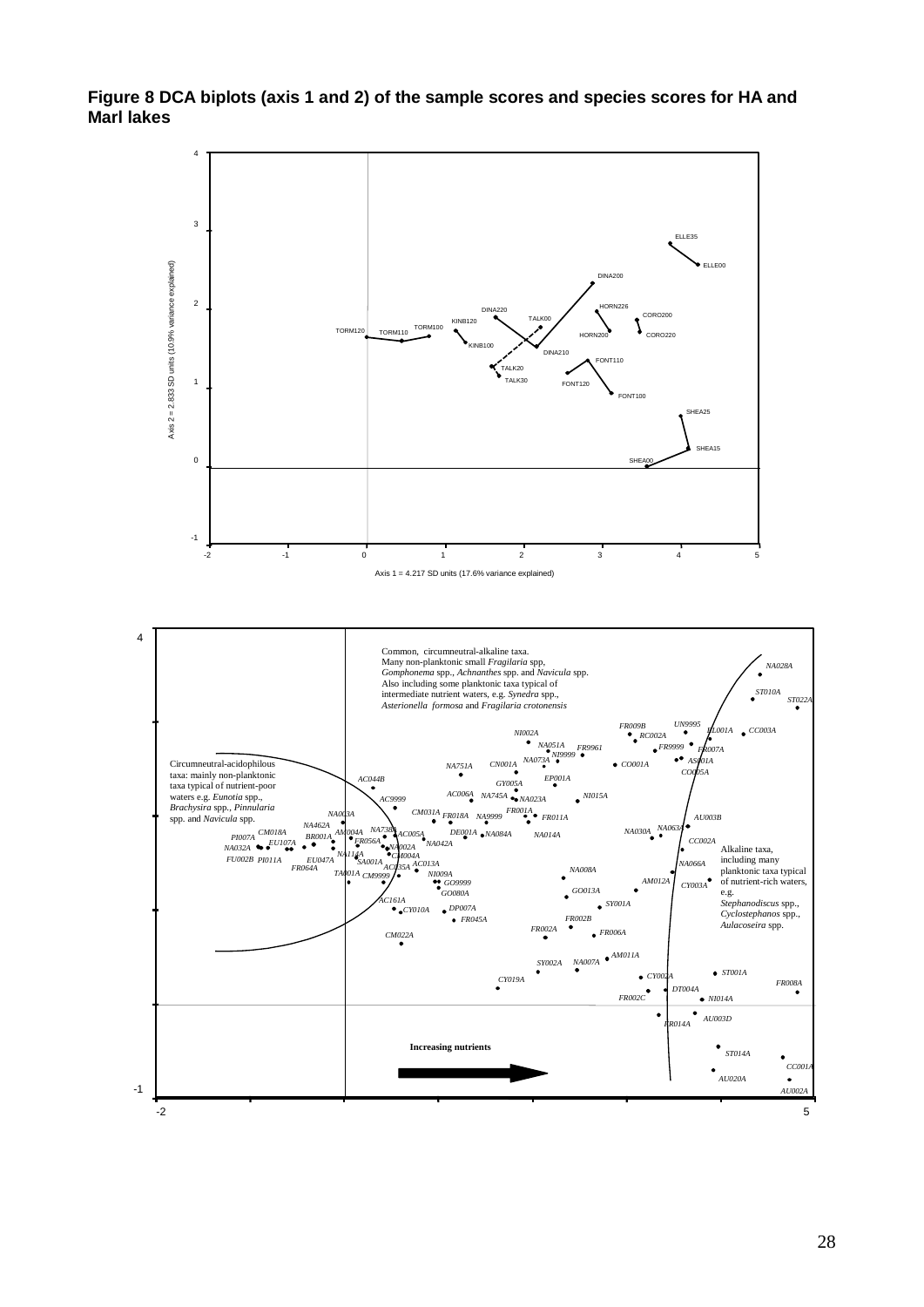#### **4 Summary of findings**

Following screening for diatom preservation and the subsequent elimination of sites displaying diatom dissolution, core bottoms were analysed from 30 lakes (10 England, 7 Wales and 13 Scotland). Mid-core samples were analysed from a sub-set of 20 of these lakes (7 England, 5 Wales and 8 Scotland), resulting in the analysis of a total of 50 mid and bottom core samples. The degree of floristic change between the bottom and top/mid samples analysed in each core was estimated using the squared chord distance dissimilarity coefficient, and detrended correspondence analysis (DCA) was performed to assess the direction and magnitude of floristic change at each site. The results are summarised in Table 3 and an overview of the findings is discussed below.

| Lake name             |           | <sup>1</sup> GB Lake<br>type | <sup>1</sup> Significant floristic change? | <sup>2</sup> Trophic<br>change? | Depth of<br>reference<br>sample (cm) | <sup>3</sup> Potential<br>reference<br>site? |
|-----------------------|-----------|------------------------------|--------------------------------------------|---------------------------------|--------------------------------------|----------------------------------------------|
| Loch an Lagain        | P         | D                            | No (20-0)  Yes (20-10)                     | <b>No</b>                       | 20                                   | Yes                                          |
| Loch na Moracha       | P         | D                            | Yes                                        | <b>No</b>                       | 20                                   | Possibly                                     |
| Loch Shnathaid        | P         | D                            | Yes but relatively low score $(-0.5)$      | $\uparrow$ pH?                  | 20                                   | Possibly                                     |
| Loch Ascaig           | P         | D                            | No                                         | No                              | 20                                   | Yes                                          |
| Grasmere              | LA        | D                            | Yes                                        | $\uparrow$                      | 28                                   | No                                           |
| Llyn Bodlyn           | LA        | D                            | Yes (22-0)  No (22-10)                     | ↓ pH?                           | 23                                   | No                                           |
| Llyn Egnant           | LA        | D                            | Yes                                        | ↓ pH?                           | 31                                   | No                                           |
| Llyn Ogwen            | LA        | D                            | Yes                                        | $\downarrow$ pH?                | 25                                   | No                                           |
| Llyn Padarn           | LA        | D                            | Yes (25-0)  No (25-10)                     |                                 | 25                                   | <b>No</b>                                    |
| Tal-y-llyn Lake       | LA        | D                            | <b>No</b>                                  | <b>No</b>                       | 21                                   | Yes                                          |
| Thirlmere Reservoir   | LA        | D                            | Yes but relatively low score (0.48)        | $\gamma$                        | 31                                   | Possibly                                     |
| Loch Borralan         | LA        | Sh                           | No (15-0)  Yes (15-10)                     | ?                               | 15                                   | Possibly                                     |
| Loch Skerrols         | LA        | Sh                           | No (20-0)  Yes (20-10)                     | No                              | 20                                   | Yes                                          |
| Loch Ailsh            | LA        | Sh                           | No                                         | No                              | 40                                   | Yes                                          |
| Loch nan Gabhar       | LA        | Sh                           | N <sub>0</sub>                             | No                              | 15                                   | Yes                                          |
| <b>Coniston Water</b> | <b>MA</b> | D                            | Yes                                        | ↑                               | 25                                   | No                                           |
| Windermere            | MA        | D                            | Yes (30-0)  No (30-20)                     | $\uparrow$                      | 30                                   | <b>No</b>                                    |
| Loch Craggie          | МA        | D                            | No (30-0)  Yes (30-10)                     | No                              | 30                                   | Yes                                          |
| Loch Hope             | MA        | D                            | No                                         | No                              | 20                                   | Yes                                          |
| Elter Water           | MA        | Sh                           | Yes                                        | ↑                               | 21                                   | N <sub>0</sub>                               |
| Lochan Lùnn Dà-Bhrà   | MA        | Sh                           | No                                         | <b>No</b>                       | 20                                   | Yes                                          |
| <b>Talkin Tarn</b>    | Marl      | D                            | Yes (30-0)  No (30-20)                     | ↑                               | 31                                   | No                                           |
| Loch Tormasad         | <b>HA</b> | D                            | Yes                                        | $\uparrow$ pH?                  | 20                                   | Possibly                                     |
| Loch Kinnabus         | HA        | D                            | <b>No</b>                                  | No                              | 20                                   | Yes                                          |
| The Mere, Ellesmere   | HA        | D                            | No                                         | $\gamma$                        | 35                                   | Possibly                                     |
| <b>Fonthill Lake</b>  | HA        | Sh                           | Yes (20-0)  No (20-10)                     | $\uparrow$                      | 21                                   | No                                           |
| Shear Water           | HA        | Sh                           | Yes (25-0) No (25-15)                      |                                 | 26                                   | Possibly                                     |
| Llyn Dinam            | HA        | Sh                           | Yes                                        | $\uparrow$                      | 20                                   | No                                           |
| Hornsea Mere          | HA        | Sh                           | No                                         | $\overline{?}$                  | 27                                   | <b>No</b>                                    |
| Llyn Coron            | <b>HA</b> | Sh                           | Yes but relatively low score (0.48)        | ?                               | 20                                   | Possibly                                     |

#### **Table 3: Summary results from the diatom analysis of 30 cores**

<sup>1</sup> Change was deemed significant where the squared chord distance dissimilarity scores between the core bottom and the mid and/or top sample exceeded the critical value of 0.475. The numbers in parentheses indicate the depth (cm) of the two samples being compared.

² ↑ increase in trophic status; ↓ decrease in trophic status; ? uncertain. Assessment of trophic change is based on the diatom species shifts. Where floristic change is indicative of a shift in pH rather than trophic status, the symbol 'pH' is shown.

 $3$  For sites classed as 'Possibly', please see text.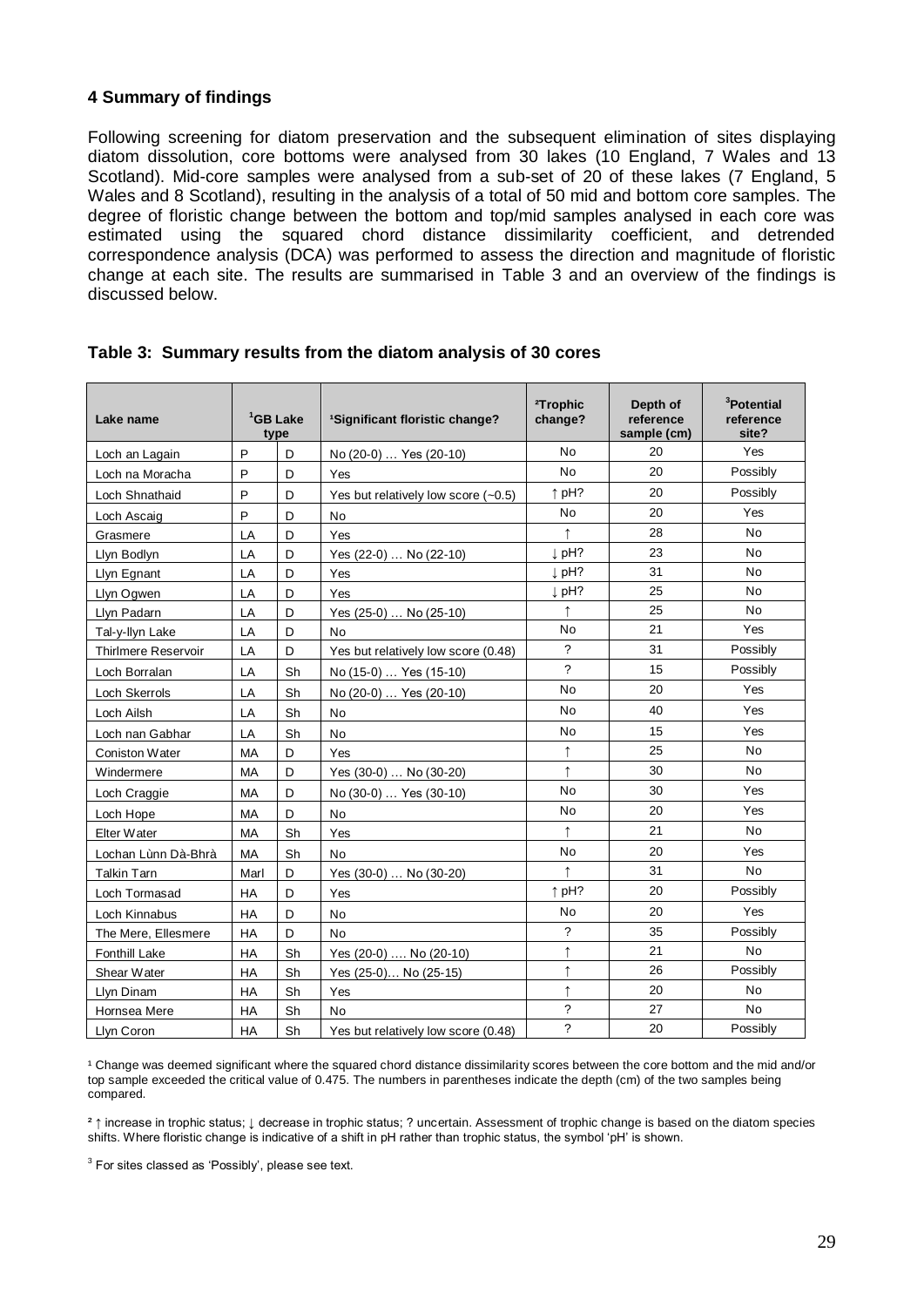In summary, 17 of the 30 sites appear to have experienced significant floristic change in diatom species assemblages and 13 sites displayed minimal floristic change. The majority of changes appear to relate to increases in trophic status, although at some sites, floristic changes suggest increasing acidity (e.g. Llyn Bodlyn, Llyn Egnant and Llyn Ogwen) or decreasing acidity (Lochs Tormasad and Shnathaid).

A total of 10 out of the 30 lakes are thought to be good examples of reference lakes, as highlighted by the minimal change in their diatom species assemblages and low squared chord distance dissimilarity distances between core bottom and top samples. Tal-y-llyn Lake (LA, D) is the only non-Scottish example of a reference lake in the current study. All other potential reference sites are Scottish lochs and examples for each lake type are present with the exception of Marl lakes, for which there are no Scottish examples in the current study. Loch Lagain and Loch Ascaig are examples of Peat lake reference sites, Lochs Skerrols, Ailsh and nan Gabhar are examples of LA, Sh reference lakes, Lochs Craggie and Loch Hope are examples of MA, D reference lakes, Lochan Lùnn Dà-Bhrà is an example of a MA, Sh reference lake and Loch Kinnabus is the only example of a HA, D reference lake. At some reference lakes e.g. Loch Kinnabus, Loch Hope, Loch Craggie and Lochan Lùnn Dà-Bhrà, there may be early warning signs of slight increases in trophic status based on the appearance of nutrient-tolerant diatom taxa in the surface samples. It is suggested that the water chemistry and ecology of these sites is monitored closely over the coming years, to ascertain whether a shift from reference conditions is occurring. Can the reference status of these lakes be further supported by current measured water chemistry? (NEED DATA FROM SEPA).

A further eight lakes experienced relatively low floristic change over the period represented by the cores and may therefore be potential reference lakes - Loch na Moracha (P, D), Loch Shnathaid (P, D), Thirlmere Reservoir (LA, D), Loch Borralan (LA, Sh), Loch Tormasad (HA, D), The Mere, Ellesmere (HA, D), Shear Water (HA, Sh) and Llyn Coron (HA, Sh). However, further investigation is required to confirm their status.

One limitation of the current study is that none of the cores are dated and for some lakes where sediment cores are short, core bottom samples may not represent true 'reference' samples. This is of particular concern for the HA lakes since sediment accumulation rates can be rapid in these productive systems. The lack of a chronology is of less concern where the diatom assemblages remain stable throughout the core but it becomes a greater limitation when interpreting the data from sites that exhibit floristic change, as we have no estimate of the time at which the changes occurred. Sediment accumulation rates are site specific and it is unlikely that all cores cover comparable time periods. Longer cores would need to be collected and radiometric or spheriodal carbonaceous particle (SCP) dating carried out to provide a more detailed assessment of the nature and timing of ecological changes at these sites over longer timescales. Analysis of remains of other biological elements preserved in lake sediment cores, such as plant macrofossils, cladocera and chironomids, would enable ecological reference conditions to be defined in a more holistic way than can be achieved using the diatom record alone, and would provide valuable information on changes in ecological structure and function (e.g. Sayer *et al*., 1999; Bennion, 2001).

It is recommended that further palaeoecological work be carried out at those sites highlighted as potential reference lakes. In cases where sediment cores were short and core bottom samples are thought not to extend back far enough to represent reference conditions, it is suggested that longer sediment cores are taken. Diatom analysis of core bottom samples and dating using either radiometric or SCP methods to confirm suitability as reference samples is advised. In addition, sites such as Loch Borralan, where no change between top and bottom samples was seen but where the assemblages were comprised of many nutrient-tolerant diatom taxa, may represent naturally meso-eutrophic lakes and further analysis is recommended.

Nevertheless, this study illustrates that even low resolution analysis of sediment cores can produce valuable information for the determination of reference conditions and to assist with reference lake selection, and to enable the assessment of ecological status and extent of ecological change at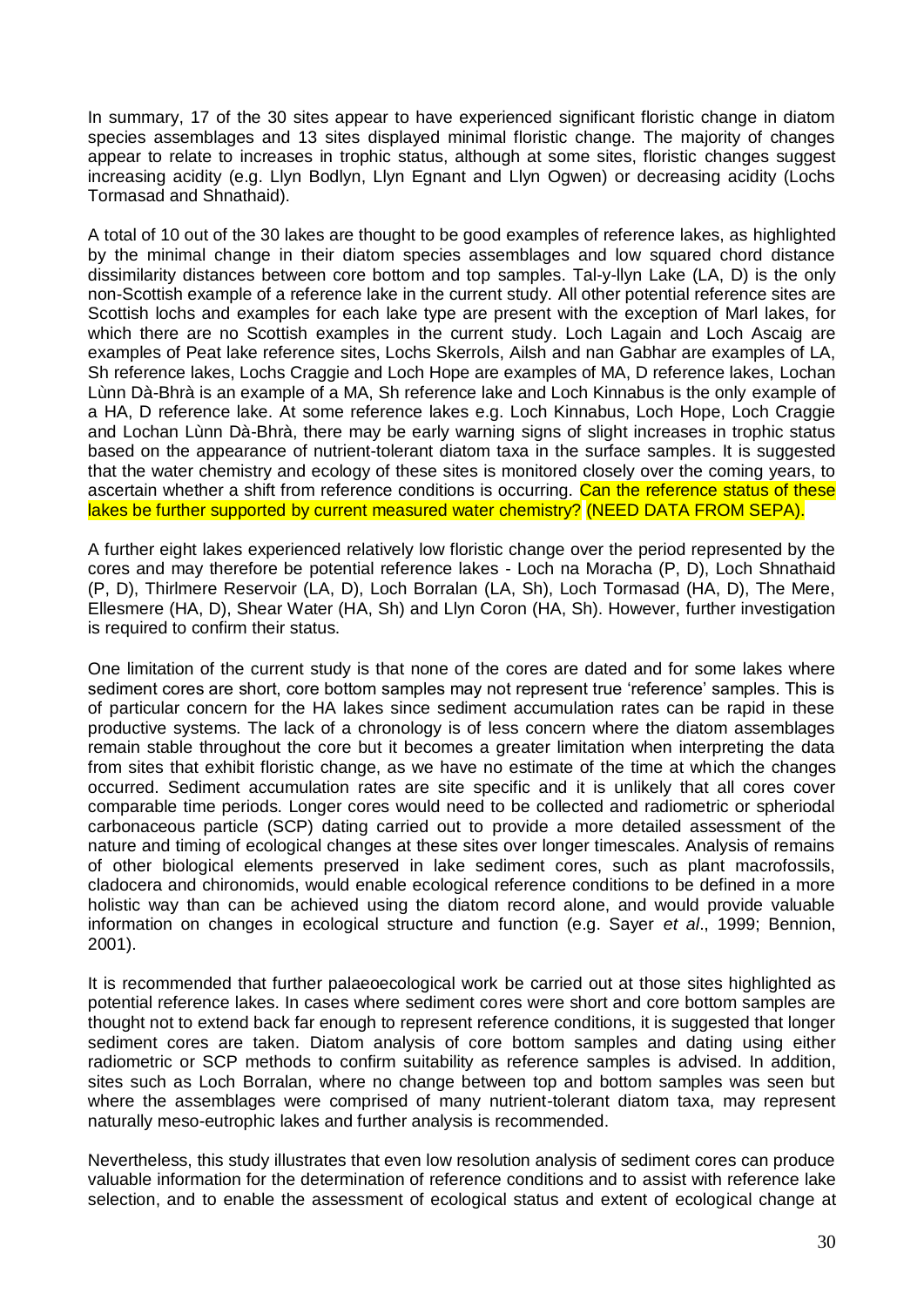impacted sites. Simple techniques such as dissimilarity scores and ordination analyses applied to palaeoecological data can act as powerful tools for characterising lake types, defining ecological reference conditions and assessing deviation from the reference state.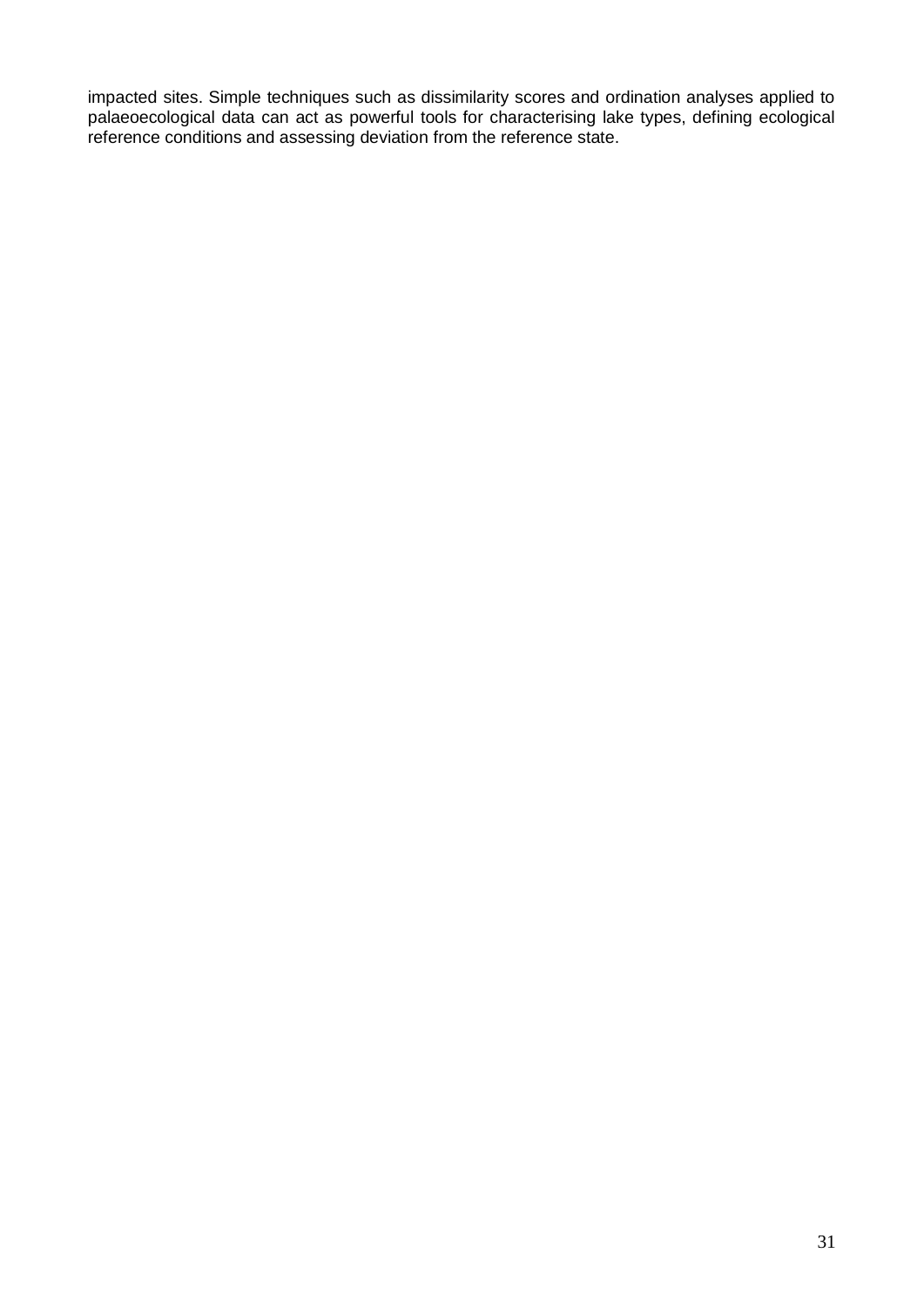### **References**

Battarbee R.W. (1999) The importance of palaeolimnology to lake restoration. *Hydrobiologia* 395/396, 149 -159.

Battarbee, R.W., Charles, D.F., Dixit, S.S. & Renberg, I. (1999) Diatoms as indicators of surface water acidity. *The Diatoms: Applications for the Environmental and Earth Sciences* (eds E.F. Stoermer & J.P. Smol), pp. 85-127. Cambridge University Press, Cambridge.

Battarbee R.W., Jones V.J., Flower R.J., Cameron N.G., Bennion H., Carvalho L. & Juggins S. (2001) Diatoms. In: Smol J.P, Birks H.J.B. & Last W.M (eds.), *Tracking Environmental Change Using Lake Sediments. Volume 3: Terrestrial, Algal, and Siliceous Indicators*, Kluwer Academic Publishers, Dordrecht, The Netherlands, pp. 155 -202.

Bennion, H. (2001). *Assessing the value of plant macrofossil records in shallow lakes*. Final report to NERC for research grant NER/M/S/2000/00320. Unpublished report.

Bennion, H. & Smith, M. A. (2000). Variability in the water chemistry of ponds in south-east England, with special reference to the seasonality of nutrients and implications for modelling trophic status. *Hydrobiologia,* 436, 145-158.

Bennion, H., Fluin, J. & Simpson, G.L. (2004) Assessing eutrophication and reference conditions for Scottish freshwater lochs using subfossil diatoms. *Journal of Applied Ecology,* 41*,* 124-138.

Bennion, H. (2004). *Identification of reference lakes and evaluation of palaeoecological approaches to define reference conditions for UK (England, Wales, Scotland & Northern Ireland) ecotypes.* Final Report to the Scotland and Northern Ireland Forum for Environmental Research, Project WFD08: 149 pp.

Bennion, H., Rose, N., Burgess, A., Yang, H. & Bowers, J. (2005). *Palaeolimnological investigation of English Lake SSSIs*. Final Report to the Environment Agency and English Nature. ECRC Research Report No. 102.

Birks, H.J.B. (1998) Numerical tools in palaeolimnology - progress, potentialities, and problems. *Journal of Paleolimnology,* 20, 307-332.

Carpenter S.R. & Lodge D.M. (1986) Effects of submersed macrophytes on ecosystem processes. *Aquatic Botany*, 26, 341–370.

Cumming, B.F., Smol, J.P., Kingston, J.C., Charles, D.F., Birks, H.J.B., Camburn, K.E., Dixit, S.S., Uutala, A.J. & Selle, A.R. (1992) How much acidification has occurred in Adirondack region lakes (New York, USA) since preindustrial times? *Canadian Journal of Fisheries and Aquatic Sciences,* 49, 128-141.

Dixit, S.S., Smol, J.P., Charles, D.F., Hughes, R.M., Paulsen, S.G. & Collins, G.B. (1999) Assessing water quality changes in the lakes of the northeastern United States using sediment diatoms. *Canadian Journal of Fisheries and Aquatic Sciences,* 56, 131-152.

European Union (2000) *Establishing a framework for community action in the field of water policy. Directive of the European Parliament and of the Council 2000/60/EC*. PE-CONS 3639/1/00 REV 1, Luxembourg.

Fozzard I.R., Doughty C.R., Ferrier R.C., Leatherland T.M. & Owen R. (1999) A quality classification for management of Scottish standing waters. *Hydrobiologia,* 395/396, 433-453.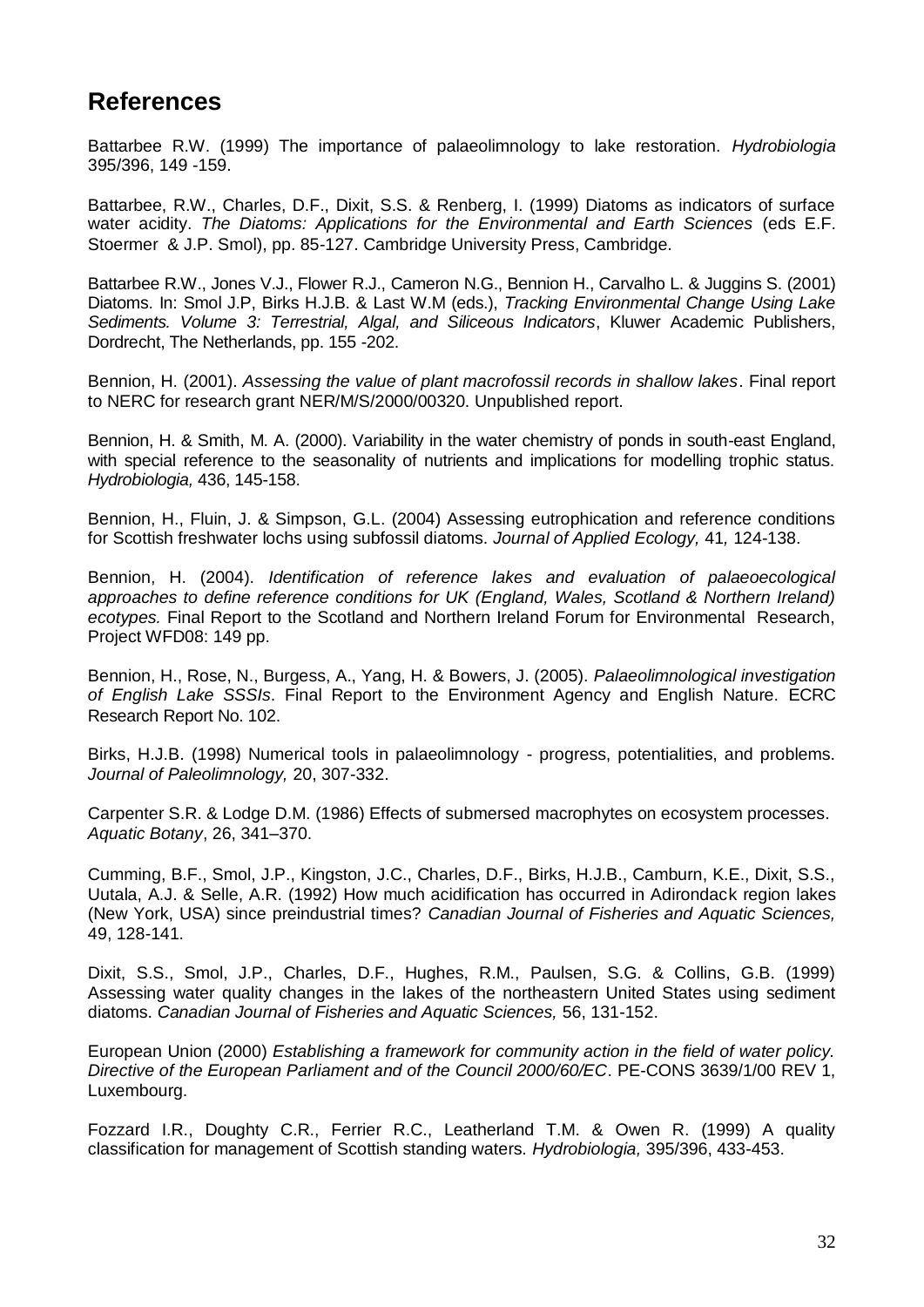Goldsmith, B. et al. (in prep.) *Integrating Habitats Directive and Water Framework Directive Monitoring: Baseline Survey of Natura 2000 Standing Water Habitats in Wales*. September 2005. CCW Contract Science Report No. 704.

Hall, R.I. & Smol, J.P. (1999) Diatoms as indicators of lake eutrophication. *The Diatoms: Applications for the Environmental and Earth Sciences* (eds E.F. Stoermer & J.P. Smol), pp. 128- 168. Cambridge University Press, Cambridge.

Hill, M.O. & Gauch, H.G. (1980) Detrended correspondence analysis, an improved ordination technique. *Vegetatio,* 42, 47-58.

Jeppesen, E., Søndergaard, Mo., Søndergaard, Ma & Christoffersen, K. (Eds.) (1997) *The structuring role of submerged macrophytes in lakes*. Ecological Studies, Vol. 131. Springer Verlag, New York.

Juggins, S. (2003). *C <sup>2</sup> User guide*. Software for ecological and palaeoecological data analysis and visualisation. University of Newcastle, Newcastle upon Tyne, UK, 69 pp.

Kauppila, T., Moisio, T. & Salonen, V.P. (2002) A diatom-based inference model for autumn epilimnetic total phosphorus concentration and its application to a presently eutrophic boreal lake. *Journal of Paleolimnology*, 27, 261-273.

Kingston, J.C., Birks, H.J.B., Uutala, A.J., Cumming, B.F. & Smol, J.P. (1992) Assessing trends in fishery resources and lake water aluminium from palaeolimnological analyses of siliceous algae. *Canadian Journal of Fisheries and Aquatic Sciences,* 49, 116-127.

Krammer, K. & Lange-Bertalot, H. (1986-1991) Bacillariophyceae. 1-4 Teil. *Süsswasserflora von Mitteleuropa* (eds H. Ettl, J. Gerloff, H. Heynig & D. Mollenhauer). Gustav Fischer Verlag, Stuttgart.

Phillips, G.L. (2004) *Guidance on Typology for Lakes for the UK (Draft Paper)*. UKTAG Work Programme Task 2.a(i) – Typology for Lakes for the UK. UK Technical Advisory Group on the Water Framework Directive.

Pollard P. & Huxham M. (1998) The European Water Framework Directive: a new era in the management of aquatic ecosystem health? *Aquatic Conservation: Marine and Freshwater Ecosystems,* 8, 773 -792.

R Development Core Team (2004). *R: A language and environment for statistical computing*. R Foundation for Statistical Computing, Vienna, Austria. ISBN 3-900051-00-3, URL [http://www.R](http://www.r-project.org/)[project.org.](http://www.r-project.org/)

Reavie, E.D., Smol, J.P. & Dillon, P.J. (2002) Inferring long-term nutrient changes in southeastern Ontario lakes: comparing paleolimnological and mass-balance models. *Hydrobiologia*, 481, 61-74.

Reynolds, C.S. & Irish, A.E. (2000) *The Phytoplankton of Windermere (English Lake District)*, FBA Special Publication No. 10, Freshwater Biological Association, Cumbria, England. 73 pp.

Sabater S. & Haworth E.Y. (1995) An assessment of recent trophic changes in Windermere South Basin (England) based on diatom remains and fossil pigments. *Journal of Paleolimnology*, 14, 151- 163.

Sayer C., Roberts N., Sadler J., David C. & Wade P.M. (1999) Biodiversity changes in a shallow lake ecosystem: a multi-proxy palaeolimnological analysis. *Journal of Biogeography,* 26, 97-114.

Scheffer, M., Hosper, S.H., Meijer, M-L., Moss, B. & Jeppesen, E. (1993) Alternative equilibria in shallow lakes. *Trends in ecology and evolution*, 8, 275-279.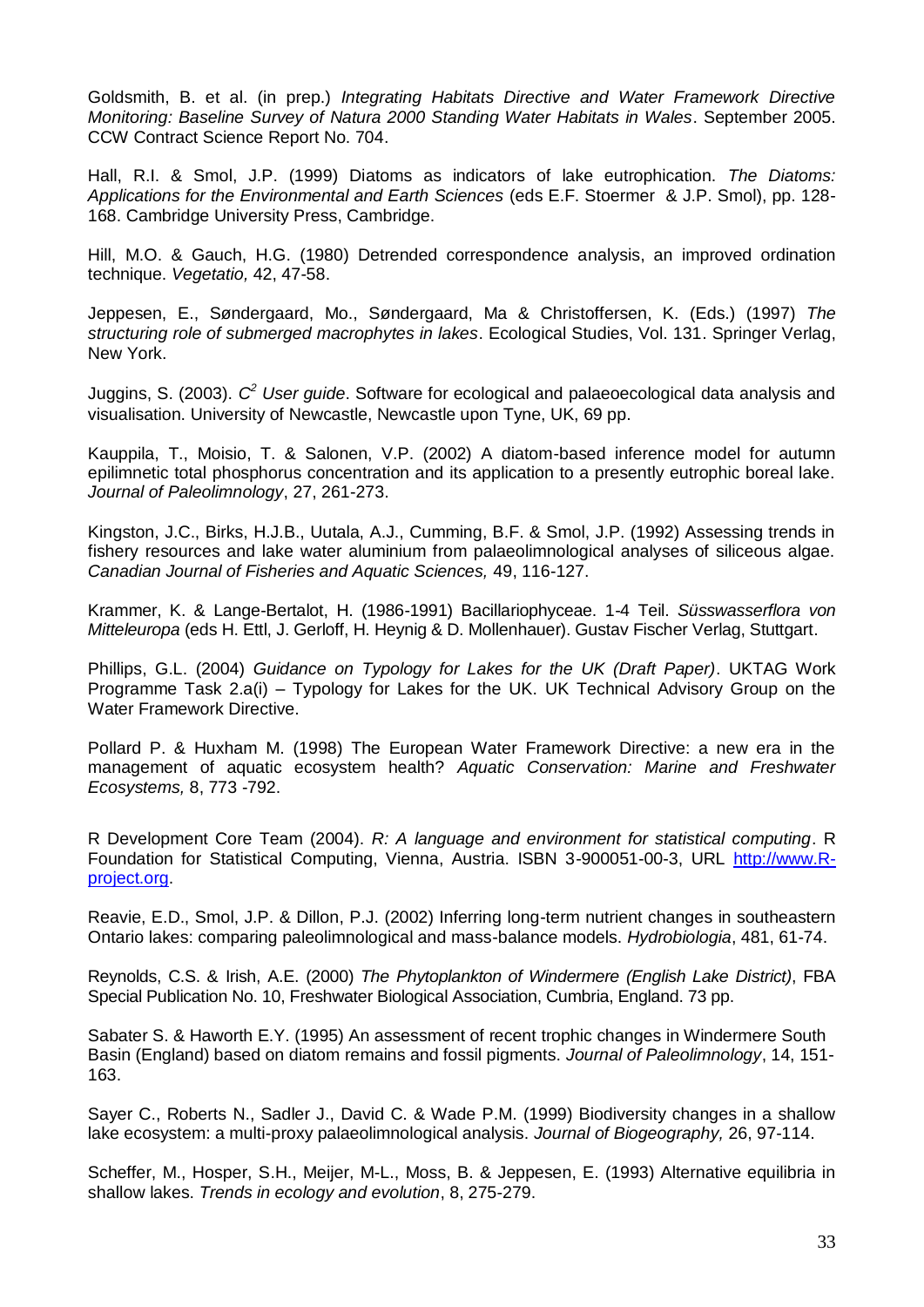Simpson G.L (2003) *Defining restoration targets for acidified upland lakes using diatom and cladoceran sub-fossil remains and the modern analogue approach*. Unpublished Ph.D Thesis. University of London.

Stoermer E.F & Smol J.P. (eds) (1999) *The Diatoms: Applications for the Environmental and Earth Sciences*. Cambridge University Press, Cambridge 469 pp.

ter Braak, C. J. F. & Smilauer, P. (2002) *CANOCO Reference manual and CanoDraw for Windows User's guide: Software for Canonical Community Ordination (version 4.5),* pp. 500. Microcomputer Power, Ithaca, New York.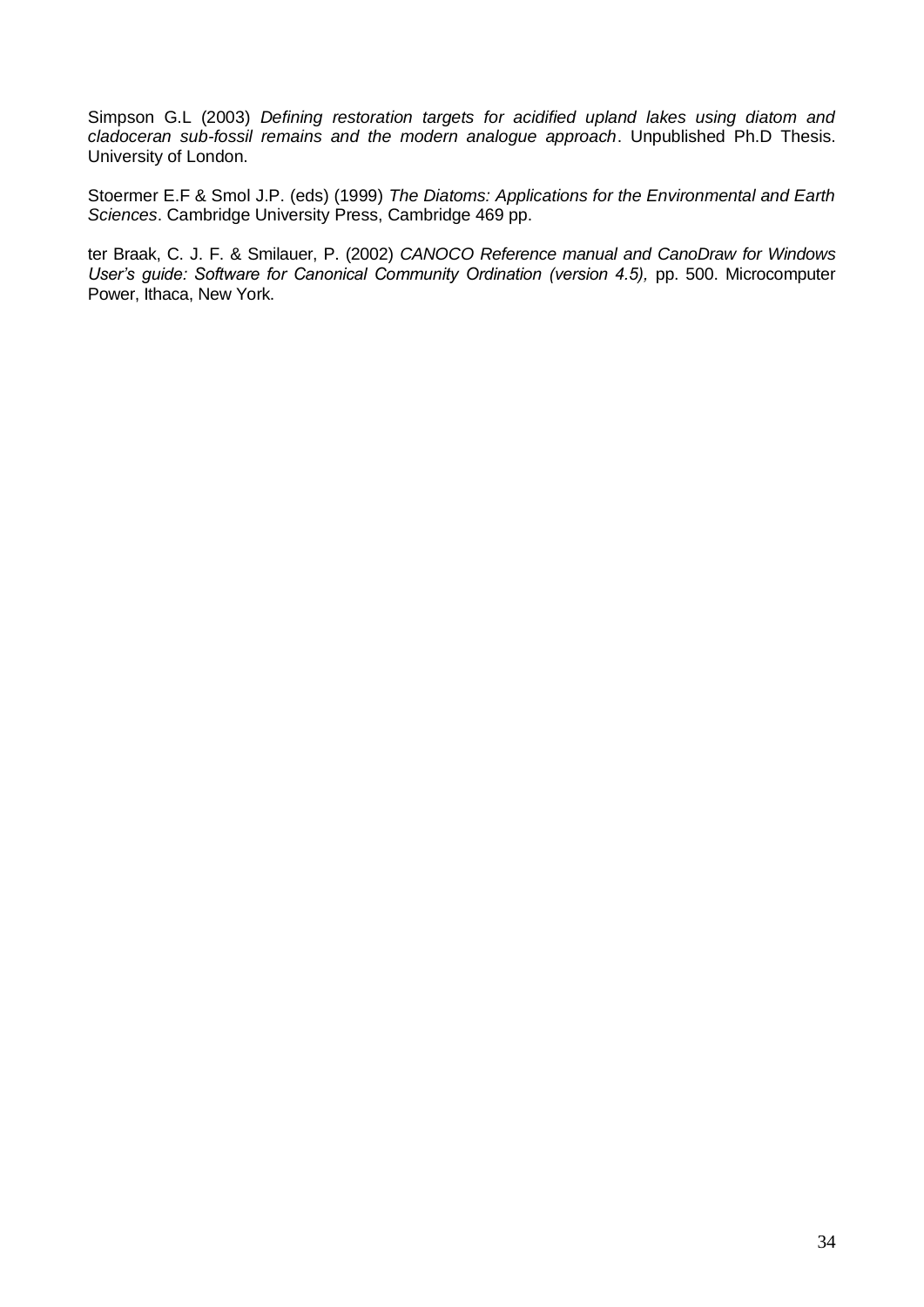### **Appendix 1: List of the 203 common diatom taxa (>1% in >2 samples) in the 30 cores with Diatcode and full name**

| Diatcode Name                                                | Diatcode Name                                                  |
|--------------------------------------------------------------|----------------------------------------------------------------|
|                                                              |                                                                |
| AC002A Achnanthes linearis                                   | FR008A Fragilaria crotonensis                                  |
| AC004A Achnanthes pseudoswazii                               | FR009B Fragilaria capucina var. mesolepta                      |
| AC005A Achnanthes calcar                                     | FR009I Fragilaria capucina var. austriaca                      |
| AC006A Achnanthes clevei                                     | FR009L Fragilaria capucina var. amphicephala                   |
| AC013A Achnanthes minutissima                                | FR011A Fragilaria lapponica                                    |
| AC022A Achnanthes marginulata<br>AC023A Achnanthes conspicua | FR014A Fragilaria leptostauron                                 |
| AC025A Achnanthes flexella                                   | FR018A Fragilaria elliptica<br>FR045A Fragilaria parasitica    |
| AC034A Achnanthes suchlandtii                                | FR056A Fragilaria pseudoconstruens                             |
| AC035A Achnanthes pusilla                                    | FR064A Fragilaria exigua                                       |
| AC037A Achnanthes biasolettiana                              | FR500A Fragilaria suboldenburgiana                             |
| AC044B Achnanthes levanderi                                  | FR9961 Fragilaria vaucheriae (fine)                            |
| AC046A Achnanthes altaica                                    | FR9999 Fragilaria sp.                                          |
| AC060A Achnanthes curtissima                                 | FU002A Frustulia rhomboides                                    |
| AC083A Achnanthes laevis                                     | FU002B Frustulia rhomboides var. saxonica                      |
| AC085A Achnanthes lauenbergiana                              | FU002F Frustulia rhomboides var. viridula                      |
| AC105A Achnanthes petersenii                                 | GO004A Gomphonema gracile                                      |
| AC119A Achnanthes saccula                                    | GO006A Gomphonema acuminatum                                   |
| AC134A Achnanthes helvetica                                  | GO013A Gomphonema parvulum                                     |
| AC136A Achnanthes subatomoides                               | GO073A Gomphonema angustum                                     |
| AC142A Achnanthes kuelbsii                                   | GO080A Gomphonema pumilum                                      |
| AC143A Anchnanthes oblongella                                | GO9999 Gomphonema sp.                                          |
| AC152A Achnanthes carrisima                                  | GY005A Gyrosigma accuminatum                                   |
| AC161A Achnanthes ventralis                                  | HN001A Hannaea arcus                                           |
| AC182A Achnanthes rosenstockii                               | MR001A Meridion circulare                                      |
| AC9999 Achnanthes sp.<br>AM004A Amphora veneta               | NA002A Navicula jaernefeltii                                   |
|                                                              | NA003A Navicula radiosa<br>NA005A Navicula seminulum           |
| AM010A Amphora fogediana<br>AM011A Amphora libyca            | NA006A Navicula mediocris                                      |
| AM012A Amphora pediculus                                     | NA007A Navicula crytopcephala                                  |
| AM013A Amphora inariensis                                    | NA008A Navicula rhynocephala                                   |
| AS001A Asterionella formosa                                  | NA013A Navicula pseudoscutiformis                              |
| AS003A Asterionella ralfsii                                  | NA014A Navicula pupula                                         |
| AU002A Aulacoseira ambigua                                   | NA023A Navicula gregaria                                       |
| AU003B Aulacoseira granulata var. angustissima               | NA028A Navicula scutelloides                                   |
| AU003D Aulacoseira granulata                                 | NA030A Navicula menisculus                                     |
| AU005A Aulacoseira distans                                   | NA032A Navicula cocconeiformis                                 |
| AU005E Aulacoseira distans var. nivilis                      | NA033A Navicula subtilissima                                   |
| AU020A Aulacoseira subarctica                                | NA037A Navicula angusta                                        |
| AU031A Aulacoseira alpigena                                  | NA038A Navicula arvensis                                       |
| AU500A Aulacoseira crassipuncta                              | NA038B Navicula arvensis var. major                            |
| AU9999 Aulacoseira sp.                                       | NA042A Navicula minima                                         |
| BR001A Brachysira vitrea                                     | NA045A Navicula bryophila                                      |
| BR006A Brachysira brebbisonnii<br>CA003A Caloneis silicula   | NA051A Navicula cari<br>NA063A Navicula trivialis              |
| CA018A Caloneis tenius                                       | NA066A Navicula capitata                                       |
| CC001A Cyclostephanos dubius                                 | NA068A Navicula impexa                                         |
| CC002A Cyclostephanos invisitatus                            | NA073A Navicula placentula                                     |
| CC003A Cyclostephanos tholiformis                            | NA084A Navicula atomus                                         |
| CM004A Cymbella microcephala                                 | NA099A Navicula bremensis                                      |
| CM010A Cymbella perpusilla                                   | NA112D Navicula minuscula var muralis                          |
| CM013A Cymbella helvetica                                    | NA114A Navicula subrotundata                                   |
| CM015A Cymbella cesattii                                     | NA128A Navicula schoenfeldtii                                  |
| CM017A Cymbella hebridica                                    | NA133A Navicula schassmannii                                   |
| CM018A Cymbella gracilis                                     | NA135A Navicula tenuicephala                                   |
| CM020A Cymbella gaeumannii                                   | NA156A Navicula leptostriata                                   |
| CM022A Cymbella affinis                                      | NA190A Navicula agrestis                                       |
| CM031A Cymbella minuta                                       | NA322A Navicula detenta                                        |
| CM035A Cymbella angustata                                    | NA462A Navicula joubardii                                      |
| CM052A Cymbella descripta<br>CM085A Cymbella Iapponica       | NA738A Navicula vitiosa                                        |
| CM103A Cymbella silesiaca                                    | NA745A Navicula capitoradiata<br>NA751A Navicula cryptotenella |
| CM9999 Cymbella sp.                                          | NA755A Navicula kuelbsii                                       |
| CN001A Cymbellonitzschia diluviana                           | NA9999 Navicula sp.                                            |
| CO001A Cocconeis placentula                                  | NE004A Nedium bisulcatum                                       |
| CO005A Cocconeis pediculus                                   | NI002A<br>Nitzschia fonticola                                  |
| CY002A Cyclotella pseudostelligera                           | NI009A<br>Nitzschia palea                                      |
| CY003A Cyclotella meneghiniana                               | NI014A<br>Nitzschia amphibia                                   |
| CY004A Cyclotella stelligera                                 | Nitzschia dissipata<br>NI015A                                  |
| CY010A Cyclotella comensis                                   | <b>NI017A</b><br>Nitzschia gracilis                            |
| CY019A Cyclotella radiosa                                    | <b>NI033A</b><br>Nitzschia paleacea                            |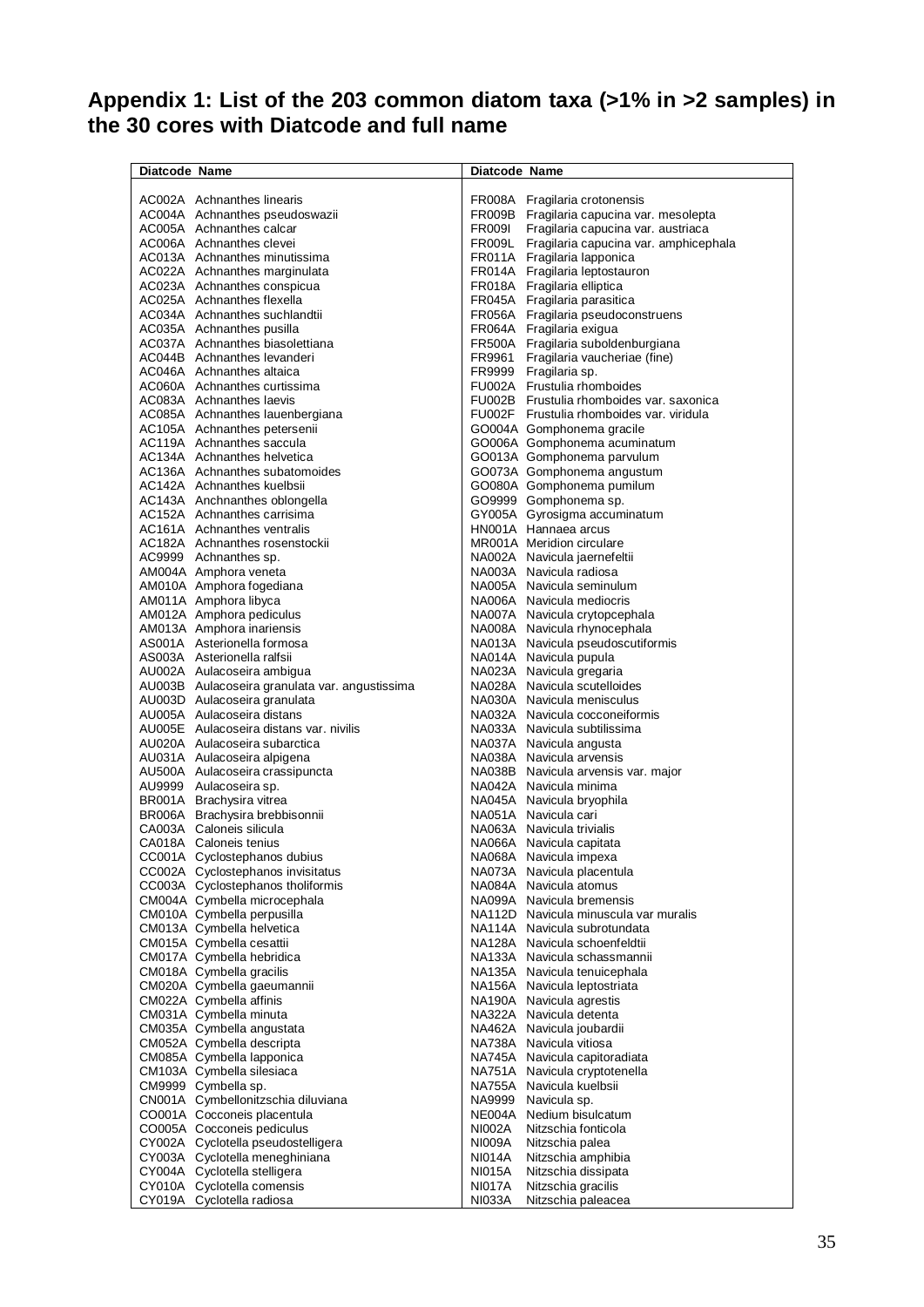| CY052A Cyclotella rossii                  | NI152A        | Nitzschia pusilla                     |
|-------------------------------------------|---------------|---------------------------------------|
| CY054A Cyclotella krammeri                | NI193A        | Nitzschia perminuta                   |
| CY059A Cyclotella cyclopuncta             | NI9999        | Nitzschia sp.                         |
| DE001A Denticula tenuis                   |               | PE002A Peronia fibula                 |
| DP007A Diploneis oblongella               | <b>PI007A</b> | Pinnularia viridis                    |
| DT004A Diatoma tenuis                     |               | PI011A Pinnularia microstauron        |
| DT021A Diatoma mesodon                    |               | PI014A Pinnularia appendiculata       |
| EL001A Ellerbeckia arenaria               | <b>PI022A</b> | Pinnularia subcapitata                |
| EP001A Epithemia sorex                    | PI9999        | Pinnularia sp.                        |
| EU002B Eunotia pectinalis var. minor      |               | RC002A Rhoicosphenia abbreviata       |
| EU002D Eunotia pectinalis var. undulata   |               | RE001A Reimeria sinuata               |
| EU009A Eunotia exigua                     |               | RH003E Rhopalodia rupestris           |
| EU011A Eunotia rhomboidea                 |               | SA001A Stauroneis anceps              |
| EU013A Eunotia arcus                      |               | SA014A Stauroneis gracilis            |
| EU025A Eunotia fallax                     |               | SP006A Stenopterobia curvula          |
| EU040A Eunotia paludosa                   |               | ST001A Stephanodiscus hantzschii      |
| EU047A Eunotia incisa                     |               | ST009A Stephanodiscus alpinus         |
| EU070A Eunotia bilunaris                  |               | ST010A Stephanodiscus parvus          |
| EU070B Eunotia bilunaris var. mucophila   |               | ST014A Stephanodiscus medius          |
| EU105A Eunotia subarcuatoides             |               | ST022A Stephanodiscus neoastraea      |
| EU107A Eunotia implicata                  |               | ST9999 Stephanodiscus sp.             |
| EU108A Eunotia intermedia                 |               | SU001A Surirella angusta              |
| EU110A Eunotia minor                      |               | SY001A Synedra ulna                   |
| EU9999 Eunotia sp.                        |               | SY002A Synedra rumpens                |
| FR001A Fragilaria pinnata                 |               | SY003C Synedra acus var. angustissima |
| FR002A Fragilaria construens              |               | SY003F Synedra delicatissima          |
| FR002B Fragilaria construens var. binodis |               | SY013A Synedra tenera/nana            |
| FR002C Fragilaria construens var. venter  |               | TA001A Tabellaria flocculosa          |
| FR002G Fragilaria construens var. pumilla |               | UN9995 Unknown centric                |
| FR006A Fragilaria brevistriata            |               | YH001A Ctenophora pulchella           |
| FR007A Fragilaria vaucheriae              |               |                                       |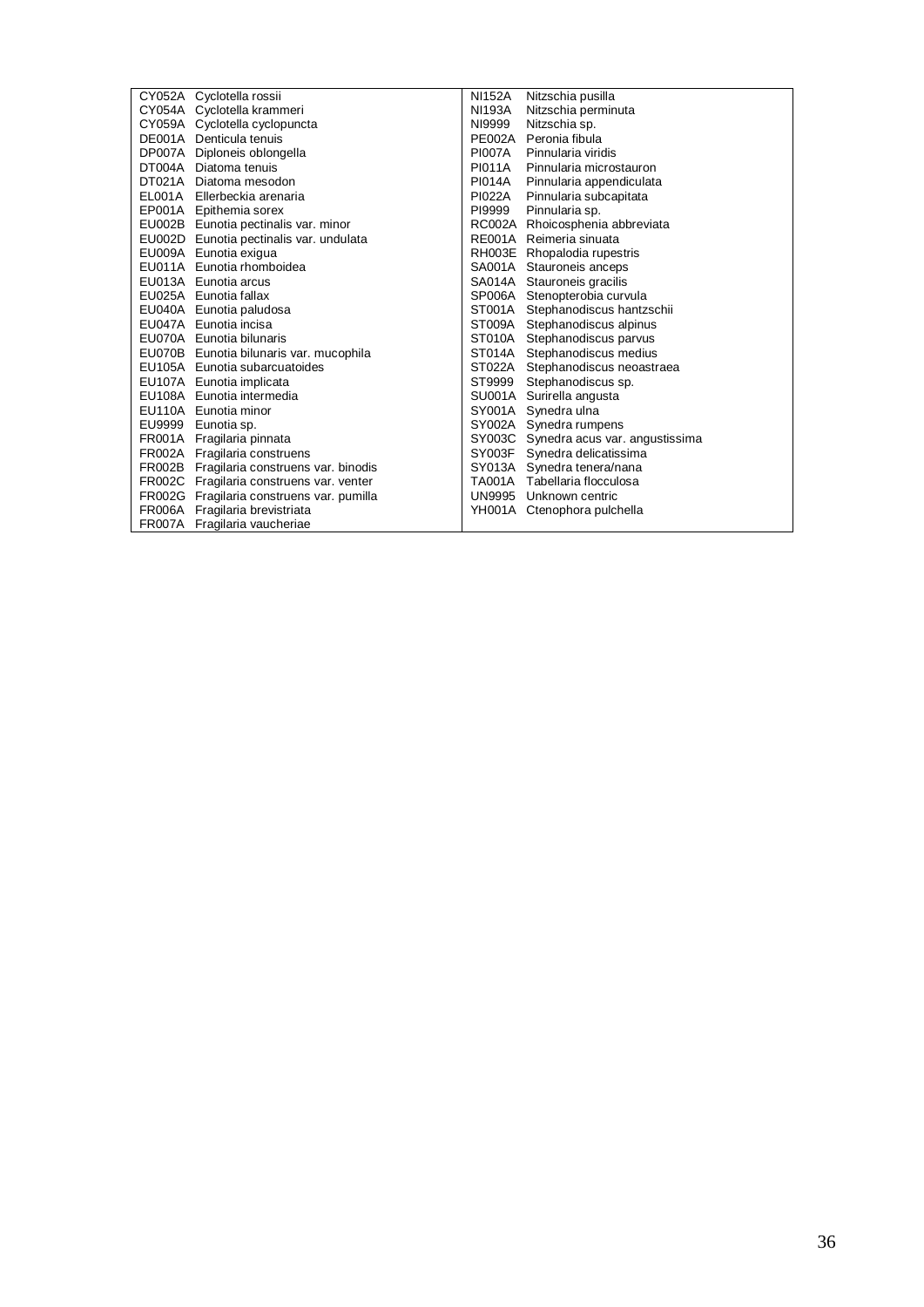### **Appendix 2: Squared chord distance dissimilarity scores for the mid and surface samples in the 30 cores**

| Lake name             | <sup>1</sup> Sample code | <sup>2</sup> Squared chord distance<br>dissimilarity score |
|-----------------------|--------------------------|------------------------------------------------------------|
|                       |                          |                                                            |
| Hornsea Mere          | <b>HORN200</b>           | 0.420                                                      |
|                       | <b>HORN226</b>           | 0.419                                                      |
| The Mere, Ellesmere   | ELLE <sub>00</sub>       |                                                            |
|                       | ELLE35                   |                                                            |
| Thirlmere             | <b>THIR100</b>           | 0.482                                                      |
|                       | <b>THIR130</b>           |                                                            |
| Tal-y-llyn Lake       | <b>TALY100</b>           | 0.359                                                      |
|                       | <b>TALY120</b>           |                                                            |
| Llyn Coron            | <b>CORO200</b>           | 0.479                                                      |
|                       | <b>CORO220</b>           |                                                            |
| Loch Ailsh            | <b>AILS100</b>           | 0.415                                                      |
|                       | <b>AILS140</b>           |                                                            |
| Loch Hope             | <b>HOPL100</b>           | 0.403                                                      |
|                       | HOPL120                  |                                                            |
| Loch nan Gabhar       | GABH100                  | 0.307                                                      |
|                       | GABH115                  |                                                            |
| <b>Loch Kinnabus</b>  | <b>KINB100</b>           | 0.418                                                      |
|                       | <b>KINB120</b>           |                                                            |
| Loch Ascaig           | ASCA100                  | 0.318                                                      |
|                       | ASCA120                  |                                                            |
| Grasmere              | <b>GRAS100</b>           | 0.650                                                      |
|                       | <b>GRAS110</b>           | 0.698                                                      |
|                       | <b>GRAS127</b>           |                                                            |
| Llyn Egnant           | EGNA100                  | 1.113                                                      |
|                       | <b>EGNA115</b>           | 0.503                                                      |
|                       | EGNA130                  |                                                            |
| Llyn Dinam            | <b>DINA200</b>           | 0.830                                                      |
|                       | <b>DINA210</b>           | 0.544                                                      |
|                       | <b>DINA220</b>           |                                                            |
| <b>Coniston Water</b> | <b>CONI100</b>           | 0.724                                                      |
|                       | <b>CONI120</b>           | 0.712                                                      |
|                       | <b>CONI135</b>           |                                                            |
| Elterwater            | <b>ELTW100</b>           | 0.649                                                      |
|                       | <b>ELTW110</b>           | 0.600                                                      |
|                       | <b>ELTW120</b>           |                                                            |
| Shearwater            | SHEA00                   | 0.848                                                      |
|                       | SHEA15                   | 0.466                                                      |
|                       | SHEA25                   |                                                            |
| <b>Fonthill Lake</b>  | <b>FONT100</b>           | 0.636                                                      |
|                       | <b>FONT110</b>           | 0.404                                                      |
|                       | <b>FONT120</b>           |                                                            |
| <b>Talkin Tarn</b>    | TALK00                   | 0.784                                                      |
|                       | TALK20                   | 0.330                                                      |
|                       | TALK30                   |                                                            |
| Windermere            | <b>WIND100</b>           | 1.170                                                      |
|                       | <b>WIND120</b>           | 0.408                                                      |
|                       | <b>WIND130</b>           |                                                            |
| Llyn Bodlyn           | BODL100                  | 0.707                                                      |
|                       | BODL110                  | 0.316                                                      |
|                       | BODL122                  |                                                            |
| Llyn Padarn           | PADA100                  | 0.761                                                      |
|                       | PADA110                  | 0.465                                                      |
|                       | PADA125                  |                                                            |
| Llyn Ogwen            | OGWE100                  | 0.641                                                      |
|                       | OGWE110                  | 0.679                                                      |
|                       | OGWE125                  |                                                            |